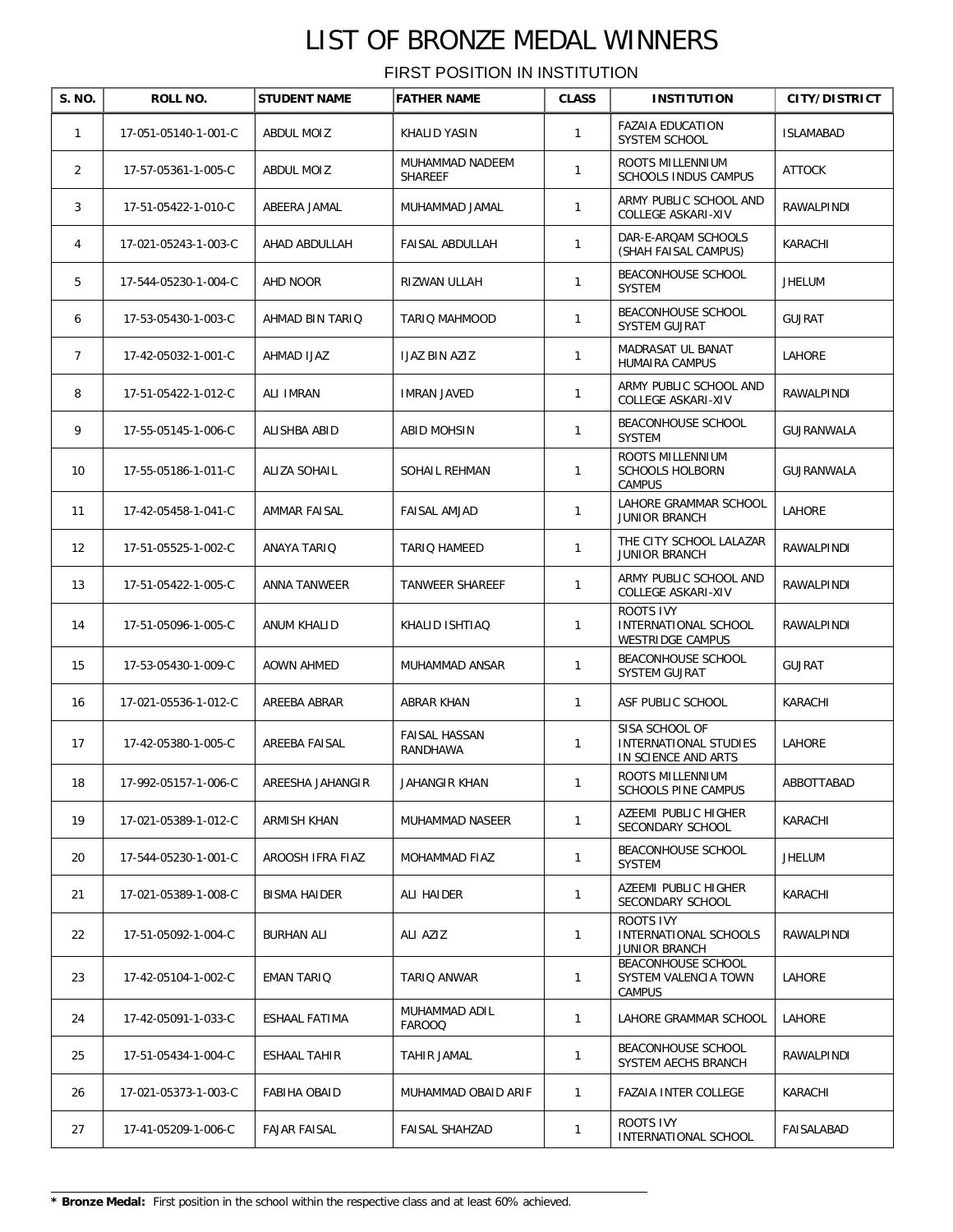| S. NO. | ROLL NO.             | <b>STUDENT NAME</b>    | <b>FATHER NAME</b>              | <b>CLASS</b> | <b>INSTITUTION</b>                                                | <b>CITY/DISTRICT</b> |
|--------|----------------------|------------------------|---------------------------------|--------------|-------------------------------------------------------------------|----------------------|
| 28     | 17-021-05389-1-009-C | <b>FATIMA JUNAID</b>   | JUNAID UD DIN                   | $\mathbf{1}$ | AZEEMI PUBLIC HIGHER<br>SECONDARY SCHOOL                          | KARACHI              |
| 29     | 17-021-05349-1-002-C | <b>GHAYOOR ABBAS</b>   | <b>FAZAL ABBAS</b>              | $\mathbf{1}$ | ARMY PUBLIC SCHOOL<br><b>NORTH CAMPUS</b>                         | KARACHI              |
| 30     | 17-42-05458-1-014-C  | HAJRA MEHMOOD          | MEHMOOD AHMED                   | $\mathbf{1}$ | LAHORE GRAMMAR SCHOOL<br><b>JUNIOR BRANCH</b>                     | LAHORE               |
| 31     | 17-021-05389-1-001-C | HAMDA NABEEL           | NABEEL AHMED                    | 1            | AZEEMI PUBLIC HIGHER<br>SECONDARY SCHOOL                          | KARACHI              |
| 32     | 17-051-05134-1-005-C | HAMID AHMED KHAN       | SULAIMAN AHMED KHAN             | $\mathbf{1}$ | ROOTS SCHOOL SYSTEM<br>DHA-I FLAGSHIP CAMPUS<br><b>JR. SCHOOL</b> | <b>ISLAMABAD</b>     |
| 33     | 17-52-05301-1-001-C  | HAMNA ZAMEER           | ZAMEER AHMED                    | 1            | ARMY PUBLIC SCHOOL<br><b>GIRLS BRANCH</b>                         | <b>SIALKOT</b>       |
| 34     | 17-51-05092-1-002-C  | HAMZAH ALI             | <b>NASIR MEHMOOD</b>            | 1            | <b>ROOTS IVY</b><br>INTERNATIONAL SCHOOLS<br><b>JUNIOR BRANCH</b> | RAWALPINDI           |
| 35     | 17-923-05235-1-001-C | <b>HARIS HABIB</b>     | HABIB UR REHMAN                 | $\mathbf{1}$ | FAZAIA DEGREE COLLEGE                                             | <b>NOWSHERA</b>      |
| 36     | 17-51-05422-1-022-C  | <b>HASHIM AKBAR</b>    | MUHAMMAD FAROOQ<br>AHMED        | $\mathbf{1}$ | ARMY PUBLIC SCHOOL AND<br>COLLEGE ASKARI-XIV                      | RAWALPINDI           |
| 37     | 17-021-05536-1-003-C | HASNAIN IKHLAO         | <b>IKHLAQ</b>                   | $\mathbf{1}$ | ASF PUBLIC SCHOOL                                                 | KARACHI              |
| 38     | 17-021-05536-1-005-C | <b>HASNAIN OAMAR</b>   | <b>OAMARUDDIN</b>               | $\mathbf{1}$ | ASF PUBLIC SCHOOL                                                 | KARACHI              |
| 39     | 17-51-05422-1-014-C  | <b>HASSAN ALI</b>      | RANA AMIR RASHEED               | $\mathbf{1}$ | ARMY PUBLIC SCHOOL AND<br>COLLEGE ASKARI-XIV                      | RAWALPINDI           |
| 40     | 17-42-05458-1-038-C  | <b>HIBA KHURRAM</b>    | MUHAMMAD KHURRAM<br><b>BUTT</b> | $\mathbf{1}$ | LAHORE GRAMMAR SCHOOL<br><b>JUNIOR BRANCH</b>                     | LAHORE               |
| 41     | 17-021-05536-1-008-C | HIBA RAMZAN            | MUHAMMAD RAMZAN                 | $\mathbf{1}$ | ASF PUBLIC SCHOOL                                                 | KARACHI              |
| 42     | 17-051-05367-1-010-C | HISHAM ABBAS<br>SANDHU | QAMAR ABBAS                     | 1            | ROOTS MILLENNIUM<br><b>SCHOOLS OXGRIDGE</b><br><b>CAMPUS</b>      | <b>ISLAMABAD</b>     |
| 43     | 17-021-05536-1-010-C | HUMNA FAISAL           | MUHAMMAD FAISAL                 | $\mathbf{1}$ | ASF PUBLIC SCHOOL                                                 | KARACHI              |
| 44     | 17-051-05247-1-005-C | HUZAIFA MUKHTAR        | MUKHTAR AHMED                   | $\mathbf{1}$ | ROOTS MILLENNIUM<br><b>SCHOOL WATERLOO</b><br><b>CAMPUS</b>       | <b>ISLAMABAD</b>     |
| 45     | 17-57-05361-1-002-C  | <b>IFZAH USMAN</b>     | MUHAMMAD USMAN                  | $\mathbf{1}$ | ROOTS MILLENNIUM<br>SCHOOLS INDUS CAMPUS                          | <b>ATTOCK</b>        |
| 46     | 17-051-05153-1-022-C | <b>IMAMA UMAR</b>      | UMAR CHEEMA                     | 1            | ACE INTERNATIONAL<br><b>ACADEMY</b>                               | <b>ISLAMABAD</b>     |
| 47     | 17-51-05422-1-007-C  | <b>INAAYA MALIK</b>    | MUHAMMAD RAFIQ                  | 1            | ARMY PUBLIC SCHOOL AND<br>COLLEGE ASKARI-XIV                      | RAWALPINDI           |
| 48     | 17-51-05422-1-001-C  | JAVARIA ADEEL          | ADEEL SHAHZAD                   | $\mathbf{1}$ | ARMY PUBLIC SCHOOL AND<br>COLLEGE ASKARI-XIV                      | RAWALPINDI           |
| 49     | 17-923-05082-1-001-C | <b>JAWERIA MUNIR</b>   | MUNIR MUHAMMAD                  | $\mathbf{1}$ | ROOTS MILLENNIUM<br><b>SCHOOL RIVER TREE</b><br><b>CAMPUS</b>     | NOWSHERA             |
| 50     | 17-544-05230-1-003-C | KASHMALA KHAN          | KHALID MANSOOR                  | 1            | BEACONHOUSE SCHOOL<br>SYSTEM                                      | <b>JHELUM</b>        |
| 51     | 17-53-05430-1-011-C  | KHADE NASEEM           | AKMAL ALI                       | 1            | BEACONHOUSE SCHOOL<br>SYSTEM GUJRAT                               | <b>GUJRAT</b>        |
| 52     | 17-61-05492-1-001-C  | KHULA                  | SARWAT ULLAH MAJEED             | 1            | BAHRIA FOUNDATION<br>SCHOOL                                       | <b>MULTAN</b>        |
| 53     | 17-52-05301-1-002-C  | MAARIJ EMAN            | MUHAMMAD TARIQ                  | 1            | ARMY PUBLIC SCHOOL<br><b>GIRLS BRANCH</b>                         | <b>SIALKOT</b>       |
| 54     | 17-051-05367-1-006-C | MAHAD ABDULLAH         | WAQAR AHMED KHAN                | $\mathbf{1}$ | ROOTS MILLENNIUM<br><b>SCHOOLS OXGRIDGE</b><br><b>CAMPUS</b>      | <b>ISLAMABAD</b>     |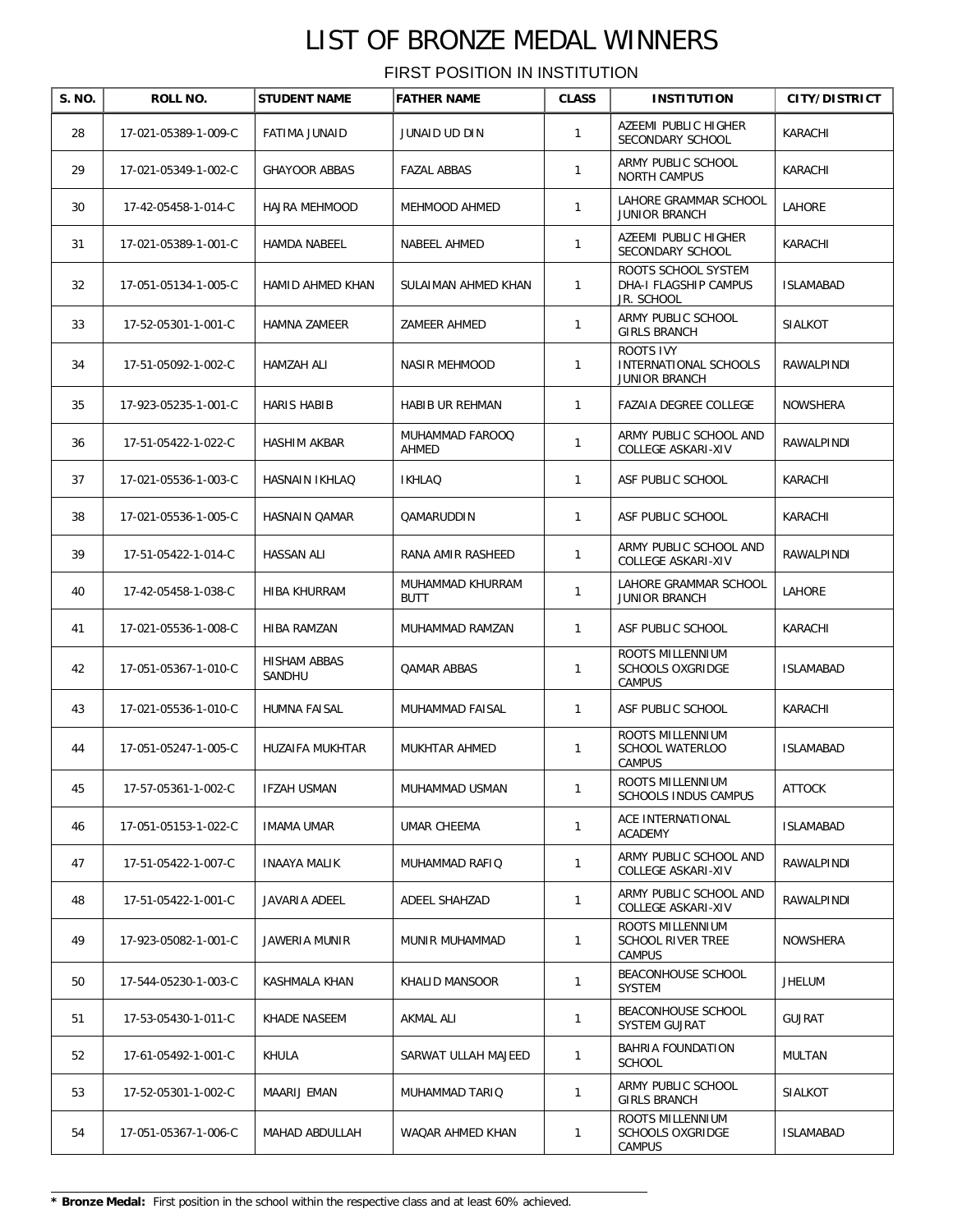| S. NO. | ROLL NO.             | <b>STUDENT NAME</b>             | <b>FATHER NAME</b>               | <b>CLASS</b> | <b>INSTITUTION</b>                                           | <b>CITY/DISTRICT</b> |
|--------|----------------------|---------------------------------|----------------------------------|--------------|--------------------------------------------------------------|----------------------|
| 55     | 17-021-05389-1-007-C | MALEEHA BATOOL                  | MUHAMMAD SHAHID                  | $\mathbf{1}$ | AZEEMI PUBLIC HIGHER<br>SECONDARY SCHOOL                     | KARACHI              |
| 56     | 17-051-05407-1-010-C | <b>MANHA ISMAIL</b>             | MUHAMMAD ISMAIL                  | $\mathbf{1}$ | BEACONHOUSE SCHOOL<br><b>SYSTEM</b>                          | <b>ISLAMABAD</b>     |
| 57     | 17-923-05527-1-002-C | MANIHA IBRAHIM                  | <b>IBRAHIM</b>                   | 1            | BEACONHOUSE SCHOOL<br>SYSTEM MAIN BRANCH                     | NOWSHERA             |
| 58     | 17-55-05453-1-026-C  | MARIA IMRAN                     | MUHAMMAD IMRAN<br>YOUNAS         | $\mathbf{1}$ | FEDERAL SCIENCE COLLEGE                                      | GUJRANWALA           |
| 59     | 17-42-05528-1-001-C  | MARYAM FATIMA                   | DOCTOR MUHAMMAD<br><b>ASHRAF</b> | $\mathbf{1}$ | THE LOYALIST ACADEMIA                                        | LAHORE               |
| 60     | 17-051-05367-1-011-C | MEHAK SHAHID                    | MUHAMMAD SHAHID<br><b>DAYO</b>   | $\mathbf{1}$ | ROOTS MILLENNIUM<br><b>SCHOOLS OXGRIDGE</b><br>CAMPUS        | <b>ISLAMABAD</b>     |
| 61     | 17-52-05301-1-003-C  | MEHVEEN UMER                    | MUHAMMAD UMAR                    | $\mathbf{1}$ | ARMY PUBLIC SCHOOL<br><b>GIRLS BRANCH</b>                    | <b>SIALKOT</b>       |
| 62     | 17-051-05367-1-004-C | MOHAMMAD AYAAN                  | MUHAMMAD HAQ NAWAZ               | $\mathbf{1}$ | ROOTS MILLENNIUM<br><b>SCHOOLS OXGRIDGE</b><br><b>CAMPUS</b> | <b>ISLAMABAD</b>     |
| 63     | 17-051-05367-1-005-C | MOHAMMAD FAHEEM<br>UL ISLAM     | FARAKAT ALI                      | $\mathbf{1}$ | ROOTS MILLENNIUM<br><b>SCHOOLS OXGRIDGE</b><br><b>CAMPUS</b> | <b>ISLAMABAD</b>     |
| 64     | 17-51-05217-1-005-C  | MOHAMMAD TAAHA<br>ALI           | ALI NAZIR                        | $\mathbf{1}$ | <b>BEACONHOUSE SCHOOL</b><br><b>SYSTEM</b>                   | RAWALPINDI           |
| 65     | 17-53-05430-1-008-C  | MUHAMMAD ABDUL<br>HADI          | <b>QAISSER NADEEM</b>            | 1            | <b>BEACONHOUSE SCHOOL</b><br><b>SYSTEM GUJRAT</b>            | <b>GUJRAT</b>        |
| 66     | 17-021-05536-1-004-C | MUHAMMAD ADNAN                  | MUHAMMAD QASIM                   | $\mathbf{1}$ | ASF PUBLIC SCHOOL                                            | KARACHI              |
| 67     | 17-544-05542-1-002-C | MUHAMMAD ALI<br>AKBAR           | ZAHEER HUSSAIN                   | $\mathbf{1}$ | ROOTS MILLENNIUM<br>SCHOOL NOTTING HILL<br>CAMPUS            | <b>JHELUM</b>        |
| 68     | 17-53-05430-1-010-C  | MUHAMMAD AREEB<br><b>FAISAL</b> | MUHAMMAD FAISAL                  | $\mathbf{1}$ | BEACONHOUSE SCHOOL<br><b>SYSTEM GUJRAT</b>                   | <b>GUJRAT</b>        |
| 69     | 17-42-05458-1-004-C  | MUHAMMAD ARHAM<br>ZAHOOR        | USMAN ZAHOOR RAJA                | $\mathbf{1}$ | LAHORE GRAMMAR SCHOOL<br><b>JUNIOR BRANCH</b>                | LAHORE               |
| 70     | 17-51-05422-1-015-C  | MUHAMMAD AWAIS<br><b>MALIK</b>  | WAQAS AHMED                      | $\mathbf{1}$ | ARMY PUBLIC SCHOOL AND<br><b>COLLEGE ASKARI-XIV</b>          | RAWALPINDI           |
| 71     | 17-55-05145-1-001-C  | MUHAMMAD AYAN<br><b>BILAL</b>   | <b>BILAL ALTAF</b>               | $\mathbf{1}$ | BEACONHOUSE SCHOOL<br><b>SYSTEM</b>                          | GUJRANWALA           |
| 72     | 17-51-05422-1-017-C  | MUHAMMAD FAIZAN                 | MUHAMMAD JUMSHAID<br>AKHTAR      | $\mathbf{1}$ | ARMY PUBLIC SCHOOL AND<br><b>COLLEGE ASKARI-XIV</b>          | RAWALPINDI           |
| 73     | 17-51-05422-1-023-C  | MUHAMMAD HADI                   | MALIK SHAHZAD AHMED              | $\mathbf{1}$ | ARMY PUBLIC SCHOOL AND<br>COLLEGE ASKARI-XIV                 | RAWALPINDI           |
| 74     | 17-021-05349-1-003-C | MUHAMMAD HANBLE                 | AHMED MOHSIN SAEED               | $\mathbf{1}$ | ARMY PUBLIC SCHOOL<br>NORTH CAMPUS                           | KARACHI              |
| 75     | 17-051-05119-1-006-C | MUHAMMAD HASHIR<br>KHAN         | SHAFQAT KHAN                     | $\mathbf{1}$ | ROOTS MILLENNIUM<br><b>SCHOOL KINGSTON</b><br>PRIMARY CAMPUS | <b>ISLAMABAD</b>     |
| 76     | 17-51-05422-1-013-C  | MUHAMMAD HASNAIN                | MEHBOOB ALAM                     | 1            | ARMY PUBLIC SCHOOL AND<br>COLLEGE ASKARI-XIV                 | RAWALPINDI           |
| 77     | 17-021-05389-1-006-C | MUHAMMAD<br><b>IBRAHEEM</b>     | MUHAMMAD FARAZ<br>QASEEM KHAN    | 1            | AZEEMI PUBLIC HIGHER<br>SECONDARY SCHOOL                     | KARACHI              |
| 78     | 17-42-05458-1-032-C  | MUHAMMAD MUSA                   | MUHAMMAD MUZAHIR                 | 1            | LAHORE GRAMMAR SCHOOL<br>JUNIOR BRANCH                       | LAHORE               |
| 79     | 17-42-05458-1-027-C  | MUHAMMAD<br>MUSTAQEEM MEHDI     | ARSHAD ABBAS                     | 1            | LAHORE GRAMMAR SCHOOL<br>JUNIOR BRANCH                       | LAHORE               |
| 80     | 17-42-05458-1-036-C  | MUHAMMAD QASIM<br>IMRAN         | MUHAMMAD IMRAN                   | 1            | LAHORE GRAMMAR SCHOOL<br>JUNIOR BRANCH                       | LAHORE               |
| 81     | 17-53-05430-1-006-C  | MUHAMMAD REHAN                  | ZEESHAN AZAM                     | 1            | BEACONHOUSE SCHOOL<br>SYSTEM GUJRAT                          | <b>GUJRAT</b>        |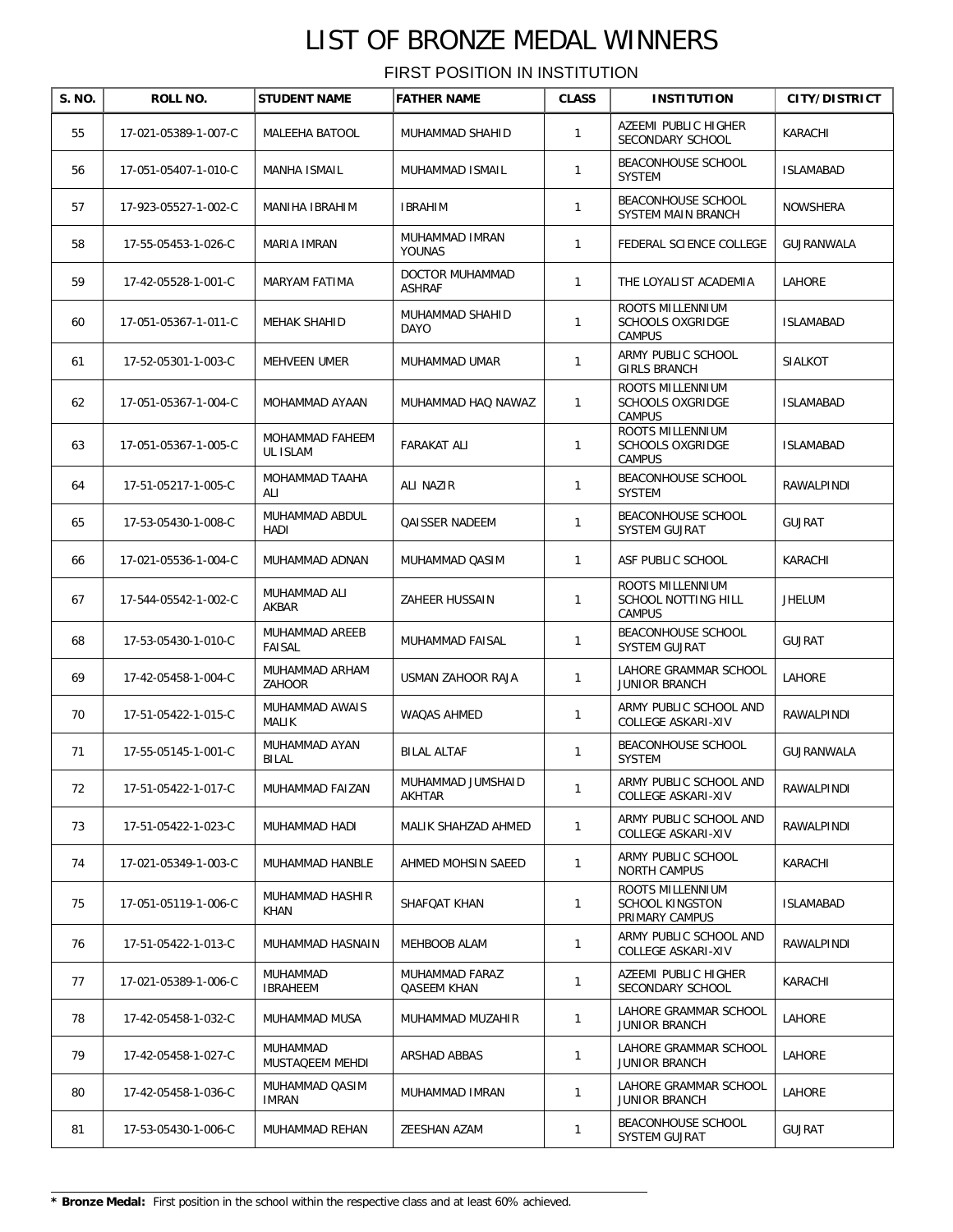| S. NO. | ROLL NO.             | <b>STUDENT NAME</b>             | <b>FATHER NAME</b>      | <b>CLASS</b> | <b>INSTITUTION</b>                                                                               | <b>CITY/DISTRICT</b> |
|--------|----------------------|---------------------------------|-------------------------|--------------|--------------------------------------------------------------------------------------------------|----------------------|
| 82     | 17-051-05395-1-005-C | MUHAMMAD SHAHAB<br>KIANI        | RAJA ZAHID MANZOOR      | $\mathbf{1}$ | PAKTURK INTERNATIONAL<br><b>SCHOOLS &amp; COLLEGES</b><br>JUNIOR CAMPUS CHAK<br>SHAHZAD CAMPUS   | <b>ISLAMABAD</b>     |
| 83     | 17-42-05458-1-026-C  | MUHAMMAD SUBHAN<br><b>IMRAN</b> | <b>IMRAN NOOR</b>       | $\mathbf{1}$ | LAHORE GRAMMAR SCHOOL<br><b>JUNIOR BRANCH</b>                                                    | LAHORE               |
| 84     | 17-051-05367-1-001-C | MUHAMMAD UMAR ALI               | ZULFIQAR ALI            | 1            | ROOTS MILLENNIUM<br><b>SCHOOLS OXGRIDGE</b><br><b>CAMPUS</b>                                     | <b>ISLAMABAD</b>     |
| 85     | 17-022-05225-1-012-C | MUHAMMAD ZARYAB                 | ZULFIQAR ALI            | $\mathbf{1}$ | ARMY PUBLIC SCHOOL AND<br>COLLEGE                                                                | HYDERABAD            |
| 86     | 17-021-05243-1-001-C | MUHAMMED HARIS                  | MUHAMMED SALMAN         | $\mathbf{1}$ | DAR-E-ARQAM SCHOOLS<br>(SHAH FAISAL CAMPUS)                                                      | KARACHI              |
| 87     | 17-021-05243-1-002-C | MUHAMMED SHURAIM                | MUHAMMED TABISH         | $\mathbf{1}$ | DAR-E-ARQAM SCHOOLS<br>(SHAH FAISAL CAMPUS)                                                      | KARACHI              |
| 88     | 17-42-05458-1-019-C  | MUSA KASHIF                     | KASHIF NAVEED           | $\mathbf{1}$ | LAHORE GRAMMAR SCHOOL<br><b>JUNIOR BRANCH</b>                                                    | LAHORE               |
| 89     | 17-51-05473-1-001-C  | MUSAB BIN ISHTIAQ               | MUHAMMAD ISHTIAQ        | $\mathbf{1}$ | ARMY PUBLIC SCHOOL<br>(SCO)                                                                      | RAWALPINDI           |
| 90     | 17-51-05422-1-011-C  | MUWIYA IMRAN                    | IMRAN JAVED             | $\mathbf{1}$ | ARMY PUBLIC SCHOOL AND<br>COLLEGE ASKARI-XIV                                                     | RAWALPINDI           |
| 91     | 17-42-05084-1-001-C  | NAWFIL ABBAS                    | <b>GHULAM ABBAS</b>     | $\mathbf{1}$ | KIPS SCHOOL<br>MUGHALPURA CAMPUS                                                                 | LAHORE               |
| 92     | 17-021-05389-1-014-C | NIDA FARHAN                     | MUHAMMAD FARHAN         | $\mathbf{1}$ | AZEEMI PUBLIC HIGHER<br>SECONDARY SCHOOL                                                         | KARACHI              |
| 93     | 17-021-05536-1-011-C | NIMRA LUQMAN                    | LUQMAN AHMED            | $\mathbf{1}$ | ASF PUBLIC SCHOOL                                                                                | KARACHI              |
| 94     | 17-997-05478-1-003-C | NOOR FATIMA FAISAL              | FAISAL GOHAR            | 1            | <b>INTERNATIONAL ISLAMIC</b><br>UNIVERSITY ISLAMABAD<br><b>SCHOOLS MANSEHRA</b><br><b>CAMPUS</b> | MANSEHRA             |
| 95     | 17-91-05539-1-002-C  | NOOR MUHAMMAD<br><b>DURRANI</b> | <b>QAISER SHAH</b>      | $\mathbf{1}$ | ROOT MILLENNIUM<br><b>SCHOOLS</b>                                                                | PESHAWAR             |
| 96     | 17-51-05096-1-002-C  | PAREESHE UMAR                   | UMAR FAROOQ FARID       | $\mathbf{1}$ | ROOTS IVY<br>INTERNATIONAL SCHOOL<br>WESTRIDGE CAMPUS                                            | RAWALPINDI           |
| 97     | 17-021-05389-1-004-C | RANA MUHAMMAD<br>ADEEL          | RANA ALMAS QAMAR        | $\mathbf{1}$ | AZEEMI PUBLIC HIGHER<br>SECONDARY SCHOOL                                                         | KARACHI              |
| 98     | 17-53-05430-1-004-C  | RIDA ZEESHAN<br>GONDAL          | ZEESHAN AFZAL GONDAL    | 1            | BEACONHOUSE SCHOOL<br>SYSTEM GUJRAT                                                              | GUJRAT               |
| 99     | 17-61-05390-1-001-C  | SAKINA HAIDER                   | MASOOD HAIDER           | $\mathbf{1}$ | BEACONHOUSE SCHOOL<br>SYSTEM CANTT CAMPUS                                                        | <b>MULTAN</b>        |
| 100    | 17-51-05001-1-003-C  | SAMMAR FATIMA                   | AMJAD HUSSAIN           | $\mathbf{1}$ | BEACONHOUSE SCHOOL<br><b>SYSTEM</b>                                                              | RAWALPINDI           |
| 101    | 17-582-05163-1-010-C | SARAM ALI                       | TARIQ ALI               | $\mathbf{1}$ | ROOTS MILLENNIUM<br><b>SCHOOLS HILL VIEW</b><br><b>CAMPUS</b>                                    | <b>MIRPUR</b>        |
| 102    | 17-51-05422-1-019-C  | SHAHEER IJAZ                    | MUHAMMAD IJAZ KHAN      | $\mathbf{1}$ | ARMY PUBLIC SCHOOL AND<br>COLLEGE ASKARI-XIV                                                     | RAWALPINDI           |
| 103    | 17-42-05028-1-003-C  | SOBAN AHMED                     | MEHBOOB AHMED<br>KHATRI | $\mathbf{1}$ | BEACONHOUSE SCHOOL<br>SYSTEM LMA PRIMARY                                                         | <b>LAHORE</b>        |
| 104    | 17-051-05156-1-003-C | SUHAIB ASIF YASIN               | ASIF YASIN              | $\mathbf{1}$ | ROOTS MILLENNIUM<br><b>SCHOOLS GREENWICH</b><br><b>CAMPUS</b>                                    | <b>ISLAMABAD</b>     |
| 105    | 17-051-05246-1-002-C | SYED AHWAZ ALI                  | SYED MOHSIN ALI         | $\mathbf{1}$ | ROOTS MILLENNIUM<br><b>SCHOOLS MAYFAIR</b><br><b>CAMPUS</b>                                      | <b>ISLAMABAD</b>     |
| 106    | 17-544-05230-1-010-C | SYEDA HAYA FATIMA               | SYED SHAFAQ ZAHRA       | $\mathbf{1}$ | BEACONHOUSE SCHOOL<br><b>SYSTEM</b>                                                              | <b>JHELUM</b>        |
| 107    | 17-021-05389-1-013-C | SYEDA KINZA FATIMA              | SYED SHABIR ALAM        | 1            | AZEEMI PUBLIC HIGHER<br>SECONDARY SCHOOL                                                         | KARACHI              |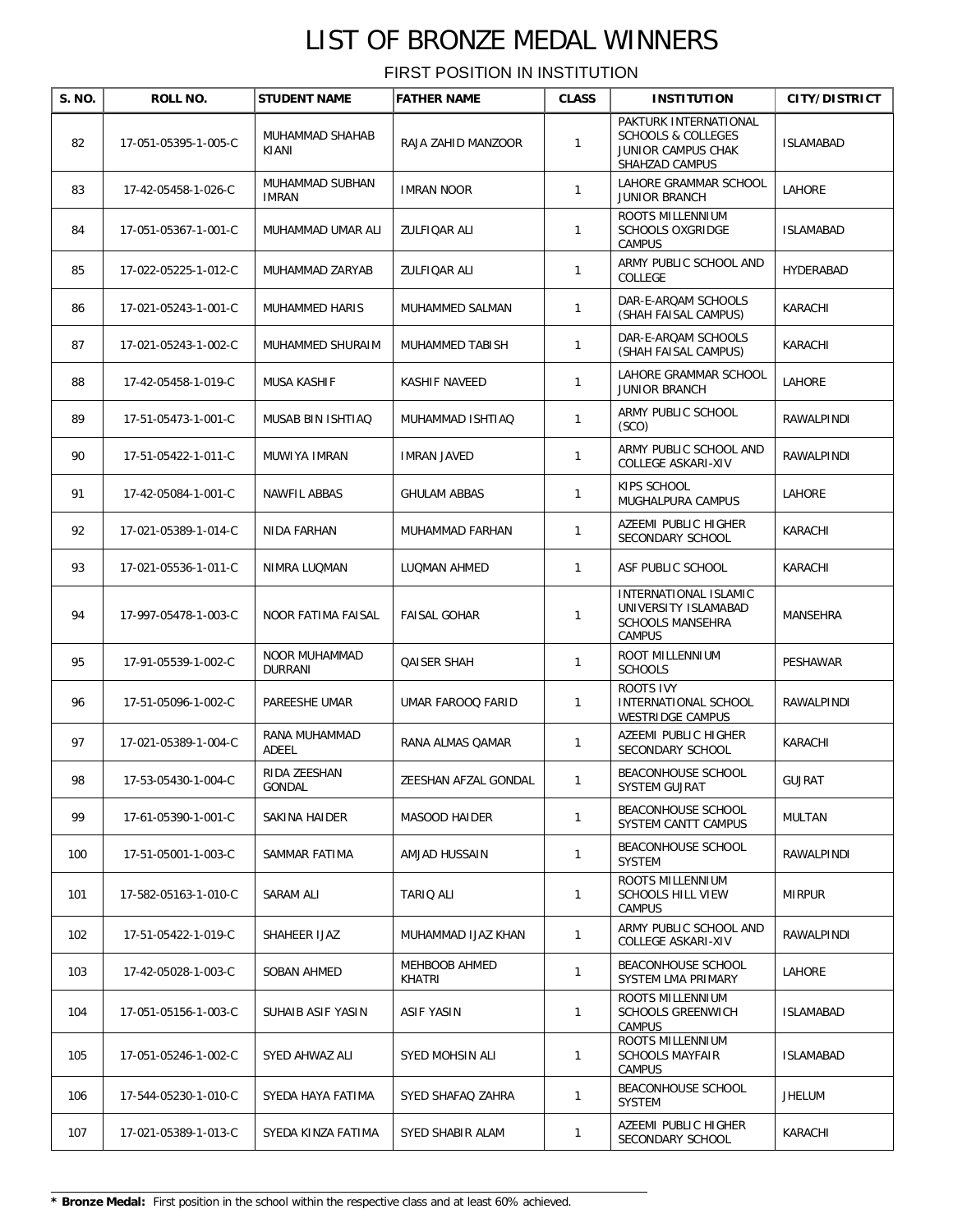| S. NO. | ROLL NO.             | <b>STUDENT NAME</b>      | <b>FATHER NAME</b>      | <b>CLASS</b>   | <b>INSTITUTION</b>                                            | <b>CITY/DISTRICT</b> |
|--------|----------------------|--------------------------|-------------------------|----------------|---------------------------------------------------------------|----------------------|
| 108    | 17-42-05458-1-017-C  | SYEDA SAJDA BATOOL       | <b>SYED IMRAN ALI</b>   | 1              | LAHORE GRAMMAR SCHOOL<br><b>JUNIOR BRANCH</b>                 | LAHORE               |
| 109    | 17-51-05422-1-004-C  | SYEDA UMAMAH             | SYED RIZWAN SHAH        | 1              | ARMY PUBLIC SCHOOL AND<br>COLLEGE ASKARI-XIV                  | RAWALPINDI           |
| 110    | 17-61-05390-1-003-C  | TABEER FATIMA            | MASOOD AHMED            | $\mathbf{1}$   | BEACONHOUSE SCHOOL<br>SYSTEM CANTT CAMPUS                     | MULTAN               |
| 111    | 17-021-05389-1-003-C | TAHREEM JAVED            | MUHAMMAD JAVED<br>AHMED | 1              | AZEEMI PUBLIC HIGHER<br>SECONDARY SCHOOL                      | KARACHI              |
| 112    | 17-51-05422-1-003-C  | TEHREEM FATIMA           | AAMIR RAZA MALIK        | 1              | ARMY PUBLIC SCHOOL AND<br>COLLEGE ASKARI-XIV                  | RAWALPINDI           |
| 113    | 17-42-05458-1-018-C  | YASHAL FATIMA            | MUHAMMAD<br>SAMIUALLAH  | 1              | LAHORE GRAMMAR SCHOOL<br><b>JUNIOR BRANCH</b>                 | LAHORE               |
| 114    | 17-55-05453-1-001-C  | ZAINAB ASAD              | MUHAMMAD ASAD<br>YAQOOB | $\mathbf{1}$   | FEDERAL SCIENCE COLLEGE                                       | GUJRANWALA           |
| 115    | 17-51-05130-1-015-C  | ZAINAB HUSSAIN           | <b>FAQIR HUSSAIN</b>    | 1              | FAZAIA INTER COLLEGE<br><b>JINNAH CAMP</b>                    | RAWALPINDI           |
| 116    | 17-021-05389-1-010-C | ZAINAB SHAHID            | SHAHID MAJEED           | 1              | AZEEMI PUBLIC HIGHER<br>SECONDARY SCHOOL                      | KARACHI              |
| 117    | 17-55-05453-1-003-C  | ZAINAB ZEESHAN           | <b>ZEESHAN SARWAR</b>   | $\mathbf{1}$   | FEDERAL SCIENCE COLLEGE                                       | GUJRANWALA           |
| 118    | 17-42-05458-1-009-C  | <b>ZOHA HABIB</b>        | HABIB UR REHMAN         | 1              | LAHORE GRAMMAR SCHOOL<br><b>JUNIOR BRANCH</b>                 | LAHORE               |
| 119    | 17-021-05389-1-015-C | ZOYA KHALID              | KHALID HAMEED           | 1              | AZEEMI PUBLIC HIGHER<br>SECONDARY SCHOOL                      | KARACHI              |
| 120    | 17-51-05001-2-013-C  | AADIL SHAHBAZ KHAN       | UMAR SHAHBAZ KHAN       | 2              | BEACONHOUSE SCHOOL<br><b>SYSTEM</b>                           | RAWALPINDI           |
| 121    | 17-55-05113-2-003-C  | AALIYAN AHMAD KHAN       | ABID HUSSAIN KHAN       | 2              | GHAZALI MODEL HIGH<br><b>SCHOOL</b>                           | GUJRANWALA           |
| 122    | 17-582-05163-2-008-C | ABDUL MOIZ               | ZAHEER SIDDIQUE         | 2              | ROOTS MILLENNIUM<br><b>SCHOOLS HILL VIEW</b><br>CAMPUS        | <b>MIRPUR</b>        |
| 123    | 17-53-05430-2-005-C  | ABDULLAH AHMED           | <b>IJAZ AHMED</b>       | 2              | BEACONHOUSE SCHOOL<br>SYSTEM GUJRAT                           | <b>GUJRAT</b>        |
| 124    | 17-41-05466-2-038-C  | ABDULLAH DAWOOD          | HISHAM DAWOOD           | $\overline{2}$ | LAHORE GRAMMAR SCHOOL                                         | FAISALABAD           |
| 125    | 17-42-05459-2-002-C  | ABEERA ZAYAD             | MUHAMMAD ZAYAD          | $\overline{2}$ | THE SMART SCHOOL (MUSA<br>CAMPUS)                             | LAHORE               |
| 126    | 17-051-05327-2-003-C | ABIHA SAEED              | MUHAMMAD SAEED          | $\overline{2}$ | ROOTS MILLENNIUM<br><b>SCHOOLS</b>                            | ISLAMABAD            |
| 127    | 17-55-05113-2-004-C  | ADAN RIZWAN              | RIZWAN UR REHMAN        | $\overline{2}$ | GHAZALI MODEL HIGH<br><b>SCHOOL</b>                           | GUJRANWALA           |
| 128    | 17-51-05133-2-010-C  | AFSA NOOR                | ABDUL KHALIQ            | $\overline{2}$ | <b>ROOTS GARDEN SCHOOLS</b><br>(93 HARLEY JUNIOR<br>CAMPUS)   | RAWALPINDI           |
| 129    | 17-55-05141-2-003-C  | AHMAD TAHA QADRI         | AHMED JAMIL QADRI       | $\overline{2}$ | ROOTS MILLENNIUM<br>SCHOOL (CITY CAMPUS)                      | GUJRANWALA           |
| 130    | 17-62-05468-2-002-C  | AHMED KAMRAN             | KAMRAN KAYANI           | 2              | BLOOMFIELD HALL SCHOOL<br>JUNIOR SCHOOL,<br>BAHAWALPUR CAMPUS | BAHAWALPUR           |
| 131    | 17-051-05140-2-002-C | AIMEN OMER               | OMER SAYED              | $\overline{2}$ | FAZAIA EDUCATION<br>SYSTEM SCHOOL                             | <b>ISLAMABAD</b>     |
| 132    | 17-42-05458-2-039-C  | ALEENA HAMMAD            | HAMMAD DURRANI          | $\overline{2}$ | LAHORE GRAMMAR SCHOOL<br>JUNIOR BRANCH                        | LAHORE               |
| 133    | 17-42-05046-2-006-C  | ALI HASSAN NAVEED        | NAVEED                  | $\overline{2}$ | THE TRUST SCHOOL                                              | LAHORE               |
| 134    | 17-42-05459-2-003-C  | ALISHBA ZARYAB<br>HAIDER | ZARYAB HAIDER           | $\overline{2}$ | THE SMART SCHOOL (MUSA<br>CAMPUS)                             | LAHORE               |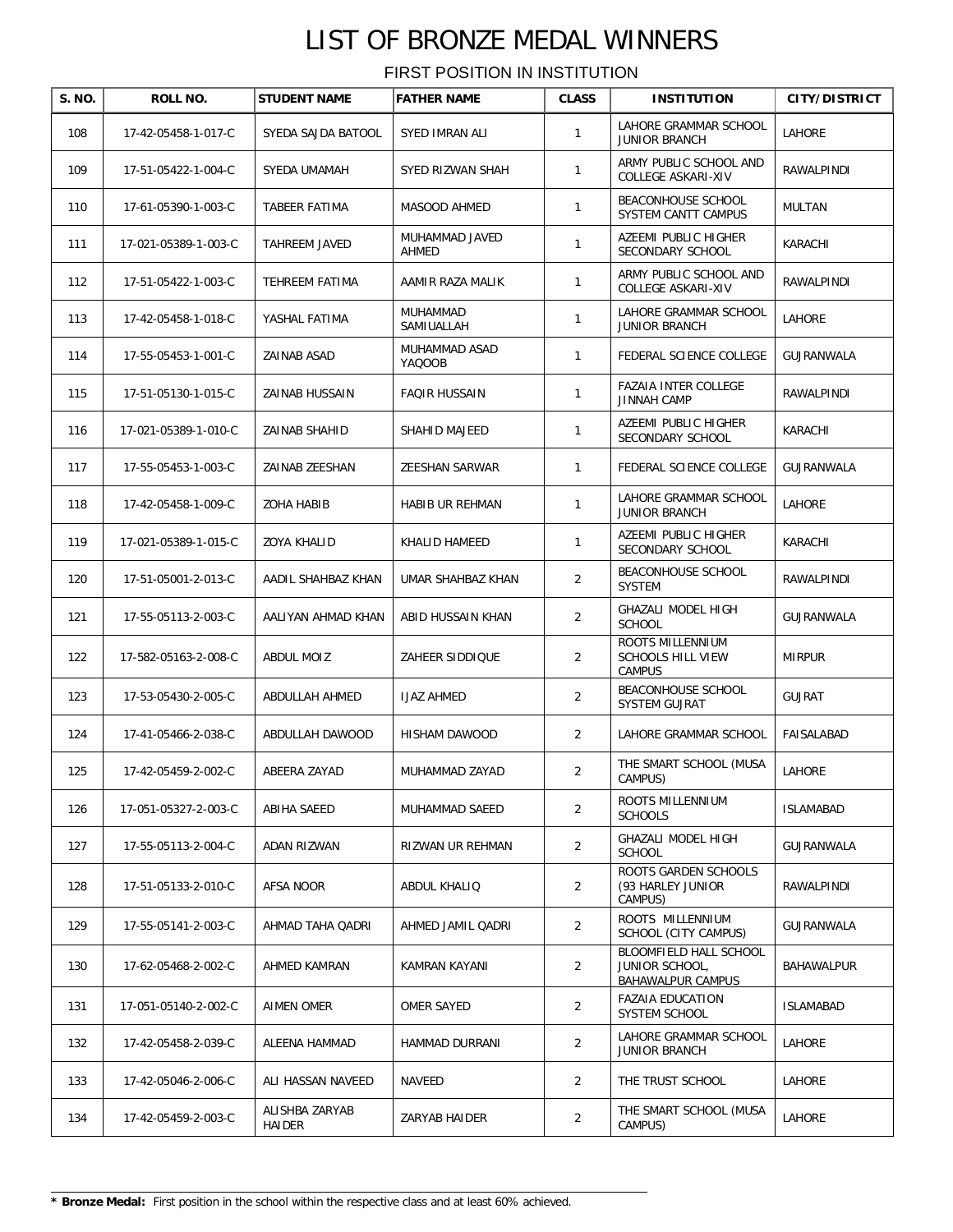| S. NO. | ROLL NO.             | <b>STUDENT NAME</b>     | <b>FATHER NAME</b>                | <b>CLASS</b>   | <b>INSTITUTION</b>                                                                             | <b>CITY/DISTRICT</b> |
|--------|----------------------|-------------------------|-----------------------------------|----------------|------------------------------------------------------------------------------------------------|----------------------|
| 135    | 17-55-05141-2-004-C  | AMAL BUTT               | DANISH AZEEM BUTT                 | $\overline{2}$ | ROOTS MILLENNIUM<br>SCHOOL (CITY CAMPUS)                                                       | GUJRANWALA           |
| 136    | 17-021-05389-2-004-C | AMAN ULLAH BUKHARI      | SHAFQAT MEHMOOD<br><b>BUKHARI</b> | 2              | AZEEMI PUBLIC HIGHER<br>SECONDARY SCHOOL                                                       | KARACHI              |
| 137    | 17-544-05230-2-003-C | AMMARA IRFAN            | IRFAN ANWER                       | $\overline{2}$ | BEACONHOUSE SCHOOL<br><b>SYSTEM</b>                                                            | JHELUM               |
| 138    | 17-42-05046-2-008-C  | AMMARA ZULFIQAR         | ZULFIQAR                          | $\overline{2}$ | THE TRUST SCHOOL                                                                               | LAHORE               |
| 139    | 17-42-05104-2-003-C  | AMNA FAISAL             | <b>FAISAL RASHEED</b>             | $\overline{2}$ | BEACONHOUSE SCHOOL<br>SYSTEM VALENCIA TOWN<br><b>CAMPUS</b>                                    | LAHORE               |
| 140    | 17-42-05458-2-045-C  | ANAYA KHAN              | KAMRAN ULLAH KHAN                 | $\overline{2}$ | LAHORE GRAMMAR SCHOOL<br><b>JUNIOR BRANCH</b>                                                  | LAHORE               |
| 141    | 17-051-05395-2-002-C | AQEEL MASOOD            | ADEEL MASOOD                      | 2              | PAKTURK INTERNATIONAL<br><b>SCHOOLS &amp; COLLEGES</b><br>JUNIOR CAMPUS CHAK<br>SHAHZAD CAMPUS | ISLAMABAD            |
| 142    | 17-021-05389-2-012-C | AQSA                    | MUHAMMAD TARIQ                    | $\overline{2}$ | AZEEMI PUBLIC HIGHER<br>SECONDARY SCHOOL                                                       | KARACHI              |
| 143    | 17-55-05145-2-006-C  | AREEBA ANJUM            | ANJUM RIAZ                        | $\overline{2}$ | BEACONHOUSE SCHOOL<br><b>SYSTEM</b>                                                            | GUJRANWALA           |
| 144    | 17-582-05163-2-004-C | ASHIR AZAD              | AZAD AZIZ                         | $\overline{2}$ | ROOTS MILLENNIUM<br><b>SCHOOLS HILL VIEW</b><br><b>CAMPUS</b>                                  | <b>MIRPUR</b>        |
| 145    | 17-42-05091-2-035-C  | AURANGZAIB HAIDER       | SAJJAD HAIDER                     | $\overline{2}$ | LAHORE GRAMMAR SCHOOL                                                                          | <b>LAHORE</b>        |
| 146    | 17-051-05508-2-002-C | AYAN HASSAN             | HASSAN RAZA                       | $\overline{2}$ | EXPLOREVILLE SCHOOLS<br><b>SOAN CAMPUS</b>                                                     | <b>ISLAMABAD</b>     |
| 147    | 17-42-05458-2-049-C  | AZFAR KAMAL             | ARSHAD MAQBOOL                    | 2              | LAHORE GRAMMAR SCHOOL<br><b>JUNIOR BRANCH</b>                                                  | LAHORE               |
| 148    | 17-53-05430-2-002-C  | AZKA ASIF               | MUHAMMAD ASIF AMMAR               | 2              | BEACONHOUSE SCHOOL<br>SYSTEM GUJRAT                                                            | <b>GUJRAT</b>        |
| 149    | 17-51-05546-2-019-C  | <b>BILAL ALI</b>        | <b>QAMAR HAMEED</b>               | $\overline{2}$ | ALLIED SCHOOL AL-<br><b>REHMAN CAMPUS</b>                                                      | RAWALPINDI           |
| 150    | 17-051-05508-2-003-C | DUA SHOAIB              | SHOAIB BUKHARI                    | $\overline{2}$ | EXPLOREVILLE SCHOOLS<br><b>SOAN CAMPUS</b>                                                     | <b>ISLAMABAD</b>     |
| 151    | 17-051-05367-2-001-C | EMAAD SAIF              | SAIF ARSHAD                       | $\overline{2}$ | ROOTS MILLENNIUM<br><b>SCHOOLS OXGRIDGE</b><br><b>CAMPUS</b>                                   | <b>ISLAMABAD</b>     |
| 152    | 17-42-05458-2-042-C  | <b>EMAAN TAUSEEF</b>    | TAUSEEF ABBAS                     | 2              | LAHORE GRAMMAR SCHOOL<br><b>JUNIOR BRANCH</b>                                                  | LAHORE               |
| 153    | 17-52-05301-2-001-C  | <b>EMAN CHOUDRY</b>     | AFZAL AHMED                       | $\overline{2}$ | ARMY PUBLIC SCHOOL<br><b>GIRLS BRANCH</b>                                                      | <b>SIALKOT</b>       |
| 154    | 17-021-05116-2-006-C | EMAN FATIMA             | OBAID ULLAH KHAN<br>ABDALI        | $\overline{2}$ | FAZAIA DEGREE COLLEGE<br>FAISAL                                                                | KARACHI              |
| 155    | 17-51-05096-2-005-C  | ESHA BABAR              | <b>BABAR MAJEED</b>               | 2              | ROOTS IVY<br>INTERNATIONAL SCHOOL<br>WESTRIDGE CAMPUS                                          | RAWALPINDI           |
| 156    | 17-42-05458-2-035-C  | ESHAAL HASSAN           | HASSAN AHMAD                      | $\overline{2}$ | LAHORE GRAMMAR SCHOOL<br><b>JUNIOR BRANCH</b>                                                  | LAHORE               |
| 157    | 17-021-05389-2-001-C | FILZA KHAN              | MUHAMMAD SHAFIQ<br>KHAN           | $\overline{2}$ | AZEEMI PUBLIC HIGHER<br>SECONDARY SCHOOL                                                       | KARACHI              |
| 158    | 17-57-05416-2-008-C  | GHAZIA AKBAR KHAN       | AKBAR ALI KHAN                    | $\overline{2}$ | BEACONHOUSE SCHOOL<br>SYSTEM ATTOCK CAMPUS                                                     | ATTOCK               |
| 159    | 17-021-05389-2-002-C | GHULAM MUSTAFA          | GHULAM RASOOL                     | $\overline{2}$ | AZEEMI PUBLIC HIGHER<br>SECONDARY SCHOOL                                                       | KARACHI              |
| 160    | 17-42-05458-2-014-C  | HAFSA RASHID            | RASHID RASHEED                    | $\overline{2}$ | LAHORE GRAMMAR SCHOOL<br><b>JUNIOR BRANCH</b>                                                  | LAHORE               |
| 161    | 17-51-05217-2-006-C  | HAJIRA SALEEM<br>CHEEMA | MUHAMMAD SALEEM<br>CHEEMA         | $\overline{2}$ | BEACONHOUSE SCHOOL<br>SYSTEM                                                                   | RAWALPINDI           |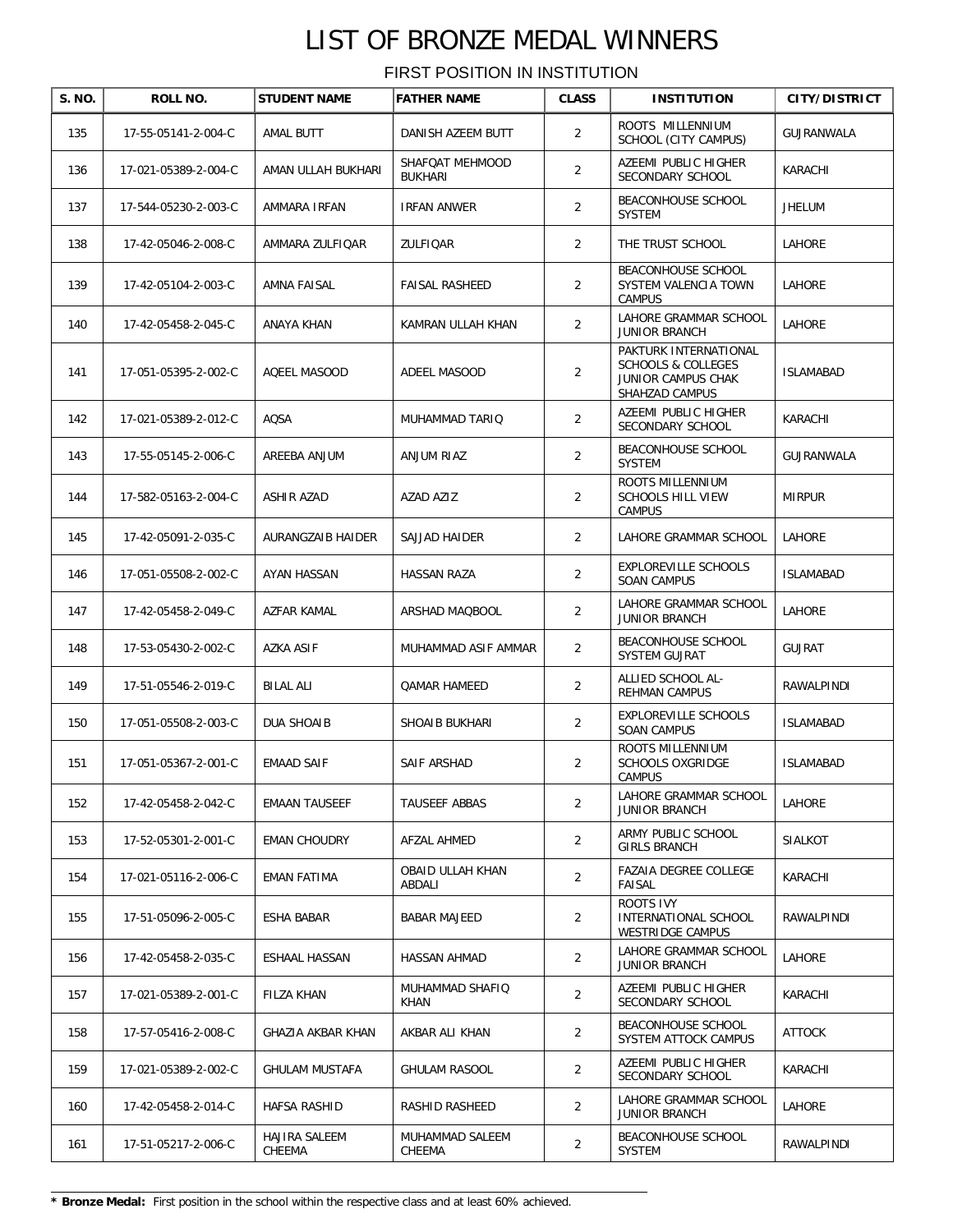| S. NO. | ROLL NO.             | <b>STUDENT NAME</b>  | <b>FATHER NAME</b>              | <b>CLASS</b>   | <b>INSTITUTION</b>                                            | <b>CITY/DISTRICT</b> |
|--------|----------------------|----------------------|---------------------------------|----------------|---------------------------------------------------------------|----------------------|
| 162    | 17-42-05458-2-046-C  | HAJRA FAROOQ         | MUHAMMAD FAROOQ                 | $\overline{2}$ | LAHORE GRAMMAR SCHOOL<br><b>JUNIOR BRANCH</b>                 | <b>LAHORE</b>        |
| 163    | 17-021-05536-2-012-C | <b>HAMZA TANVEER</b> | MUHAMMAD TANVEER                | 2              | ASF PUBLIC SCHOOL                                             | KARACHI              |
| 164    | 17-51-05096-2-004-C  | <b>HAREEM KHALID</b> | ADNAN KHALID                    | 2              | ROOTS IVY<br>INTERNATIONAL SCHOOL<br>WESTRIDGE CAMPUS         | RAWALPINDI           |
| 165    | 17-051-05156-2-003-C | <b>HASHIR AHMED</b>  | MUDASSIR AHMED                  | $\overline{2}$ | ROOTS MILLENNIUM<br><b>SCHOOLS GREENWICH</b><br><b>CAMPUS</b> | <b>ISLAMABAD</b>     |
| 166    | 17-051-05409-2-007-C | HILAL AHMAD          | SAJID UR REHMAN                 | $\overline{2}$ | ROOTS MILLENNIUM<br>SCHOOLS ONE WORLD<br><b>CAMPUS</b>        | <b>ISLAMABAD</b>     |
| 167    | 17-53-05430-2-012-C  | HIRRA MEHRAJ         | FIAZ AHMED                      | $\overline{2}$ | BEACONHOUSE SCHOOL<br>SYSTEM GUJRAT                           | <b>GUJRAT</b>        |
| 168    | 17-021-05436-2-017-C | <b>HUR ABBAS</b>     | ARIF RAZA ZAIDI                 | $\overline{2}$ | AL HADI ACADEMY                                               | KARACHI              |
| 169    | 17-41-05466-2-034-C  | HUZAIFA IMRAN        | <b>IMRAN HABIB</b>              | 2              | LAHORE GRAMMAR SCHOOL                                         | FAISALABAD           |
| 170    | 17-53-05430-2-009-C  | <b>IBRAHIM SYED</b>  | DR. RIZWAN HUSSAIN<br>SHAH      | $\overline{2}$ | BEACONHOUSE SCHOOL<br>SYSTEM GUJRAT                           | <b>GUJRAT</b>        |
| 171    | 17-923-05235-2-001-C | <b>IFRAH AHMAD</b>   | AHMAD NABI                      | $\overline{2}$ | FAZAIA DEGREE COLLEGE                                         | <b>NOWSHERA</b>      |
| 172    | 17-51-05096-2-001-C  | <b>INAYAH AHMED</b>  | <b>FARRUKH EJAZ</b>             | 2              | ROOTS IVY<br>INTERNATIONAL SCHOOL<br><b>WESTRIDGE CAMPUS</b>  | <b>RAWALPINDI</b>    |
| 173    | 17-51-05130-2-002-C  | ISHAL FATIMA         | M. ALI RAZA                     | $\overline{2}$ | <b>FAZAIA INTER COLLEGE</b><br><b>JINNAH CAMP</b>             | RAWALPINDI           |
| 174    | 17-021-05389-2-007-C | <b>IZHAR HAIDER</b>  | ALI HAIDER                      | 2              | AZEEMI PUBLIC HIGHER<br>SECONDARY SCHOOL                      | KARACHI              |
| 175    | 17-53-05430-2-016-C  | JANNAT FAROOQ        | <b>FAROO BHATTI</b>             | 2              | BEACONHOUSE SCHOOL<br>SYSTEM GUJRAT                           | <b>GUJRAT</b>        |
| 176    | 17-52-05301-2-003-C  | JAVERIA ALI          | <b>FERMAN ALI</b>               | $\overline{2}$ | ARMY PUBLIC SCHOOL<br><b>GIRLS BRANCH</b>                     | <b>SIALKOT</b>       |
| 177    | 17-42-05528-2-001-C  | JAWARIA AMIR         | AMIR RANA                       | 2              | THE LOYALIST ACADEMIA                                         | LAHORE               |
| 178    | 17-021-05389-2-010-C | KASHAF BADAR         | <b>BADAR UR HAQ</b>             | 2              | AZEEMI PUBLIC HIGHER<br>SECONDARY SCHOOL                      | KARACHI              |
| 179    | 17-021-05349-2-001-C | KASHAF EMAN          | KASHIF TASLEEM                  | 2              | ARMY PUBLIC SCHOOL<br><b>NORTH CAMPUS</b>                     | KARACHI              |
| 180    | 17-932-05454-2-002-C | KASHMALA IHSAN       | IHSAN ULLAH KHAN                | 2              | INTERNATIONAL SCHOOL<br>OF CORDOBA                            | MALAKAND             |
| 181    | 17-55-05113-2-002-C  | KHANSA FATIMA        | SYED KHURAM HAROON              | 2              | <b>GHAZALI MODEL HIGH</b><br><b>SCHOOL</b>                    | GUJRANWALA           |
| 182    | 17-021-05389-2-008-C | LAIBA JAMIL          | MUHAMMAD JAMIL                  | $\overline{2}$ | AZEEMI PUBLIC HIGHER<br>SECONDARY SCHOOL                      | KARACHI              |
| 183    | 17-021-05389-2-003-C | M. HAMMAD KHAN       | ADIL SHAHZAD                    | $\overline{2}$ | AZEEMI PUBLIC HIGHER<br>SECONDARY SCHOOL                      | KARACHI              |
| 184    | 17-57-05361-2-004-C  | MAAZ ULLAH           | MOHSIN ULLAH                    | $\overline{2}$ | ROOTS MILLENNIUM<br><b>SCHOOLS INDUS CAMPUS</b>               | ATTOCK               |
| 185    | 17-42-05032-2-006-C  | MAH-NOOR             | MAQSOOD AHMAD<br><b>SUKHERA</b> | $\overline{2}$ | MADRASAT UL BANAT<br>HUMAIRA CAMPUS                           | LAHORE               |
| 186    | 17-51-05465-2-001-C  | MAHNOOR SAEED        | MUHAMMAD SAEED                  | $\overline{2}$ | THE EDUCATORS DEFENCE<br><b>CAMPUS</b>                        | RAWALPINDI           |
| 187    | 17-52-05543-2-001-C  | MAMOON ASLAM         | MUHAMMAD ASLAM<br>BAJWA         | $\overline{2}$ | ROOTS MILLENNIUM<br>SCHOOLS SANDILANDS<br>CAMPUS              | SIALKOT              |
| 188    | 17-923-05527-2-005-C | MANIHA KHAN          | NUJEEB-UR-REHMAN                | $\overline{2}$ | BEACONHOUSE SCHOOL<br>SYSTEM MAIN BRANCH                      | NOWSHERA             |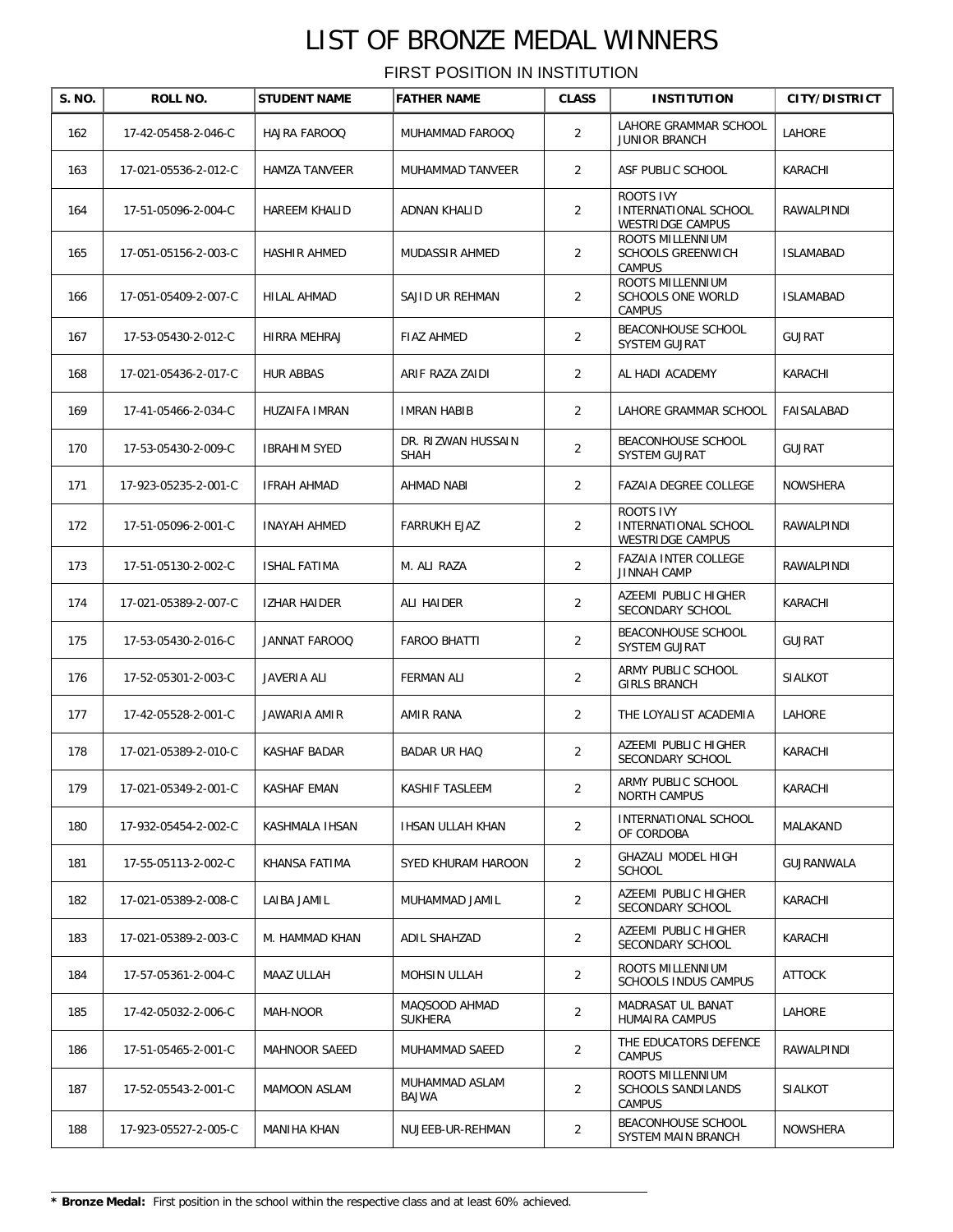| S. NO. | <b>ROLL NO.</b>      | <b>STUDENT NAME</b>               | <b>FATHER NAME</b>            | <b>CLASS</b>   | <b>INSTITUTION</b>                                                                             | <b>CITY/DISTRICT</b> |
|--------|----------------------|-----------------------------------|-------------------------------|----------------|------------------------------------------------------------------------------------------------|----------------------|
| 189    | 17-021-05389-2-011-C | MARYAM JAWED                      | MUHAMMAD JAWED<br><b>KHAN</b> | 2              | AZEEMI PUBLIC HIGHER<br>SECONDARY SCHOOL                                                       | KARACHI              |
| 190    | 17-051-05153-2-008-C | MEERAB AROOJ                      | AROOJ ASGHAR                  | 2              | ACE INTERNATIONAL<br><b>ACADEMY</b>                                                            | <b>ISLAMABAD</b>     |
| 191    | 17-42-05458-2-029-C  | MEESAM RAZA                       | KASHIF RAZA                   | 2              | LAHORE GRAMMAR SCHOOL<br><b>JUNIOR BRANCH</b>                                                  | LAHORE               |
| 192    | 17-57-05361-2-005-C  | MESUM ALI                         | <b>IDREES HUSSAIN SHAH</b>    | $\overline{2}$ | ROOTS MILLENNIUM<br>SCHOOLS INDUS CAMPUS                                                       | <b>ATTOCK</b>        |
| 193    | 17-42-05458-2-012-C  | MINAAL IRFAN                      | IRFAN BHATTI                  | $\overline{2}$ | LAHORE GRAMMAR SCHOOL<br><b>JUNIOR BRANCH</b>                                                  | LAHORE               |
| 194    | 17-55-05145-2-005-C  | MOHAMMAD AHMAD<br>HAMEED          | ASIM HAMEED                   | $\overline{2}$ | BEACONHOUSE SCHOOL<br><b>SYSTEM</b>                                                            | GUJRANWALA           |
| 195    | 17-42-05028-2-003-C  | MOHAMMAD AYYAN<br><b>HASNAT</b>   | HASNAT AMJAD                  | $\overline{2}$ | BEACONHOUSE SCHOOL<br>SYSTEM LMA PRIMARY                                                       | LAHORE               |
| 196    | 17-051-05134-2-003-C | MOHAMMAD RAYYAN<br>ILLAHI         | <b>MUBEEN AHMED</b>           | 2              | ROOTS SCHOOL SYSTEM<br>DHA-I FLAGSHIP CAMPUS<br>JR. SCHOOL                                     | <b>ISLAMABAD</b>     |
| 197    | 17-051-05395-2-001-C | <b>MOHID HAIDER</b>               | QAMAR ABBAS                   | 2              | PAKTURK INTERNATIONAL<br><b>SCHOOLS &amp; COLLEGES</b><br>JUNIOR CAMPUS CHAK<br>SHAHZAD CAMPUS | <b>ISLAMABAD</b>     |
| 198    | 17-051-05246-2-009-C | <b>MOHID HUSSAIN</b>              | SYED ZUBAIR AHMAD             | 2              | ROOTS MILLENNIUM<br><b>SCHOOLS MAYFAIR</b><br>CAMPUS                                           | <b>ISLAMABAD</b>     |
| 199    | 17-42-05458-2-023-C  | MOMINA BUKHARI                    | BAKHTIAR QUTAB                | $\overline{2}$ | LAHORE GRAMMAR SCHOOL<br><b>JUNIOR BRANCH</b>                                                  | LAHORE               |
| 200    | 17-051-05156-2-001-C | MUHAMMAD AARIB                    | MUHAMMAD<br>KALEEMULLAH       | $\overline{2}$ | ROOTS MILLENNIUM<br><b>SCHOOLS GREENWICH</b><br>CAMPUS                                         | <b>ISLAMABAD</b>     |
| 201    | 17-51-05413-2-008-C  | MUHAMMAD<br>ABDULLAH BIN ALI      | MAJ. MUHAMMAD<br>SHOAIB ALI   | $\overline{2}$ | ARMY PUBLIC SCHOOL AND<br>COLLEGE FWO CHAKLALA                                                 | RAWALPINDI           |
| 202    | 17-91-05539-2-003-C  | MUHAMMAD AHMED<br>AMIN            | FAZAL E AMIN                  | $\overline{2}$ | ROOT MILLENNIUM<br><b>SCHOOLS</b>                                                              | PESHAWAR             |
| 203    | 17-42-05458-2-013-C  | MUHAMMAD AIZAZ                    | SHERAZ AHMED                  | 2              | LAHORE GRAMMAR SCHOOL<br><b>JUNIOR BRANCH</b>                                                  | LAHORE               |
| 204    | 17-42-05104-2-002-C  | MUHAMMAD ALI                      | MOEEN UD DIN                  | 2              | BEACONHOUSE SCHOOL<br>SYSTEM VALENCIA TOWN<br>CAMPUS                                           | LAHORE               |
| 205    | 17-61-05390-2-003-C  | MUHAMMAD ARHAM<br>FAZAL           | HUSSAIN AHMED FAZAL           | 2              | BEACONHOUSE SCHOOL<br>SYSTEM CANTT CAMPUS                                                      | <b>MULTAN</b>        |
| 206    | 17-021-05349-2-004-C | MUHAMMAD ARSALAN<br>KHAN          | MUHAMMAD SAJID KHAN           | 2              | ARMY PUBLIC SCHOOL<br><b>NORTH CAMPUS</b>                                                      | KARACHI              |
| 207    | 17-021-05389-2-005-C | MUHAMMAD ASJAD<br>KHAN            | MEHMOOD AZAM KHAN             | 2              | AZEEMI PUBLIC HIGHER<br>SECONDARY SCHOOL                                                       | KARACHI              |
| 208    | 17-41-05509-2-001-C  | MUHAMMAD BILAL<br>SHAHID          | SHAHID HUSSAIN                | $\overline{2}$ | RESOURCE ACADEMIA                                                                              | FAISALABAD           |
| 209    | 17-923-05082-2-001-C | MUHAMMAD DAWOOD<br>KHAN           | KAMDAR KHAN                   | 2              | ROOTS MILLENNIUM<br>SCHOOL RIVER TREE<br><b>CAMPUS</b>                                         | NOWSHERA             |
| 210    | 17-42-05458-2-052-C  | MUHAMMAD FAHAD                    | MUHAMMAD ANSAR<br>ABBAS       | 2              | LAHORE GRAMMAR SCHOOL<br>JUNIOR BRANCH                                                         | LAHORE               |
| 211    | 17-55-05141-2-007-C  | MUHAMMAD FAIZAN                   | ABDUL MANAN                   | 2              | ROOTS MILLENNIUM<br>SCHOOL (CITY CAMPUS)                                                       | GUJRANWALA           |
| 212    | 17-42-05458-2-036-C  | MUHAMMAD FAIZAN<br><b>GHAFOOR</b> | ABDUL GHAFOOR                 | $\overline{2}$ | LAHORE GRAMMAR SCHOOL<br>JUNIOR BRANCH                                                         | LAHORE               |
| 213    | 17-51-05434-2-003-C  | MUHAMMAD HASHIR                   | MUHAMMAD JAVED                | 2              | BEACONHOUSE SCHOOL<br>SYSTEM AECHS BRANCH                                                      | RAWALPINDI           |
| 214    | 17-41-05209-2-010-C  | MUHAMMAD HASSAN                   | MUHAMMAD TANVEER<br>ASLAM     | $\overline{2}$ | ROOTS IVY<br>INTERNATIONAL SCHOOL                                                              | FAISALABAD           |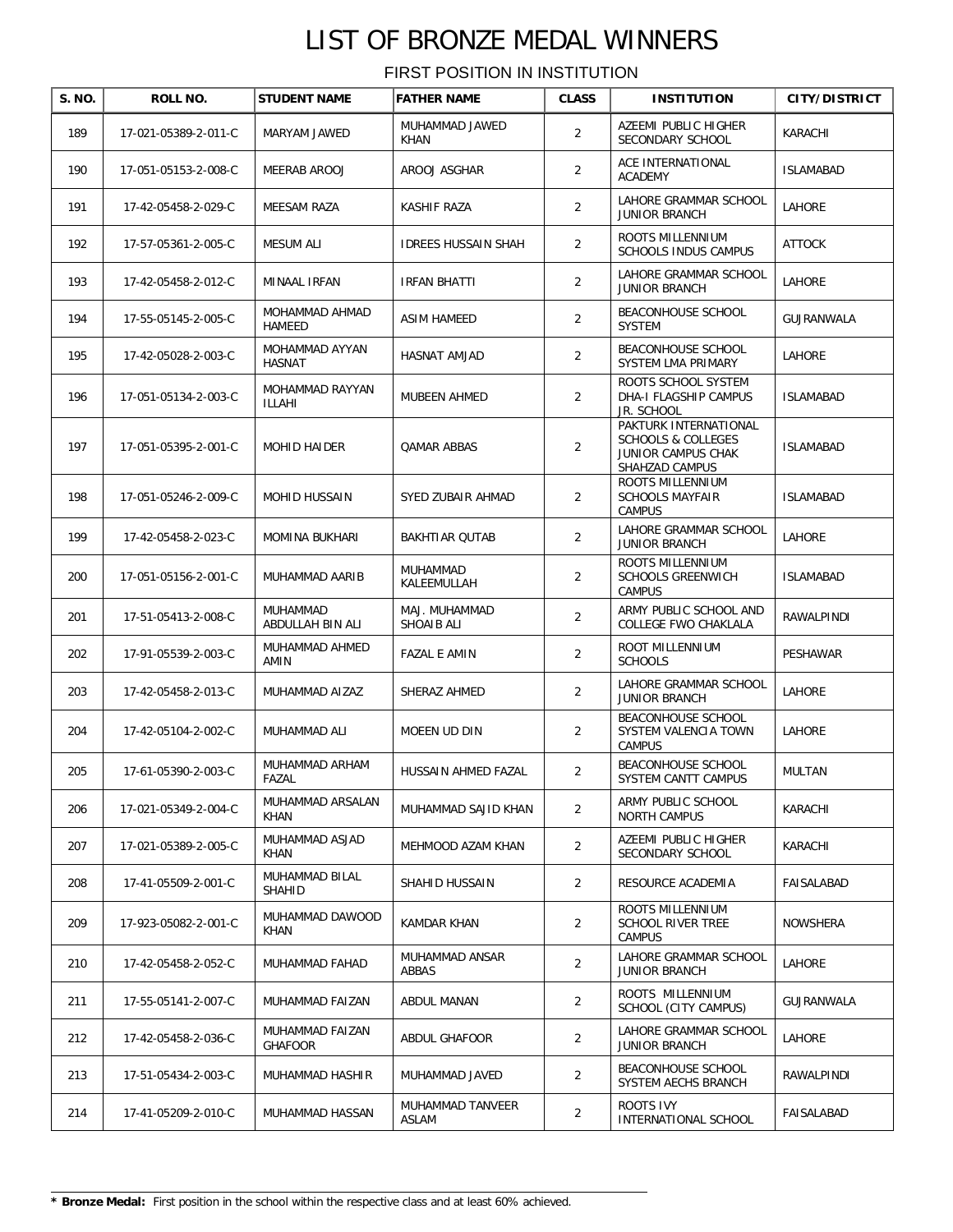| S. NO. | ROLL NO.             | <b>STUDENT NAME</b>                | <b>FATHER NAME</b>      | <b>CLASS</b>   | <b>INSTITUTION</b>                                                | <b>CITY/DISTRICT</b> |
|--------|----------------------|------------------------------------|-------------------------|----------------|-------------------------------------------------------------------|----------------------|
| 215    | 17-42-05458-2-050-C  | MUHAMMAD HASSAN<br><b>IMRAN</b>    | <b>IMRAN KAMAL</b>      | $\overline{2}$ | LAHORE GRAMMAR SCHOOL<br><b>JUNIOR BRANCH</b>                     | LAHORE               |
| 216    | 17-051-05508-2-006-C | MUHAMMAD<br><b>IBRAHEEM HASSAN</b> | HASSAN BIN TAHIR        | $\overline{2}$ | <b>EXPLOREVILLE SCHOOLS</b><br><b>SOAN CAMPUS</b>                 | <b>ISLAMABAD</b>     |
| 217    | 17-42-05458-2-041-C  | MUHAMMAD ISMAIL<br><b>IHSAN</b>    | REHAN QADIR             | $\overline{2}$ | LAHORE GRAMMAR SCHOOL<br><b>JUNIOR BRANCH</b>                     | LAHORE               |
| 218    | 17-42-05091-2-010-C  | MUHAMMAD MAHAD<br>KHAN             | RASHID KHAN             | $\overline{2}$ | LAHORE GRAMMAR SCHOOL                                             | LAHORE               |
| 219    | 17-051-05140-2-008-C | MUHAMMAD<br>MOHIYUDDIN ALI         | RAO SAAD ALI            | $\overline{2}$ | <b>FAZAIA EDUCATION</b><br>SYSTEM SCHOOL                          | <b>ISLAMABAD</b>     |
| 220    | 17-051-05508-2-001-C | MUHAMMAD MOIZ                      | SHERAZ HUSSAIN KHALIL   | $\overline{2}$ | EXPLOREVILLE SCHOOLS<br><b>SOAN CAMPUS</b>                        | <b>ISLAMABAD</b>     |
| 221    | 17-51-05317-2-002-C  | MUHAMMAD MUTTEE                    | ZIA UL HAQ              | 2              | FAUJI FOUNDATION MODEL<br><b>SCHOOL MURREE ROAD</b><br>CAMPUS     | RAWALPINDI           |
| 222    | 17-53-05430-2-011-C  | MUHAMMAD ROHAAN<br>MALLHI          | MUHAMMAD MALHI          | $\overline{2}$ | BEACONHOUSE SCHOOL<br>SYSTEM GUJRAT                               | <b>GUJRAT</b>        |
| 223    | 17-55-05424-2-004-C  | MUHAMMAD SARIM                     | SANA DAR                | $\overline{2}$ | THE CITY SCHOOL JUNIOR<br><b>SECTION</b>                          | GUJRANWALA           |
| 224    | 17-42-05458-2-038-C  | MUHAMMAD ZEESHAN<br><b>BILAL</b>   | BILAL AHMAD             | $\overline{2}$ | LAHORE GRAMMAR SCHOOL<br><b>JUNIOR BRANCH</b>                     | <b>LAHORE</b>        |
| 225    | 17-42-05458-2-047-C  | MURTAZA KHAN                       | ABDUL QADEER KHAN       | $\overline{2}$ | LAHORE GRAMMAR SCHOOL<br><b>JUNIOR BRANCH</b>                     | LAHORE               |
| 226    | 17-55-05141-2-006-C  | MUSAFFA MUBASHAR                   | MUBASHAR HUSSAIN        | $\overline{2}$ | ROOTS MILLENNIUM<br>SCHOOL (CITY CAMPUS)                          | GUJRANWALA           |
| 227    | 17-42-05458-2-048-C  | MYSHA GILLANI                      | WAQAR GILLANI           | $\overline{2}$ | LAHORE GRAMMAR SCHOOL<br><b>JUNIOR BRANCH</b>                     | LAHORE               |
| 228    | 17-53-05430-2-006-C  | NASREEN QASIM                      | QASIM ALI               | $\overline{2}$ | BEACONHOUSE SCHOOL<br>SYSTEM GUJRAT                               | <b>GUJRAT</b>        |
| 229    | 17-42-05458-2-037-C  | NAWAL KHALID                       | KHALID NOOR             | $\overline{2}$ | LAHORE GRAMMAR SCHOOL<br><b>JUNIOR BRANCH</b>                     | LAHORE               |
| 230    | 17-051-05087-2-004-C | NAWFAL BIN SADDAM                  | SADDAM ULHAQUE          | $\overline{2}$ | LAHORE GRAMMAR SCHOOL                                             | <b>ISLAMABAD</b>     |
| 231    | 17-55-05424-2-002-C  | <b>NEHA ALI</b>                    | ALI SALEEM              | $\overline{2}$ | THE CITY SCHOOL JUNIOR<br><b>SECTION</b>                          | GUJRANWALA           |
| 232    | 17-52-05301-2-002-C  | NOOR FATIMA                        | MUHAMMAD JHANGIR        | $\overline{2}$ | ARMY PUBLIC SCHOOL<br><b>GIRLS BRANCH</b>                         | SIALKOT              |
| 233    | 17-051-05247-2-020-C | NOORAB ANJUM                       | ANJUM RABBANI           | $\overline{2}$ | ROOTS MILLENNIUM<br>SCHOOL WATERLOO<br><b>CAMPUS</b>              | <b>ISLAMABAD</b>     |
| 234    | 17-51-05092-2-004-C  | PALWASHA MANSOOR<br>KEEN           | MANSOOR ANWER KEEN      | 2              | ROOTS IVY<br><b>INTERNATIONAL SCHOOLS</b><br><b>JUNIOR BRANCH</b> | RAWALPINDI           |
| 235    | 17-582-05163-2-005-C | PREEHAN FATIMA                     | SHAHID IQBAL            | $\overline{2}$ | ROOTS MILLENNIUM<br><b>SCHOOLS HILL VIEW</b><br><b>CAMPUS</b>     | <b>MIRPUR</b>        |
| 236    | 17-42-05104-2-001-C  | QASIM JAVED                        | JAVAID IQBAL            | 2              | BEACONHOUSE SCHOOL<br>SYSTEM VALENCIA TOWN<br><b>CAMPUS</b>       | <b>LAHORE</b>        |
| 237    | 17-51-05422-2-011-C  | RAJA HAIDER ALI                    | YASIR MEHMOOD           | $\overline{2}$ | ARMY PUBLIC SCHOOL AND<br>COLLEGE ASKARI-XIV                      | RAWALPINDI           |
| 238    | 17-55-05186-2-009-C  | RAYYAN HAROON                      | HAROON SAFDAR           | 2              | ROOTS MILLENNIUM<br><b>SCHOOLS HOLBORN</b><br><b>CAMPUS</b>       | GUJRANWALA           |
| 239    | 17-42-05028-2-005-C  | REHAN NAVEED                       | NAVEED SYED RANA        | $\overline{2}$ | BEACONHOUSE SCHOOL<br>SYSTEM LMA PRIMARY                          | LAHORE               |
| 240    | 17-55-05424-2-005-C  | RIMSHA UMAIR                       | UMAIR CHEEMA            | $\overline{2}$ | THE CITY SCHOOL JUNIOR<br><b>SECTION</b>                          | GUJRANWALA           |
| 241    | 17-42-05458-2-044-C  | SAFFY-UR-REHMAN                    | MUHAMMAD USMAN<br>HAMID | $\overline{2}$ | LAHORE GRAMMAR SCHOOL<br><b>JUNIOR BRANCH</b>                     | LAHORE               |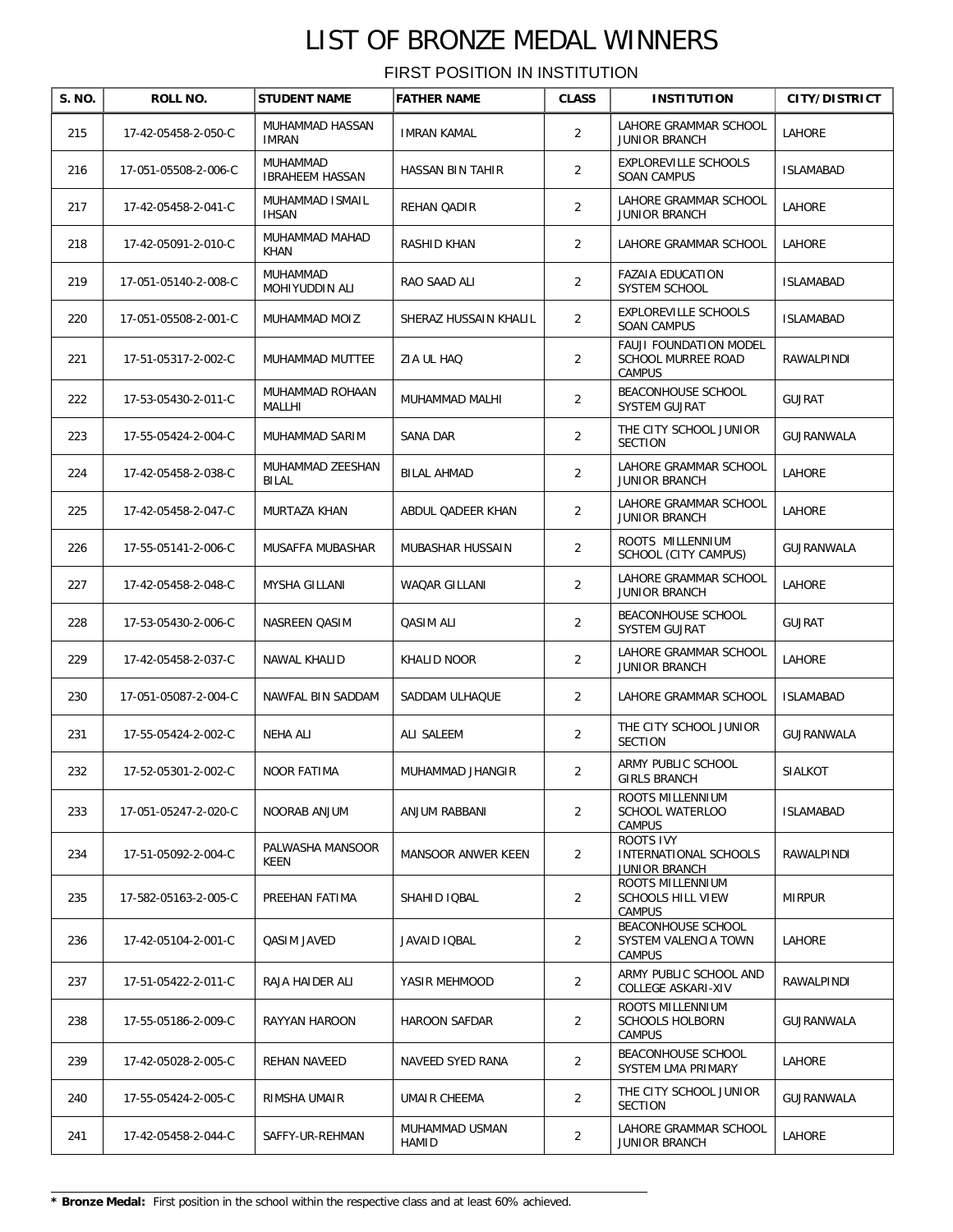| S. NO. | ROLL NO.             | <b>STUDENT NAME</b>    | <b>FATHER NAME</b>               | <b>CLASS</b>   | <b>INSTITUTION</b>                                     | <b>CITY/DISTRICT</b> |
|--------|----------------------|------------------------|----------------------------------|----------------|--------------------------------------------------------|----------------------|
| 242    | 17-53-05430-2-008-C  | SALAH FAZAL            | CHUDARY SHAHBAZ<br>AHMAD         | 2              | BEACONHOUSE SCHOOL<br>SYSTEM GUJRAT                    | <b>GUJRAT</b>        |
| 243    | 17-57-05361-2-008-C  | SAMIA SHOAIB           | MUHAMMAD SHOAIB                  | $\overline{2}$ | ROOTS MILLENNIUM<br><b>SCHOOLS INDUS CAMPUS</b>        | <b>ATTOCK</b>        |
| 244    | 17-051-05407-2-014-C | SANA ALI               | SYED SAJJAD ALI                  | $\overline{2}$ | BEACONHOUSE SCHOOL<br><b>SYSTEM</b>                    | <b>ISLAMABAD</b>     |
| 245    | 17-923-05082-2-004-C | SARA QAZI              | QAZI TAIMOOR SIRAJ               | $\overline{2}$ | ROOTS MILLENNIUM<br><b>SCHOOL RIVER TREE</b><br>CAMPUS | <b>NOWSHERA</b>      |
| 246    | 17-42-05032-2-004-C  | SHAMAIM FATIMA         | RANA ZAFAR AHMAD                 | $\overline{2}$ | MADRASAT UL BANAT<br>HUMAIRA CAMPUS                    | LAHORE               |
| 247    | 17-51-05434-2-001-C  | SHEEZA SHAHID          | SHAHID MEHMOOD<br><b>MAND</b>    | $\overline{2}$ | BEACONHOUSE SCHOOL<br>SYSTEM AECHS BRANCH              | RAWALPINDI           |
| 248    | 17-51-05525-2-005-C  | SHERYAR SHIKANDER      | SHIKANDER MUNEER                 | $\overline{2}$ | THE CITY SCHOOL LALAZAR<br><b>JUNIOR BRANCH</b>        | RAWALPINDI           |
| 249    | 17-582-05163-2-012-C | SIRAJ ALI AYAZ         | CH. AYAZ AHMED                   | $\overline{2}$ | ROOTS MILLENNIUM<br>SCHOOLS HILL VIEW<br>CAMPUS        | <b>MIRPUR</b>        |
| 250    | 17-52-05301-2-004-C  | SULEHA ADNAN           | <b>ADNAN AZAN</b>                | 2              | ARMY PUBLIC SCHOOL<br><b>GIRLS BRANCH</b>              | SIALKOT              |
| 251    | 17-42-05458-2-043-C  | SYEDA HANIYA RIZVI     | <b>AHSAN RIZVI</b>               | 2              | LAHORE GRAMMAR SCHOOL<br><b>JUNIOR BRANCH</b>          | LAHORE               |
| 252    | 17-051-05148-2-006-C | SYEDA RAAHMA KAZMI     | SYED USMAN KAMRAN<br>AHMED KAZMI | $\overline{2}$ | ROOTS MILLENNIUM<br>SCHOOLS CAPITAL CAMPUS             | <b>ISLAMABAD</b>     |
| 253    | 17-53-05430-2-010-C  | TABISH RAFIQUE         | JEHANZEB                         | $\overline{2}$ | BEACONHOUSE SCHOOL<br>SYSTEM GUJRAT                    | <b>GUJRAT</b>        |
| 254    | 17-55-05141-2-002-C  | TAHA WAHEED KHAN       | WAHEED KHAN                      | $\overline{2}$ | ROOTS MILLENNIUM<br>SCHOOL (CITY CAMPUS)               | GUJRANWALA           |
| 255    | 17-051-05140-2-007-C | TALHA AHMAD            | MUHAMMAD ISMAIL                  | $\overline{2}$ | <b>FAZAIA EDUCATION</b><br>SYSTEM SCHOOL               | <b>ISLAMABAD</b>     |
| 256    | 17-932-05454-2-001-C | <b>TOOBA PARI</b>      | MUHAMMAD DIN SHAH                | $\overline{2}$ | INTERNATIONAL SCHOOL<br>OF CORDOBA                     | MALAKAND             |
| 257    | 17-42-05028-2-001-C  | UMAMA ZEESHAN          | ZEESHAN SHAKIR BUTT              | $\overline{2}$ | BEACONHOUSE SCHOOL<br>SYSTEM LMA PRIMARY               | LAHORE               |
| 258    | 17-57-05361-2-010-C  | UME HABIBA             | <b>USMAN REHMAT</b>              | $\overline{2}$ | ROOTS MILLENNIUM<br>SCHOOLS INDUS CAMPUS               | <b>ATTOCK</b>        |
| 259    | 17-42-05028-2-006-C  | USMAN RASS MASOOD      | RASS MASOOD                      | 2              | BEACONHOUSE SCHOOL<br>SYSTEM LMA PRIMARY               | LAHORE               |
| 260    | 17-051-05508-2-009-C | WANIA AHMAD            | <b>GHOFFRAN AHMAD</b>            | 2              | EXPLOREVILLE SCHOOLS<br><b>SOAN CAMPUS</b>             | <b>ISLAMABAD</b>     |
| 261    | 17-051-05367-2-003-C | WANIA KHAN             | SARDAR MAJID KHAN                | 2              | ROOTS MILLENNIUM<br>SCHOOLS OXGRIDGE<br>CAMPUS         | <b>ISLAMABAD</b>     |
| 262    | 17-42-05374-2-001-C  | WARISHA ASAD           | ASAD RASHID                      | $\overline{2}$ | <b>GARRISON ACADEMY FOR</b><br>GIRLS                   | LAHORE               |
| 263    | 17-051-05156-2-004-C | ZAIN IFTIKHAR          | IFTIKHAR HUSSAIN                 | 2              | ROOTS MILLENNIUM<br><b>SCHOOLS GREENWICH</b><br>CAMPUS | <b>ISLAMABAD</b>     |
| 264    | 17-582-05105-2-003-C | ZAINAB FATIMA          | <b>FAISAL MUNIR</b>              | 2              | BEACONHOUSE SCHOOL<br><b>SYSTEM</b>                    | <b>MIRPUR</b>        |
| 265    | 17-55-05141-2-005-C  | ZAINAB SHAHID          | MUHAMMAD SHAHID<br>MAHMOOD       | 2              | ROOTS MILLENNIUM<br>SCHOOL (CITY CAMPUS)               | GUJRANWALA           |
| 266    | 17-53-05430-2-007-C  | ZARA ZEESHAN<br>GONDAL | ZEESHAN AFZAL GONDAL             | 2              | BEACONHOUSE SCHOOL<br>SYSTEM GUJRAT                    | <b>GUJRAT</b>        |
| 267    | 17-53-05430-2-015-C  | ZOHA USMAN             | ALI USMAN                        | 2              | BEACONHOUSE SCHOOL<br>SYSTEM GUJRAT                    | <b>GUJRAT</b>        |
| 268    | 17-42-05076-3-002-C  | ABDUL AHAD             | KHURRAM SHAHZAD                  | 3              | THE CITY SCHOOL                                        | LAHORE               |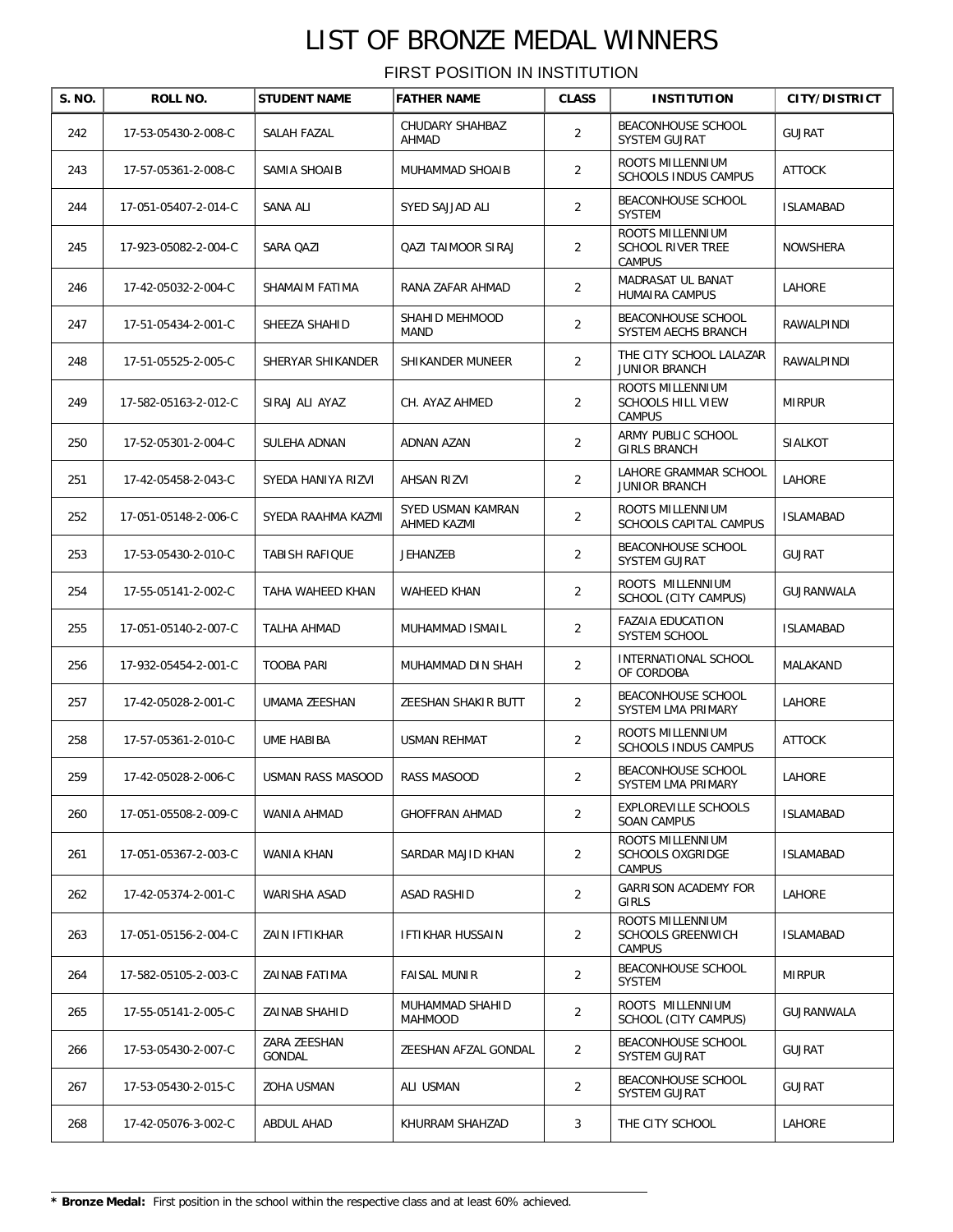| S. NO. | ROLL NO.             | <b>STUDENT NAME</b>           | <b>FATHER NAME</b>              | <b>CLASS</b> | <b>INSTITUTION</b>                                                                        | CITY/DISTRICT    |
|--------|----------------------|-------------------------------|---------------------------------|--------------|-------------------------------------------------------------------------------------------|------------------|
| 269    | 17-51-05434-3-002-C  | ABDUL ARHAM                   | <b>ASAD NASEER</b>              | 3            | BEACONHOUSE SCHOOL<br>SYSTEM AECHS BRANCH                                                 | RAWALPINDI       |
| 270    | 17-51-05151-3-003-C  | <b>ABDUL HADI</b>             | SHEIKH SULEMAN<br><b>NASEEM</b> | 3            | ROOTS MILLENNIUM<br><b>SCHOOLS</b>                                                        | RAWALPINDI       |
| 271    | 17-022-05225-3-007-C | ABDUL RAFAY<br><b>TARIQUE</b> | MOHAMMAD TARIQUE                | 3            | ARMY PUBLIC SCHOOL AND<br>COLLEGE                                                         | HYDERABAD        |
| 272    | 17-42-05073-3-004-C  | ABDUL REHMAN<br><b>IMRAN</b>  | <b>IMRAN ALI</b>                | 3            | <b>GARRISON ACADEMY</b><br>JUNIOR TUFAIL SHAHEED<br>CAMPUS                                | LAHORE           |
| 273    | 17-51-05450-3-002-C  | ABEEHA BABAR                  | <b>BABAR SIDDIQUE</b>           | 3            | FAUJI FOUNDATION MODEL<br><b>SCHOOL</b>                                                   | RAWALPINDI       |
| 274    | 17-021-05536-3-003-C | ABEERA AYAZ                   | AYAZ AHMED                      | 3            | ASF PUBLIC SCHOOL                                                                         | KARACHI          |
| 275    | 17-91-05115-3-009-C  | AHMAD ZAMAN KHAN              | SHAHID ZAMAN KHAN               | 3            | ROOTS MILLENNIUM<br><b>SCHOOLS KHYBER CAMPUS</b>                                          | PESHAWAR         |
| 276    | 17-022-05225-3-002-C | AISHA ALTAF                   | MOHAMMAD ALTAF<br><b>MEMON</b>  | 3            | ARMY PUBLIC SCHOOL AND<br>COLLEGE                                                         | HYDERABAD        |
| 277    | 17-55-05186-3-004-C  | ALI HAIDER                    | HAIDER YASIR QAYYUM             | 3            | ROOTS MILLENNIUM<br><b>SCHOOLS HOLBORN</b><br>CAMPUS                                      | GUJRANWALA       |
| 278    | 17-42-05458-3-015-C  | ALI MAHMOOD                   | MAHMOOD AHMAD                   | 3            | LAHORE GRAMMAR SCHOOL<br><b>JUNIOR BRANCH</b>                                             | LAHORE           |
| 279    | 17-52-05301-3-001-C  | AMMARA FATIMA                 | MUHAMMAD BOOTA                  | 3            | ARMY PUBLIC SCHOOL<br><b>GIRLS BRANCH</b>                                                 | <b>SIALKOT</b>   |
| 280    | 17-42-05091-3-011-C  | AMNA KHALID                   | KHALID ARSHAD TARAR             | 3            | LAHORE GRAMMAR SCHOOL                                                                     | LAHORE           |
| 281    | 17-021-05536-3-002-C | ANUM MANZOOR                  | MANZOOR AHMED                   | 3            | ASF PUBLIC SCHOOL                                                                         | KARACHI          |
| 282    | 17-42-05513-3-002-C  | AYESHA TARIQ                  | TARIQ HUSSAIN                   | 3            | SICAS GIRLS                                                                               | LAHORE           |
| 283    | 17-051-05409-3-014-C | <b>EMAAN SHAH</b>             | SYED RIZWAN AZMAT               | 3            | ROOTS MILLENNIUM<br>SCHOOLS ONE WORLD<br><b>CAMPUS</b>                                    | <b>ISLAMABAD</b> |
| 284    | 17-91-05078-3-003-C  | <b>FAIZAN HAMEED</b>          | <b>GUL HAMEED KHALIL</b>        | 3            | BEACONHOUSE SCHOOL<br>SYSTEM JAMRUD CAMPUS                                                | PESHAWAR         |
| 285    | 17-021-05349-3-003-C | <b>FARZAN SAMAR</b>           | AQEEL SAMAR                     | 3            | ARMY PUBLIC SCHOOL<br><b>NORTH CAMPUS</b>                                                 | KARACHI          |
| 286    | 17-051-05246-3-002-C | FATIMA HUSSAIN                | CH. RASHID MEHMOOD<br>NATT      | 3            | ROOTS MILLENNIUM<br><b>SCHOOLS MAYFAIR</b><br><b>CAMPUS</b>                               | <b>ISLAMABAD</b> |
| 287    | 17-51-05096-3-006-C  | <b>FATIMA NASIR</b>           | <b>NASIR GHAFOOR</b>            | 3            | <b>ROOTS IVY</b><br>INTERNATIONAL SCHOOL<br>WESTRIDGE CAMPUS                              | RAWALPINDI       |
| 288    | 17-51-05434-3-005-C  | HAJRAH SAEED                  | SAEED AHMAD                     | 3            | BEACONHOUSE SCHOOL<br>SYSTEM AECHS BRANCH                                                 | RAWALPINDI       |
| 289    | 17-42-05505-3-005-C  | <b>HAMD RABBANI</b>           | ALI RABBANI                     | 3            | LAHORE GRAMMAR SCHOOL                                                                     | LAHORE           |
| 290    | 17-992-05157-3-001-C | HASHIM TALAL MALIK            | EHTESHAM MALIK                  | 3            | ROOTS MILLENNIUM<br>SCHOOLS PINE CAMPUS                                                   | ABBOTTABAD       |
| 291    | 17-022-05307-3-009-C | <b>HASNAT ALI</b>             | SHAHID ALI                      | 3            | ARMY PUBLIC SCHOOL &<br>COLLEGE SRC                                                       | HYDERABAD        |
| 292    | 17-997-05478-3-009-C | HUDA GHANI                    | BASHARAT GHANI                  | 3            | INTERNATIONAL ISLAMIC<br>UNIVERSITY ISLAMABAD<br><b>SCHOOLS MANSEHRA</b><br><b>CAMPUS</b> | MANSEHRA         |
| 293    | 17-55-05145-3-008-C  | JALAL IKRAM                   | ARFAT IKRAM                     | 3            | BEACONHOUSE SCHOOL<br>SYSTEM                                                              | GUJRANWALA       |
| 294    | 17-42-05091-3-008-C  | LAIBA UMAR                    | UMAR AKBAR                      | 3            | LAHORE GRAMMAR SCHOOL                                                                     | LAHORE           |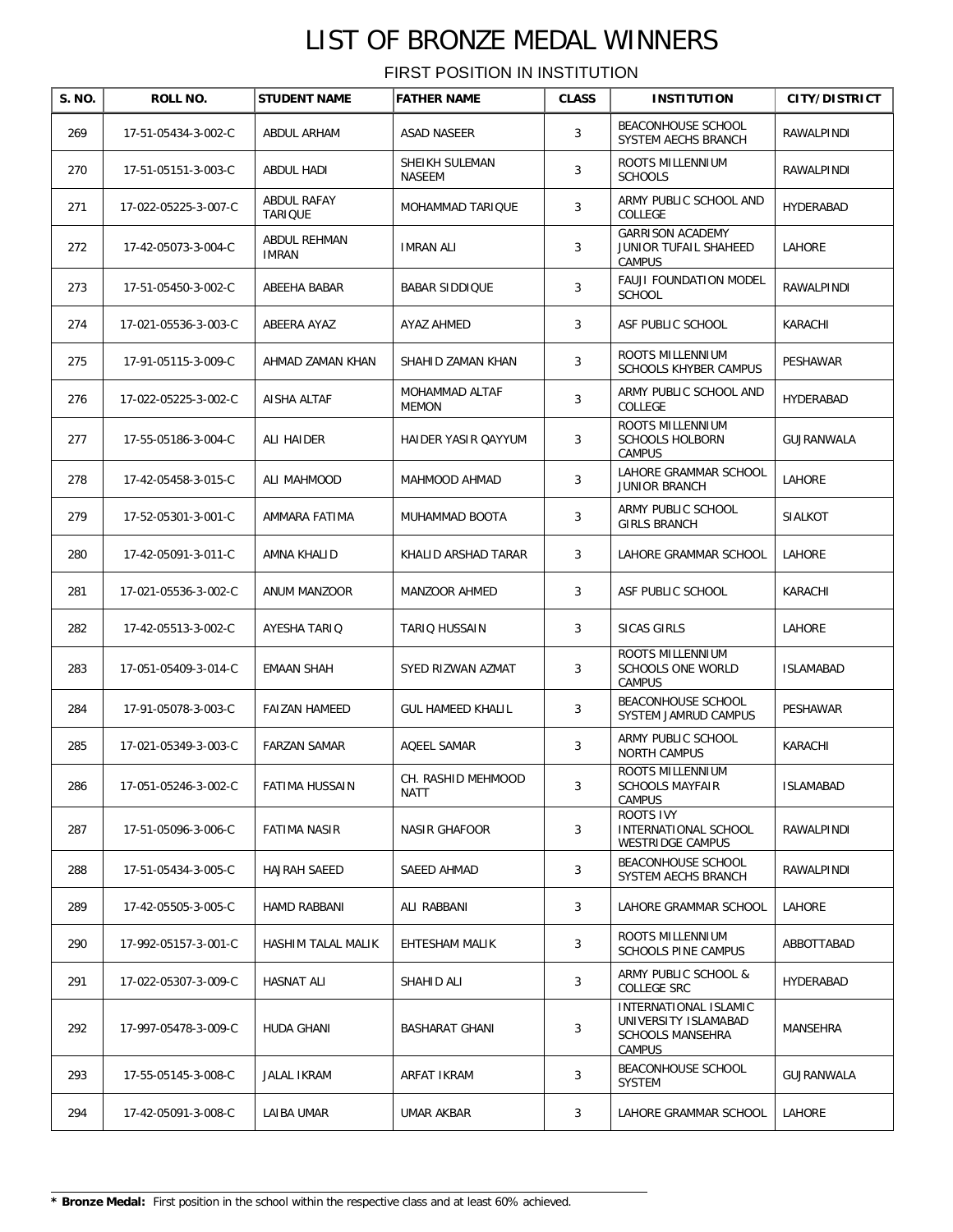| S. NO. | <b>ROLL NO.</b>      | <b>STUDENT NAME</b>             | <b>FATHER NAME</b>                | <b>CLASS</b> | <b>INSTITUTION</b>                                                | <b>CITY/DISTRICT</b> |
|--------|----------------------|---------------------------------|-----------------------------------|--------------|-------------------------------------------------------------------|----------------------|
| 295    | 17-42-05073-3-003-C  | M. ADIL AZIZ                    | ABDUL AZIZ                        | 3            | <b>GARRISON ACADEMY</b><br>JUNIOR TUFAIL SHAHEED<br><b>CAMPUS</b> | LAHORE               |
| 296    | 17-51-05422-3-001-C  | <b>MAHRUKH TARAR</b>            | MUHAMMAD HANIF<br>TARAR           | 3            | ARMY PUBLIC SCHOOL AND<br>COLLEGE ASKARI-XIV                      | RAWALPINDI           |
| 297    | 17-42-05528-3-001-C  | MINAHIL ATHAR                   | MUHAMMAD ATHAR                    | 3            | THE LOYALIST ACADEMIA                                             | LAHORE               |
| 298    | 17-42-05073-3-001-C  | MINAHIL FARRUKH                 | <b>FARRUKH HUSSAIN</b>            | 3            | <b>GARRISON ACADEMY</b><br>JUNIOR TUFAIL SHAHEED<br><b>CAMPUS</b> | LAHORE               |
| 299    | 17-022-05225-3-003-C | <b>MOHAMMAD ELAF</b>            | HAJI MOHAMMAD                     | 3            | ARMY PUBLIC SCHOOL AND<br>COLLEGE                                 | HYDERABAD            |
| 300    | 17-051-05508-3-006-C | <b>MOIN RAZA</b>                | SABIR ALI                         | 3            | EXPLOREVILLE SCHOOLS<br><b>SOAN CAMPUS</b>                        | <b>ISLAMABAD</b>     |
| 301    | 17-022-05307-3-005-C | MOUAZ AHMED                     | WASEEM AHMED                      | 3            | ARMY PUBLIC SCHOOL &<br>COLLEGE SRC                               | HYDERABAD            |
| 302    | 17-51-05434-3-003-C  | MUHAMMAD                        | MUHAMMAD AHMAD                    | 3            | BEACONHOUSE SCHOOL<br>SYSTEM AECHS BRANCH                         | RAWALPINDI           |
| 303    | 17-51-05434-3-004-C  | MUHAMMAD AHMED                  | MUHAMMAD ISHAQ                    | 3            | BEACONHOUSE SCHOOL<br>SYSTEM AECHS BRANCH                         | RAWALPINDI           |
| 304    | 17-022-05307-3-010-C | MUHAMMAD AHMED<br>NAVEED        | MUHAMMAD NAVEED                   | 3            | ARMY PUBLIC SCHOOL &<br>COLLEGE SRC                               | HYDERABAD            |
| 305    | 17-51-05546-3-006-C  | MUHAMMAD AYAAN<br>KHAN          | MUHAMMAD ARIF                     | 3            | ALLIED SCHOOL AL-<br>REHMAN CAMPUS                                | RAWALPINDI           |
| 306    | 17-42-05224-3-007-C  | MUHAMMAD HASSAN                 | <b>INAYAT-ULLAH</b>               | 3            | BEACONHOUSE SCHOOL<br>SYSTEM MODEL TOWN<br>GIRLS BRANCH           | <b>LAHORE</b>        |
| 307    | 17-42-05528-3-002-C  | MUHAMMAD HUZAIFA<br><b>KHAN</b> | MUHAMMAD NABEEL<br>KHAN           | 3            | THE LOYALIST ACADEMIA                                             | LAHORE               |
| 308    | 17-42-05073-3-005-C  | MUHAMMAD MOBEEN<br>ALAM         | MIAN MUHAMMAD AFZAL               | 3            | <b>GARRISON ACADEMY</b><br>JUNIOR TUFAIL SHAHEED<br><b>CAMPUS</b> | LAHORE               |
| 309    | 17-42-05458-3-016-C  | MUHAMMAD REHAN<br><b>KASHIF</b> | KASHIF ADEEL                      | 3            | LAHORE GRAMMAR SCHOOL<br><b>JUNIOR BRANCH</b>                     | LAHORE               |
| 310    | 17-51-05450-3-005-C  | MUHAMMAD ZAIN                   | NAVEED AHMED                      | 3            | FAUJI FOUNDATION MODEL<br><b>SCHOOL</b>                           | RAWALPINDI           |
| 311    | 17-42-05032-3-001-C  | MUSA AHMAD                      | MUDDASSAR AHMAD                   | 3            | MADRASAT UL BANAT<br>HUMAIRA CAMPUS                               | LAHORE               |
| 312    | 17-42-05076-3-001-C  | NABIHA AAMIR                    | AAMIR SAGHER                      | 3            | THE CITY SCHOOL                                                   | LAHORE               |
| 313    | 17-051-05134-3-003-C | RAHILL KASHIF                   | KASHIF SABEEH                     | 3            | ROOTS SCHOOL SYSTEM<br>DHA-I FLAGSHIP CAMPUS<br>JR. SCHOOL        | <b>ISLAMABAD</b>     |
| 314    | 17-021-05349-3-005-C | RAYYAN MUHAMMAD<br>SIDDIQUI     | MUHAMMAD KHALID<br>ZAFAR SIDDIQUI | 3            | ARMY PUBLIC SCHOOL<br><b>NORTH CAMPUS</b>                         | KARACHI              |
| 315    | 17-021-05536-3-005-C | SAOOD SAEED                     | MUHAMMAD SAEED                    | 3            | ASF PUBLIC SCHOOL                                                 | KARACHI              |
| 316    | 17-53-05430-3-001-C  | SHAHEER UR REHMAN               | KALEEM UR REHMAN                  | 3            | <b>BEACONHOUSE SCHOOL</b><br>SYSTEM GUJRAT                        | <b>GUJRAT</b>        |
| 317    | 17-051-05031-3-052-C | SHAHZADA FAHAD<br>SHAHZAD       | SHAHZADA MUHAMMAD<br>SHAHZAD      | 3            | <b>ISLAMABAD CONVENT</b><br>SCHOOL F-8/4 CAMPUS                   | <b>ISLAMABAD</b>     |
| 318    | 17-51-05450-3-004-C  | SYED ABBAS HAIDER<br>KAZMI      | SYED FARRUKH ABBAS<br>KAZMI       | 3            | <b>FAUJI FOUNDATION MODEL</b><br><b>SCHOOL</b>                    | RAWALPINDI           |
| 319    | 17-42-05073-3-002-C  | SYED MUHAMMAD<br><b>NAQVI</b>   | SYED HAMMAD AHMED                 | 3            | <b>GARRISON ACADEMY</b><br>JUNIOR TUFAIL SHAHEED<br><b>CAMPUS</b> | LAHORE               |
| 320    | 17-42-05534-3-015-C  | TAHA ARFAN                      | ARFAN GHANI                       | 3            | LAHORE GRAMMAR SCHOOL                                             | LAHORE               |
| 321    | 17-42-05073-3-008-C  | TALAL QAISAR                    | QAISAR IQBAL                      | 3            | <b>GARRISON ACADEMY</b><br>JUNIOR TUFAIL SHAHEED<br>CAMPUS        | LAHORE               |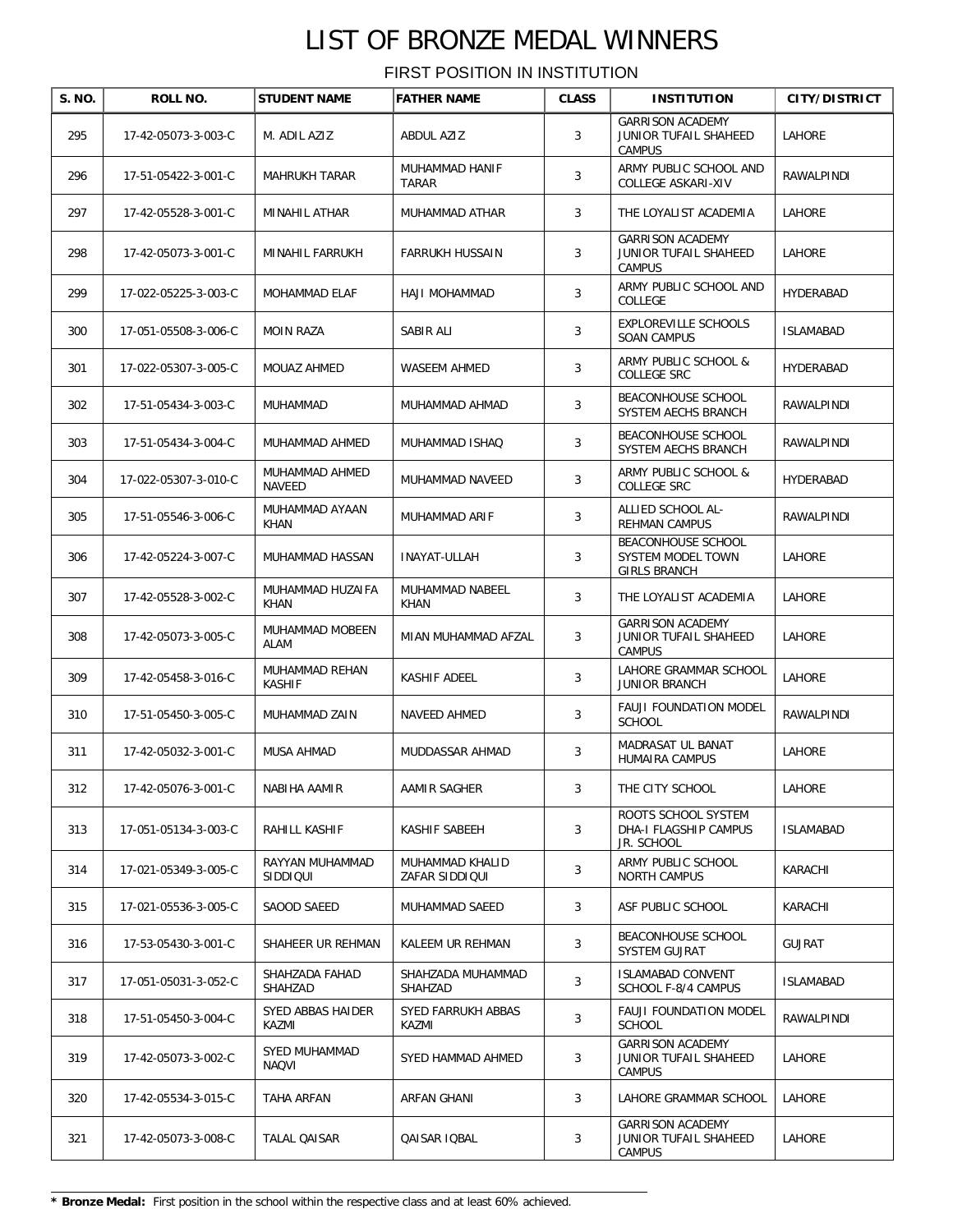| S. NO. | ROLL NO.             | <b>STUDENT NAME</b>   | <b>FATHER NAME</b>               | <b>CLASS</b>   | <b>INSTITUTION</b>                                                | <b>CITY/DISTRICT</b> |
|--------|----------------------|-----------------------|----------------------------------|----------------|-------------------------------------------------------------------|----------------------|
| 322    | 17-021-05373-3-002-C | <b>TOOBA</b>          | MUHAMMAD SHOAIL<br><b>IQBAL</b>  | 3              | <b>FAZAIA INTER COLLEGE</b>                                       | KARACHI              |
| 323    | 17-42-05073-3-006-C  | UMAIR HASSAN          | DARWAISH AHMED                   | 3              | <b>GARRISON ACADEMY</b><br>JUNIOR TUFAIL SHAHEED<br><b>CAMPUS</b> | LAHORE               |
| 324    | 17-021-05349-3-004-C | UMAIR SHEHZAD         | MUHAMMAD YASEEN                  | 3              | ARMY PUBLIC SCHOOL<br><b>NORTH CAMPUS</b>                         | KARACHI              |
| 325    | 17-051-05134-3-015-C | ZAHRA MUNEEB          | MUNEEB RABBANI                   | 3              | ROOTS SCHOOL SYSTEM<br>DHA-I FLAGSHIP CAMPUS<br>JR. SCHOOL        | <b>ISLAMABAD</b>     |
| 326    | 17-021-05349-3-001-C | ZAINAB ZAHEER         | MUHAMMAD ZAHEER<br>AHMED         | 3              | ARMY PUBLIC SCHOOL<br>NORTH CAMPUS                                | KARACHI              |
| 327    | 17-937-05545-3-002-C | ZARNAIN ASIF          | DR. ASIF AHMED                   | 3              | ROOTS MILLENNIUM<br>SCHOOLS MARBLE ARCH<br><b>CAMPUS</b>          | MARDAN               |
| 328    | 17-021-05536-3-009-C | ZUBAIR KHAN           | REHMAT-UD-DIN                    | 3              | ASF PUBLIC SCHOOL                                                 | KARACHI              |
| 329    | 17-051-05031-4-030-C | AAYMAH SAEED          | MUHAMMAD SAEED<br>AHMED CHAUHDRY | $\overline{4}$ | <b>ISLAMABAD CONVENT</b><br>SCHOOL F-8/4 CAMPUS                   | <b>ISLAMABAD</b>     |
| 330    | 17-51-05450-4-005-C  | ABDUL HANNAN ZARIQ    | ZARIQ MEHMOOD                    | $\overline{4}$ | FAUJI FOUNDATION MODEL<br><b>SCHOOL</b>                           | RAWALPINDI           |
| 331    | 17-56-05321-4-001-C  | ABDUL MOEEZ           | SHAHZAD ALI                      | $\overline{4}$ | BLOOMFIELD HALL SCHOOL                                            | SHEIKHUPURA          |
| 332    | 17-55-05186-4-004-C  | ABDUL QADIR TOOR      | TAHIR SHAHBAZ TOOR               | 4              | ROOTS MILLENNIUM<br><b>SCHOOLS HOLBORN</b><br><b>CAMPUS</b>       | GUJRANWALA           |
| 333    | 17-55-05145-4-005-C  | ABDUL WASSEY<br>AHSAN | AHSAN YOUSAF IBRAHIM             | 4              | BEACONHOUSE SCHOOL<br><b>SYSTEM</b>                               | GUJRANWALA           |
| 334    | 17-62-05400-4-030-C  | ABDULLAH BIN UMAR     | MUHAMMAD UMAR<br><b>FAROOQ</b>   | $\overline{4}$ | SADIQ PUBLIC SCHOOL                                               | BAHAWALPUR           |
| 335    | 17-62-05400-4-031-C  | AHMAD EJAZ            | <b>EJAZ AHMAD</b>                | 4              | SADIO PUBLIC SCHOOL                                               | BAHAWALPUR           |
| 336    | 17-021-05053-4-017-C | AIMA MALIK            | <b>FAISAL MALIK</b>              | 4              | THE CITY SCHOOL JUNIOR<br><b>B NORTH NAZIMABAD</b>                | KARACHI              |
| 337    | 17-42-05073-4-003-C  | ALI HASSAN            | MUZAMMIL HAMEED                  | 4              | <b>GARRISON ACADEMY</b><br>JUNIOR TUFAIL SHAHEED<br><b>CAMPUS</b> | LAHORE               |
| 338    | 17-51-05546-4-008-C  | ALI HUSSAIN NASIR     | NASIR MEHMOOD SHAH               | $\overline{4}$ | ALLIED SCHOOL AL-<br><b>REHMAN CAMPUS</b>                         | RAWALPINDI           |
| 339    | 17-051-05345-4-006-C | ALISHA AAMER          | AAMER MEHMOOD                    | 4              | BEACONHOUSE SCHOOL<br>SYSTEM POTOHAR CAMPUS<br>KG PRIMARY         | <b>ISLAMABAD</b>     |
| 340    | 17-42-05076-4-005-C  | AMBREEN BILAL         | BILAL WAHID                      | 4              | THE CITY SCHOOL                                                   | <b>LAHORE</b>        |
| 341    | 17-021-05536-4-004-C | ANIQA MANAN           | MUHAMMAD MANAN                   | 4              | ASF PUBLIC SCHOOL                                                 | KARACHI              |
| 342    | 17-91-05115-4-002-C  | AREESHA KHAN          | AJMAL KHAN                       | 4              | ROOTS MILLENNIUM<br>SCHOOLS KHYBER CAMPUS                         | PESHAWAR             |
| 343    | 17-051-05119-4-011-C | ARISHA ALI KHAN       | SHER ALI KHAN                    | 4              | ROOTS MILLENNIUM<br><b>SCHOOL KINGSTON</b><br>PRIMARY CAMPUS      | ISLAMABAD            |
| 344    | 17-42-05073-4-002-C  | EMAN ZAFAR            | ZAFAR IQBAL                      | 4              | <b>GARRISON ACADEMY</b><br>JUNIOR TUFAIL SHAHEED<br><b>CAMPUS</b> | LAHORE               |
| 345    | 17-051-05508-4-003-C | <b>HAFSA NOOR</b>     | SHIQUE AHMAD RIZWAN              | 4              | EXPLOREVILLE SCHOOLS<br><b>SOAN CAMPUS</b>                        | ISLAMABAD            |
| 346    | 17-992-05157-4-007-C | HAMZA HAKEEM          | FAZEL E HAKEEM                   | 4              | ROOTS MILLENNIUM<br>SCHOOLS PINE CAMPUS                           | ABBOTTABAD           |
| 347    | 17-021-05536-4-001-C | HAMZA SALMAN          | SALMAN NADEEM                    | 4              | ASF PUBLIC SCHOOL                                                 | KARACHI              |
| 348    | 17-051-05345-4-005-C | HANIA KHURRAM         | KHURRAM MALIK                    | 4              | BEACONHOUSE SCHOOL<br>SYSTEM POTOHAR CAMPUS                       | ISLAMABAD            |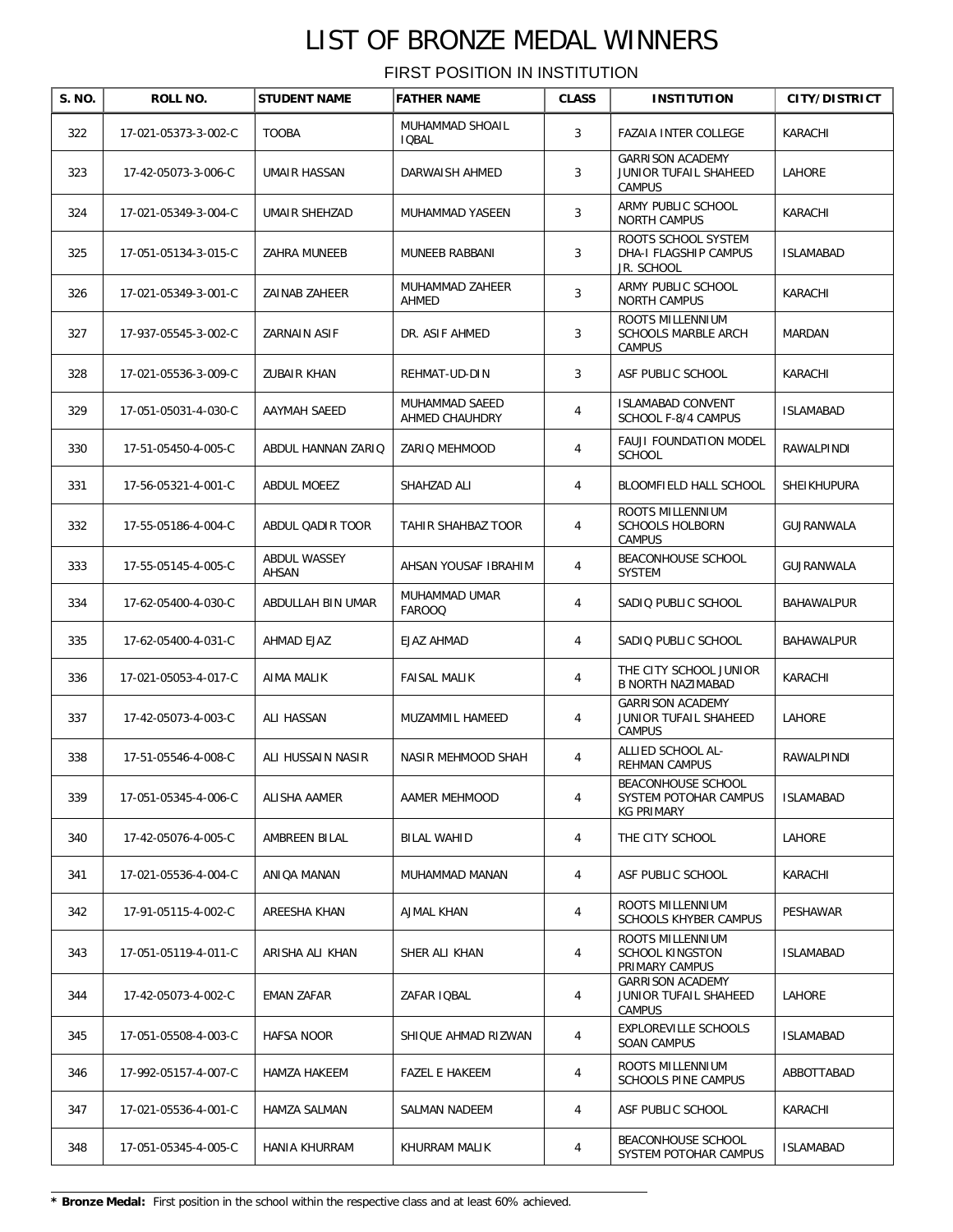| S. NO. | ROLL NO.             | <b>STUDENT NAME</b>              | <b>FATHER NAME</b>            | <b>CLASS</b>   | <b>INSTITUTION</b>                                                | <b>CITY/DISTRICT</b> |
|--------|----------------------|----------------------------------|-------------------------------|----------------|-------------------------------------------------------------------|----------------------|
|        |                      |                                  |                               |                | <b>KG PRIMARY</b>                                                 |                      |
| 349    | 17-41-05466-4-007-C  | HASHIR MEHRAN                    | MIAN MEHRAN TAHIR             | 4              | LAHORE GRAMMAR SCHOOL                                             | FAISALABAD           |
| 350    | 17-42-05076-4-004-C  | <b>IMAN SALMAN</b>               | SALMAN WAHEED                 | 4              | THE CITY SCHOOL                                                   | LAHORE               |
| 351    | 17-021-05536-4-003-C | IRTIZA ALI                       | MUHAMMAD KAMRAN<br>YOUNAS     | 4              | ASF PUBLIC SCHOOL                                                 | KARACHI              |
| 352    | 17-051-05148-4-015-C | <b>IZZAH ADEEL</b>               | MUHAMMAD ADEEL<br>AKRAM       | $\overline{4}$ | ROOTS MILLENNIUM<br>SCHOOLS CAPITAL CAMPUS                        | <b>ISLAMABAD</b>     |
| 353    | 17-55-05234-4-008-C  | KASHMALA NAUMAN                  | MUHAMMAD NOUMAN               | 4              | <b>BEACONHOUSE SCHOOL</b><br>SYSTEM CITI HOUSING<br><b>CAMPUS</b> | GUJRANWALA           |
| 354    | 17-62-05400-4-016-C  | M. ADAN BIN NAVEED               | NAVEED ASMAT KAHLON           | 4              | SADIQ PUBLIC SCHOOL                                               | BAHAWALPUR           |
| 355    | 17-42-05498-4-004-C  | M. DAWOOD                        | MUEEN UD DIN BAJWA            | $\overline{4}$ | SICAS LIBERTY COMPLEX<br>JR. MIDDLE                               | <b>LAHORE</b>        |
| 356    | 17-51-05450-4-003-C  | <b>MATEEN HAIDER</b>             | <b>GHULAM HAIDER</b>          | $\overline{4}$ | FAUJI FOUNDATION MODEL<br><b>SCHOOL</b>                           | RAWALPINDI           |
| 357    | 17-051-05246-4-004-C | MEERAB ISHAQUE                   | MUHAMMAD ISHAQUE              | 4              | <b>ROOTS MILLENNIUM</b><br><b>SCHOOLS MAYFAIR</b><br>CAMPUS       | <b>ISLAMABAD</b>     |
| 358    | 17-051-05134-4-010-C | MUHAMMAD<br>ABDULLAH             | SHAHID SALEEM                 | 4              | ROOTS SCHOOL SYSTEM<br><b>DHA-I FLAGSHIP CAMPUS</b><br>JR. SCHOOL | <b>ISLAMABAD</b>     |
| 359    | 17-62-05400-4-020-C  | MUHAMMAD<br>ABDULLAH VIRK        | ABDUR REHMAN VIRK             | $\overline{4}$ | SADIQ PUBLIC SCHOOL                                               | BAHAWALPUR           |
| 360    | 17-051-05031-4-023-C | MUHAMMAD ARSHMAN<br>MAJEED       | ABDUL MAJEED                  | $\overline{4}$ | <b>ISLAMABAD CONVENT</b><br>SCHOOL F-8/4 CAMPUS                   | <b>ISLAMABAD</b>     |
| 361    | 17-937-05545-4-002-C | MUHAMMAD ASIM<br><b>FAROOQ</b>   | MUHAMMAD FAROOQ               | 4              | ROOTS MILLENNIUM<br><b>SCHOOLS MARBLE ARCH</b><br><b>CAMPUS</b>   | MARDAN               |
| 362    | 17-41-05466-4-003-C  | MUHAMMAD ISMAEEL<br>AHMAD        | SHAHID HUSSAIN                | 4              | LAHORE GRAMMAR SCHOOL                                             | FAISALABAD           |
| 363    | 17-42-05091-4-008-C  | MUHAMMAD LAEEQ<br><b>SUBHANI</b> | LIAQAT ALI                    | 4              | LAHORE GRAMMAR SCHOOL                                             | LAHORE               |
| 364    | 17-022-05074-4-013-C | MUHAMMAD<br>SAIFULLAH            | MUHAMMAD HAROON               | 4              | FOUNDATION PUBLIC<br>SCHOOL AUTO BAHN<br>CAMPUS                   | HYDERABAD            |
| 365    | 17-051-05247-4-004-C | MUHAMMAD SHEHROZ<br><b>KHAN</b>  | MUHAMMAD USMAN<br><b>KHAN</b> | 4              | ROOTS MILLENNIUM<br>SCHOOL WATERLOO<br>CAMPUS                     | <b>ISLAMABAD</b>     |
| 366    | 17-021-05536-4-002-C | MUHAMMAD ZAIN<br>SIDDIQUI        | MUHAMMAD WASEEM<br>SIDDIQUI   | $\overline{4}$ | ASF PUBLIC SCHOOL                                                 | KARACHI              |
| 367    | 17-051-05120-4-002-C | MUSFIRAH ABRAR                   | MIAN ABRAR HUSSAIN<br>TAYYAB  | 4              | ROOTS MILLENNIUM<br>SCHOOLS TRAFALGAR<br>CAMPUS                   | ISLAMABAD            |
| 368    | 17-41-05509-4-002-C  | <b>NOOR FATIMA</b>               | SHAHID HUSSAIN                | 4              | RESOURCE ACADEMIA                                                 | FAISALABAD           |
| 369    | 17-51-05434-4-003-C  | NOOR UL HAYA                     | WASEEM AHMED                  | 4              | BEACONHOUSE SCHOOL<br>SYSTEM AECHS BRANCH                         | RAWALPINDI           |
| 370    | 17-021-05233-4-002-C | RAMEEN KHAN                      | MUSARRAT ALI KHAN             | 4              | THE CITY SCHOOL<br>GULISTAN-E-JOHAR II                            | KARACHI              |
| 371    | 17-42-05420-4-003-C  | RAMEEN WAQAR                     | M. WAQAR SADIQ                | 4              | LAHORE GRAMMAR SCHOOL<br>IQBAL AVENUE WAPDA<br><b>TOWN BRANCH</b> | LAHORE               |
| 372    | 17-051-05195-4-008-C | RAMEESHA NAEEM                   | MUHAMMAD NAEEM<br>ARSHAD      | 4              | ROOTS MILLENNIUM<br>SCHOOLS KENSINGTON<br><b>CAMPUS</b>           | <b>ISLAMABAD</b>     |
| 373    | 17-42-05237-4-004-C  | ROMAISA ISHTIAQ                  | ISHTIAQ HUSSAIN               | 4              | LAHORE GRAMMAR SCHOOL                                             | LAHORE               |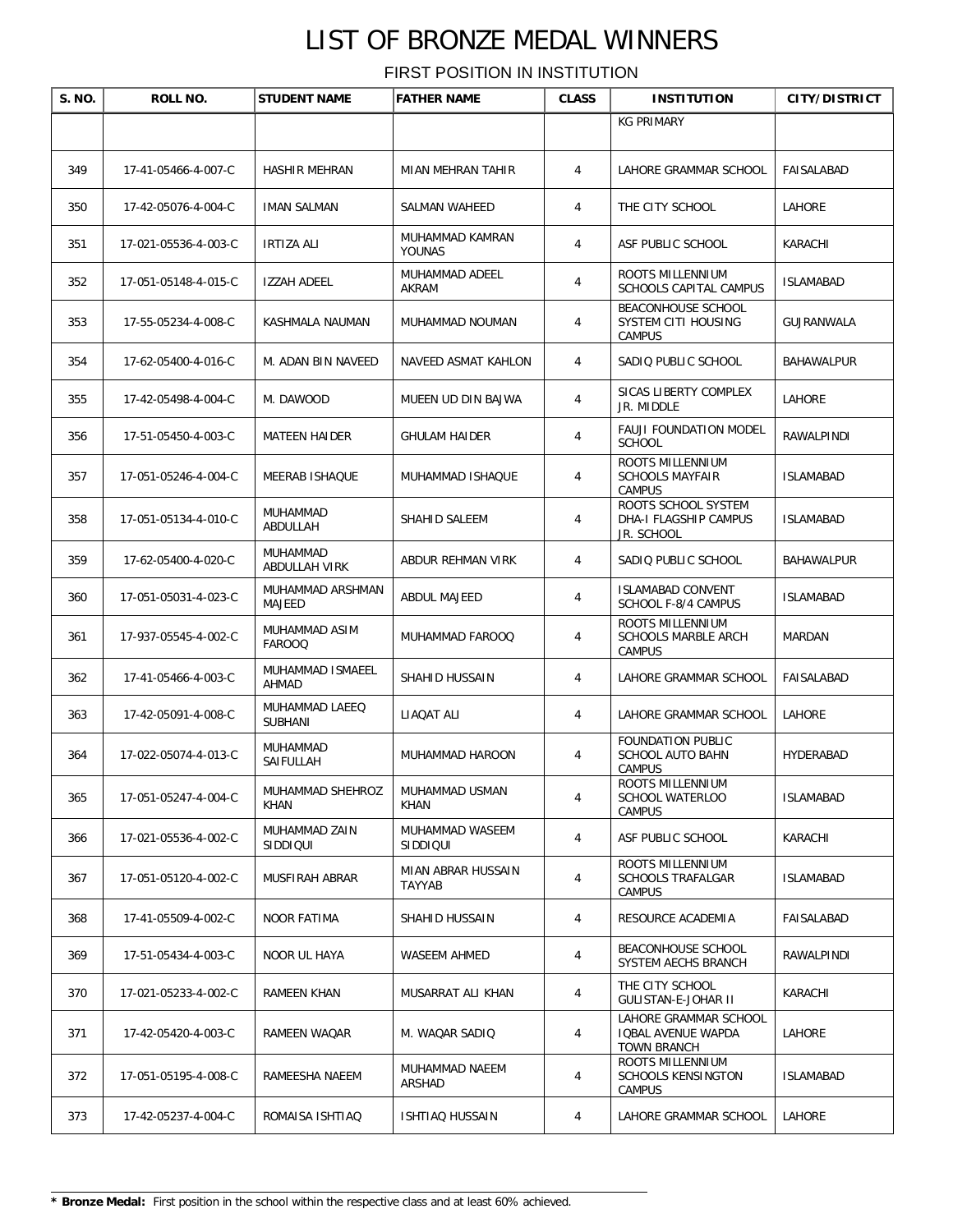| S. NO. | ROLL NO.             | <b>STUDENT NAME</b>            | <b>FATHER NAME</b>              | <b>CLASS</b>   | <b>INSTITUTION</b>                                                                        | <b>CITY/DISTRICT</b> |
|--------|----------------------|--------------------------------|---------------------------------|----------------|-------------------------------------------------------------------------------------------|----------------------|
| 374    | 17-51-05133-4-006-C  | SHAHNOOR KHAN                  | TAHIR MEHMOOD KHAN              | 4              | ROOTS GARDEN SCHOOLS<br>(93 HARLEY JUNIOR<br>CAMPUS)                                      | RAWALPINDI           |
| 375    | 17-997-05478-4-005-C | SHAHRAM KHAN                   | ABDUL KHALIQ                    | 4              | INTERNATIONAL ISLAMIC<br>UNIVERSITY ISLAMABAD<br><b>SCHOOLS MANSEHRA</b><br><b>CAMPUS</b> | MANSEHRA             |
| 376    | 17-051-05031-4-043-C | SYEDA ANOSHA SAQIB             | SYED SAQIB AMIN                 | $\overline{4}$ | <b>ISLAMABAD CONVENT</b><br>SCHOOL F-8/4 CAMPUS                                           | <b>ISLAMABAD</b>     |
| 377    | 17-022-05307-4-001-C | TAYYABA NOOR                   | MASOOD AHMED                    | $\overline{4}$ | ARMY PUBLIC SCHOOL &<br>COLLEGE SRC                                                       | HYDERABAD            |
| 378    | 17-41-05058-4-014-C  | TEHREEM FATIMA<br>FAISAL       | FAISAL AZIZ                     | $\overline{4}$ | BEACONHOUSE SCHOOL<br>SYSTEM BOYS BRANCH<br>CANAL CAMPUS PRIMARY<br><b>BLOCK</b>          | FAISALABAD           |
| 379    | 17-42-05089-4-012-C  | UMAYMA FATIMA                  | MUHAMMAD AASHIQ                 | $\overline{4}$ | LAHORE GRAMMAR SCHOOL                                                                     | <b>LAHORE</b>        |
| 380    | 17-51-05096-4-002-C  | <b>ZOHAIR KHALID</b>           | KHALID MAHMOOD                  | 4              | ROOTS IVY<br><b>INTERNATIONAL SCHOOL</b><br>WESTRIDGE CAMPUS                              | RAWALPINDI           |
| 381    | 17-53-05164-5-008-C  | ABDULLAH AZAN                  | SALEEM YOUSAF                   | 5              | ROOTS MILLENNIUM<br><b>SCHOOLS JINNAH CAMPUS</b>                                          | <b>GUJRAT</b>        |
| 382    | 17-41-05024-5-001-C  | ABUBAKAR                       | SHAMS UL ARFEEN                 | 5              | BEACONHOUSE SCHOOL<br>SYSTEM PREMIER CAMPUS                                               | FAISALABAD           |
| 383    | 17-55-05138-5-002-C  | AHSAN JAVED                    | MUHAMMAD JAVED                  | 5              | FAUJI FOUNDATION MODEL<br><b>SCHOOL</b>                                                   | GUJRANWALA           |
| 384    | 17-52-05543-5-001-C  | AMAN ASLAM                     | MUHAMMAD ASLAM<br>BAJWA         | 5              | ROOTS MILLENNIUM<br><b>SCHOOLS SANDILANDS</b><br><b>CAMPUS</b>                            | <b>SIALKOT</b>       |
| 385    | 17-62-05335-5-004-C  | AMEERA MANZOOR                 | ABID MANZOOR                    | 5              | THE CITY SCHOOL<br><b>BAHAWALPUR CAMPUS</b>                                               | BAHAWALPUR           |
| 386    | 17-42-05084-5-013-C  | AREEJ NASIR                    | NASIR HUSAIN                    | 5              | KIPS SCHOOL<br>MUGHALPURA CAMPUS                                                          | LAHORE               |
| 387    | 17-41-05024-5-011-C  | AZKA ZIA                       | ZIA UL HASSAN                   | 5              | BEACONHOUSE SCHOOL<br>SYSTEM PREMIER CAMPUS                                               | FAISALABAD           |
| 388    | 17-47-05372-5-021-C  | EASHAL ZAHRA<br>HASHMI         | REHMAT UL HASHMI                | 5              | CHENAB COLLEGE                                                                            | <b>JHANG</b>         |
| 389    | 17-62-05400-5-041-C  | MAARIJ NADEEM                  | SHEIKH MUHAMMAD<br>NADEEM       | 5              | SADIQ PUBLIC SCHOOL                                                                       | <b>BAHAWALPUR</b>    |
| 390    | 17-42-05237-5-004-C  | MANAL HASSAN BUTT              | NAUMAN HASSAN BUTT              | 5              | LAHORE GRAMMAR SCHOOL                                                                     | LAHORE               |
| 391    | 17-051-05023-5-016-C | MUHAMMAD<br>ABDULLAH           | ARSHAD MAHMOOD                  | 5              | THE SCIENCE SCHOOL                                                                        | <b>ISLAMABAD</b>     |
| 392    | 17-67-05334-5-014-C  | MUHAMMAD DANIAL<br>AMIN        | MUHAMMAD AMIN                   | 5              | THE CITY SCHOOL VEHARI<br><b>BRANCH</b>                                                   | VEHARI               |
| 393    | 17-41-05058-5-013-C  | MUHAMMAD RIYAN                 | MUHAMMAD NAVEED                 | 5              | BEACONHOUSE SCHOOL<br>SYSTEM BOYS BRANCH<br>CANAL CAMPUS PRIMARY<br><b>BLOCK</b>          | FAISALABAD           |
| 394    | 17-55-05138-5-004-C  | MUHAMMAD RIZWAN<br><b>BAIG</b> | MUHAMMAD HANIF                  | 5              | <b>FAUJI FOUNDATION MODEL</b><br><b>SCHOOL</b>                                            | GUJRANWALA           |
| 395    | 17-53-05381-5-016-C  | MUHAMMAD SHAHZAIB              | MUHAMMAD BOOTA                  | 5              | THE EDUCATORS BARA<br><b>DARI CAMPUS</b>                                                  | <b>GUJRAT</b>        |
| 396    | 17-051-05393-5-008-C | MUHAMMAD UMAR<br><b>FAROOQ</b> | KHIZAR FAROOQ                   | 5              | ROOTS MILLENNIUM<br><b>SCHOOL</b>                                                         | <b>ISLAMABAD</b>     |
| 397    | 17-022-05225-5-010-C | NAYYAB                         | NAZZER HUSSAIN                  | 5              | ARMY PUBLIC SCHOOL AND<br>COLLEGE                                                         | HYDERABAD            |
| 398    | 17-91-05539-5-001-C  | RAFIA KHALID WADUD             | KHALID WADUD KHAN               | 5              | ROOT MILLENNIUM<br><b>SCHOOLS</b>                                                         | PESHAWAR             |
| 399    | 17-51-05033-5-010-C  | RAYYAN ADEEL<br><b>MINHAS</b>  | LT. COL. ADEEL HAIDER<br>MINHAS | 5              | THE CITY SCHOOL CANTT<br><b>JUNIOR</b>                                                    | RAWALPINDI           |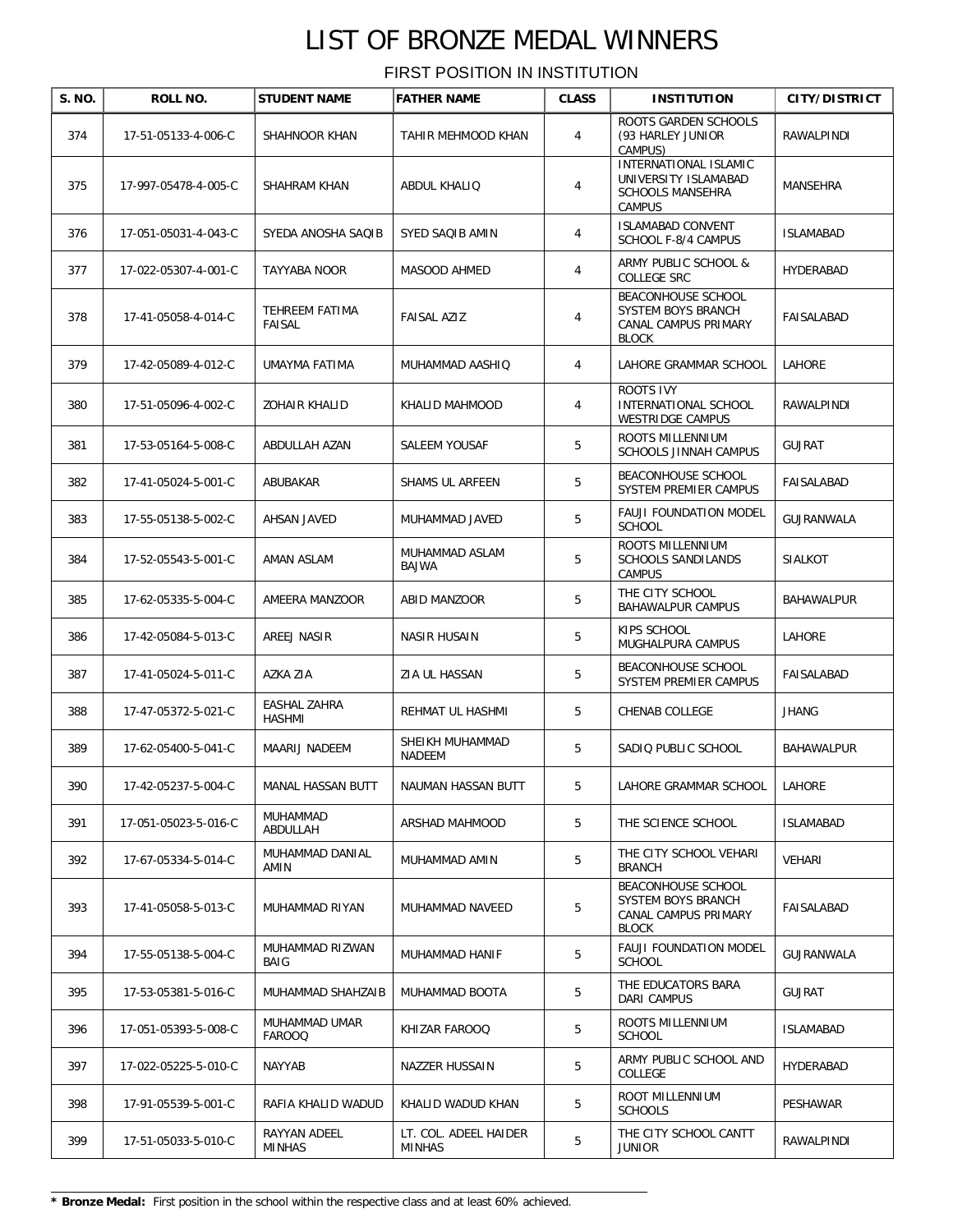| S. NO. | ROLL NO.             | <b>STUDENT NAME</b>             | <b>FATHER NAME</b>       | <b>CLASS</b> | <b>INSTITUTION</b>                                                   | <b>CITY/DISTRICT</b> |
|--------|----------------------|---------------------------------|--------------------------|--------------|----------------------------------------------------------------------|----------------------|
| 400    | 17-57-05416-5-007-C  | SAMAAK IQBAL MALIK              | MUHAMMAD IQBAL<br>MALIK  | 5            | BEACONHOUSE SCHOOL<br>SYSTEM ATTOCK CAMPUS                           | <b>ATTOCK</b>        |
| 401    | 17-91-05078-5-009-C  | SHAWAL KHAN                     | SAJJAD UR REHMAN         | 5            | BEACONHOUSE SCHOOL<br>SYSTEM JAMRUD CAMPUS                           | PESHAWAR             |
| 402    | 17-051-05134-5-003-C | SYED HAIDE ALI                  | SYED FARHAN ALI          | 5            | ROOTS SCHOOL SYSTEM<br>DHA-I FLAGSHIP CAMPUS<br>JR. SCHOOL           | <b>ISLAMABAD</b>     |
| 403    | 17-051-05246-5-004-C | SYED MUDDASIR<br><b>HUSSAIN</b> | SYED ZUBAIR AHMAD        | 5            | ROOTS MILLENNIUM<br><b>SCHOOLS MAYFAIR</b><br><b>CAMPUS</b>          | <b>ISLAMABAD</b>     |
| 404    | 17-47-05372-5-002-C  | TAHA BALOCH                     | ARSHAD ABBAS BALOCH      | 5            | CHENAB COLLEGE                                                       | <b>JHANG</b>         |
| 405    | 17-923-05082-5-004-C | UMAR ABDULLAH                   | MUHAMMAD MURAD<br>KOSAR  | 5            | ROOTS MILLENNIUM<br><b>SCHOOL RIVER TREE</b><br>CAMPUS               | NOWSHERA             |
| 406    | 17-62-05400-5-042-C  | USWA QURBAN                     | QURBAN ALI SOOMRO        | 5            | SADIQ PUBLIC SCHOOL                                                  | BAHAWALPUR           |
| 407    | 17-021-05436-5-004-C | ZAINAB KAMRAN                   | KAMRAN HAIDER            | 5            | AL HADI ACADEMY                                                      | KARACHI              |
| 408    | 17-55-05138-6-002-C  | ABDUL REHMAN                    | ATTIQUE UR REHMAN        | 6            | FAUJI FOUNDATION MODEL<br><b>SCHOOL</b>                              | GUJRANWALA           |
| 409    | 17-547-05435-6-007-C | AIMEN GULL                      | <b>IFTIKHAR AHMAD</b>    | 6            | ALLIED SCHOOL<br>HAFIZABAD CAMPUS                                    | HAFIZABAD            |
| 410    | 17-55-05138-6-003-C  | ALI ABBAS JAVED                 | MUHAMMAD JAVED           | 6            | <b>FAUJI FOUNDATION MODEL</b><br><b>SCHOOL</b>                       | GUJRANWALA           |
| 411    | 17-42-05477-6-007-C  | ANEEQ FAYYAZ                    | AMIR FAYYAZ              | 6            | THE PUNJAB BOYS HIGH<br><b>SCHOOL</b>                                | LAHORE               |
| 412    | 17-42-05505-6-008-C  | ANUM AZHAR                      | MUHAMMAD AZHAR           | 6            | LAHORE GRAMMAR SCHOOL                                                | LAHORE               |
| 413    | 17-42-05237-6-004-C  | AQSA EHTESHAM                   | EHTESHAM UL MAJEED       | 6            | LAHORE GRAMMAR SCHOOL                                                | LAHORE               |
| 414    | 17-42-05374-6-006-C  | AREESHA GUL                     | TAIMUR AHMAD             | 6            | <b>GARRISON ACADEMY FOR</b><br>GIRLS                                 | LAHORE               |
| 415    | 17-051-05156-6-002-C | AROOJ KHALID                    | MUHAMMAD KHALID          | 6            | ROOTS MILLENNIUM<br>SCHOOLS GREENWICH<br>CAMPUS                      | <b>ISLAMABAD</b>     |
| 416    | 17-55-05138-6-006-C  | AUJALA NAVEED                   | MUHAMMAD NAVEED          | 6            | <b>FAUJI FOUNDATION MODEL</b><br><b>SCHOOL</b>                       | GUJRANWALA           |
| 417    | 17-42-05237-6-003-C  | AYEZA ASLAM                     | MUHAMMAD ASLAM           | 6            | LAHORE GRAMMAR SCHOOL                                                | LAHORE               |
| 418    | 17-051-05153-6-001-C | AYLA BILAL                      | <b>BILAL AMJAD VIRK</b>  | 6            | ACE INTERNATIONAL<br>ACADEMY                                         | <b>ISLAMABAD</b>     |
| 419    | 17-547-05435-6-004-C | BILAL LIAQAT                    | LIAQAT ALI               | 6            | ALLIED SCHOOL<br>HAFIZABAD CAMPUS                                    | HAFIZABAD            |
| 420    | 17-55-05138-6-004-C  | <b>FAIZA NAVEED</b>             | MUHAMMAD NAVEED          | 6            | FAUJI FOUNDATION MODEL<br><b>SCHOOL</b>                              | GUJRANWALA           |
| 421    | 17-604-05188-6-001-C | <b>FAZILA ASIF</b>              | MUHAMMAD ASIF            | 6            | CENTER OF EXCELLENCE<br><b>GOVT GIRLS HIGHER</b><br>SECONDARY SCHOOL | RAJANPUR             |
| 422    | 17-547-05435-6-003-C | HAJRA SIKANDAR                  | SIKANDAR HAYYAT          | 6            | ALLIED SCHOOL<br>HAFIZABAD CAMPUS                                    | HAFIZABAD            |
| 423    | 17-051-05123-6-004-C | HAMZA FAYYAZ<br>CHAUDHRY        | MUHAMMAD FAYYAZ          | 6            | ISLAMABAD CONVENT<br>SCHOOL H-8/4 CAMPUS                             | <b>ISLAMABAD</b>     |
| 424    | 17-42-05089-6-002-C  | HARIS WASEEM                    | SHEIKH WASEEM<br>PERVAIZ | 6            | LAHORE GRAMMAR SCHOOL                                                | LAHORE               |
| 425    | 17-547-05435-6-006-C | JANNAT SARWAR                   | MUHAMMAD SARWAR          | 6            | ALLIED SCHOOL<br>HAFIZABAD CAMPUS                                    | HAFIZABAD            |
| 426    | 17-051-05106-6-008-C | JAWAD SHAHID                    | SHAHID MEHMOOD<br>AKBAR  | 6            | ROOTS MILLENNIUM<br>SCHOOLS WAHID CAMPUS                             | <b>ISLAMABAD</b>     |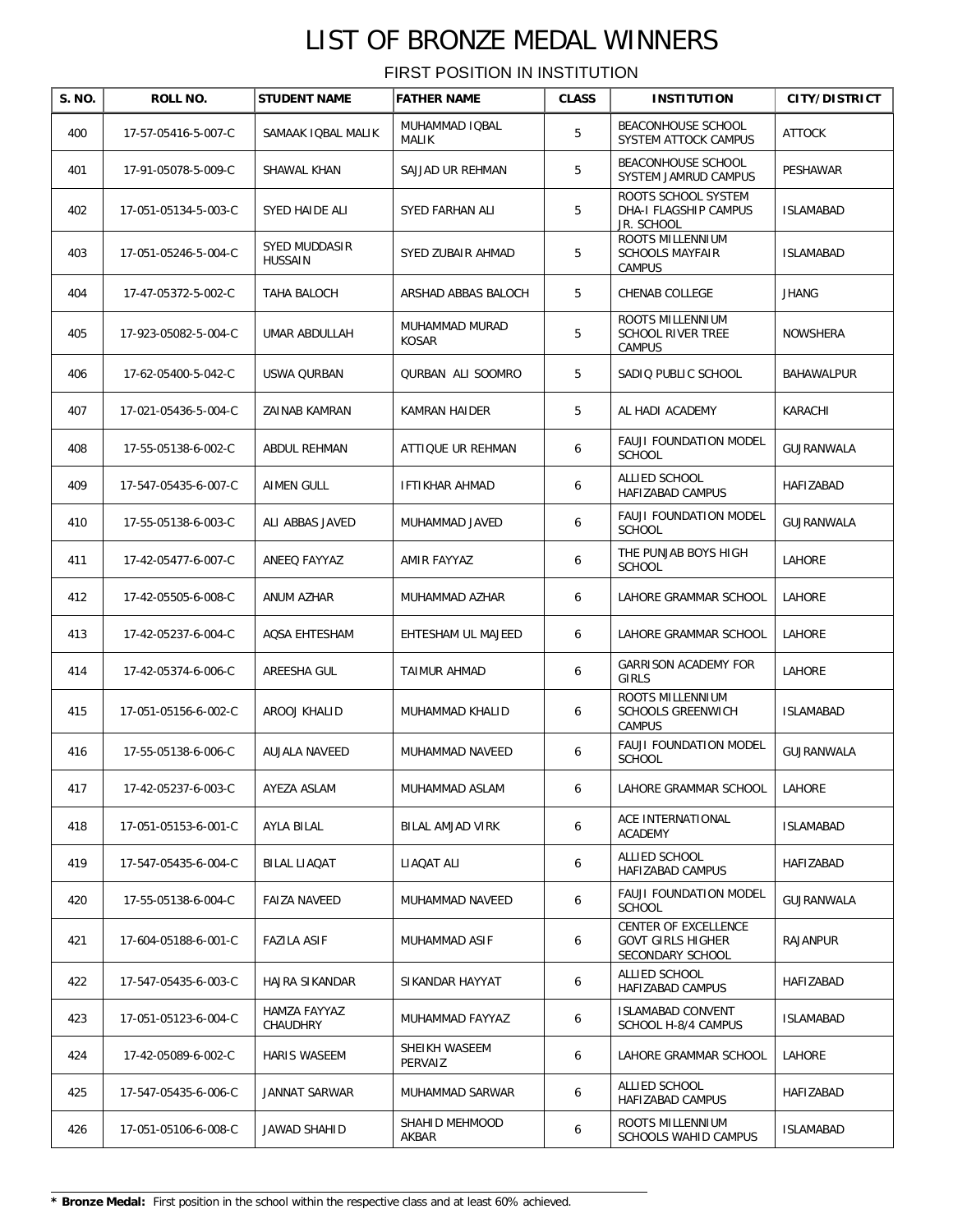| S. NO. | ROLL NO.             | <b>STUDENT NAME</b>             | <b>FATHER NAME</b>                | <b>CLASS</b>   | <b>INSTITUTION</b>                                            | <b>CITY/DISTRICT</b> |
|--------|----------------------|---------------------------------|-----------------------------------|----------------|---------------------------------------------------------------|----------------------|
| 427    | 17-55-05138-6-001-C  | LAIBA NOOR                      | ATHAR YASIN                       | 6              | <b>FAUJI FOUNDATION MODEL</b><br><b>SCHOOL</b>                | GUJRANWALA           |
| 428    | 17-55-05138-6-005-C  | LARAIB SHAUKAT                  | SHAUKAT MEHMOOD                   | 6              | FAUJI FOUNDATION MODEL<br><b>SCHOOL</b>                       | GUJRANWALA           |
| 429    | 17-48-05489-6-001-C  | MAHAD ALI MANSOOR               | <b>MANSOOR ELLAHI</b>             | 6              | ARMY PUBLIC SCHOOL                                            | SARGODHA             |
| 430    | 17-021-05122-6-004-C | <b>MARYAM SHAHID</b>            | MUHAMMAD SHAHID<br><b>HUSSAIN</b> | 6              | FAZAIA INTERMEDIATE<br>COLLEGE                                | KARACHI              |
| 431    | 17-582-05163-6-003-C | MEHMOOD ALIM                    | SIKANDAR BAIG                     | 6              | ROOTS MILLENNIUM<br><b>SCHOOLS HILL VIEW</b><br><b>CAMPUS</b> | <b>MIRPUR</b>        |
| 432    | 17-52-05543-6-002-C  | MOMIN ASLAM                     | MUHAMMAD ASLAM<br>BAJWA           | 6              | ROOTS MILLENNIUM<br>SCHOOLS SANDILANDS<br>CAMPUS              | SIALKOT              |
| 433    | 17-51-05422-6-013-C  | MUHAMMAD AHSAN<br><b>QADEER</b> | ABDUL QADEER ARSHAD               | 6              | ARMY PUBLIC SCHOOL AND<br>COLLEGE ASKARI-XIV                  | RAWALPINDI           |
| 434    | 17-051-05023-6-004-C | MUHAMMAD ALI<br>HASAN           | <b>IMRAN UL HASAN</b>             | 6              | THE SCIENCE SCHOOL                                            | ISLAMABAD            |
| 435    | 17-41-05550-6-013-C  | MUHAMMAD<br>SHEHRYAR ALAM       | MEHMBOOB ALAM                     | 6              | BEACONHOUSE SCHOOL<br>SYSTEM CANAL CAMPUS                     | FAISALABAD           |
| 436    | 17-022-05225-6-023-C | MUHAMMAD UMER                   | NAZIM UD DIN                      | 6              | ARMY PUBLIC SCHOOL AND<br>COLLEGE                             | HYDERABAD            |
| 437    | 17-051-05031-6-009-C | MUHAMMAD WAJAHAT<br>SHAKEEL     | MUHAMMAD SHAKEEL                  | 6              | <b>ISLAMABAD CONVENT</b><br>SCHOOL F-8/4 CAMPUS               | <b>ISLAMABAD</b>     |
| 438    | 17-547-05435-6-008-C | MUQADAS IMRAN                   | MUHAMMAD IMRAN                    | 6              | ALLIED SCHOOL<br>HAFIZABAD CAMPUS                             | HAFIZABAD            |
| 439    | 17-547-05435-6-002-C | NAVEERA BILAL BUTT              | BILAL AKBAR BUTT                  | 6              | ALLIED SCHOOL<br>HAFIZABAD CAMPUS                             | HAFIZABAD            |
| 440    | 17-021-05526-6-003-C | NEHA                            | NOORUDDIN                         | 6              | AGA KHAN SCHOOL<br>GARDEN                                     | KARACHI              |
| 441    | 17-42-05505-6-004-C  | RAHIMEEN FAISAL                 | <b>FAISAL SHAMIM</b>              | 6              | LAHORE GRAMMAR SCHOOL                                         | LAHORE               |
| 442    | 17-051-05087-6-008-C | RAUDZAH RAZA<br>BANGASH         | MAZHAR RAZA BANGASH               | 6              | LAHORE GRAMMAR SCHOOL                                         | <b>ISLAMABAD</b>     |
| 443    | 17-051-05464-6-018-C | SAAD WASIM                      | SARDAR WASEEM ZAKIR               | 6              | AL-HUDA INTERNATIONAL<br>SCHOOL H-11 CAMPUS                   | <b>ISLAMABAD</b>     |
| 444    | 17-42-05237-6-001-C  | SAMAVIA ATIR                    | ATIR MUNIR                        |                | LAHORE GRAMMAR SCHOOL                                         | LAHORE               |
| 445    | 17-547-05435-6-005-C | SAMIA ALI                       | KHALID HUSSAIN                    | 6              | ALLIED SCHOOL<br><b>HAFIZABAD CAMPUS</b>                      | HAFIZABAD            |
| 446    | 17-021-05122-6-011-C | SIDRA AZHAR                     | AZHAR IQBAL                       | 6              | FAZAIA INTERMEDIATE<br>COLLEGE                                | KARACHI              |
| 447    | 17-021-05438-6-003-C | TAHA BIN IRFAN                  | IRFAN-UL-HAQ                      | 6              | THE EDUCATORS RAFAH-E-<br>AAM SOCIETY ROYAL<br>CAMPUS II      | KARACHI              |
| 448    | 17-91-05300-6-001-C  | TAHA SULEMAN                    | SULEMAN                           | 6              | BEACONHOUSE SCHOOL<br>PRIMARY BRANCH                          | PESHAWAR             |
| 449    | 17-051-05409-6-001-C | TALAAL AHMAD KHAN               | AHMAD BILAL KHAN                  | 6              | ROOTS MILLENNIUM<br>SCHOOLS ONE WORLD<br><b>CAMPUS</b>        | ISLAMABAD            |
| 450    | 17-547-05435-6-001-C | TAYYABA NOOR                    | TARIQ JAMEEL                      | 6              | ALLIED SCHOOL<br>HAFIZABAD CAMPUS                             | HAFIZABAD            |
| 451    | 17-51-05004-7-001-C  | ABDUL FASI                      | MUHAMMAD ABRAR<br><b>HUSSAIN</b>  | $\overline{7}$ | BEACONHOUSE CIVIL LINES<br>(BCLR)                             | RAWALPINDI           |
| 452    | 17-051-05012-7-002-C | ABDUL MUNIM                     | MUHAMMAD ABDUL<br>BASIT           | $\overline{7}$ | BEACONHOUSE SCHOOL<br>SYSTEM BOYS BRANCH                      | ISLAMABAD            |
| 453    | 17-42-05374-7-020-C  | AENNA WAHEED                    | WAHEED UR REHMAN                  | $\overline{7}$ | <b>GARRISON ACADEMY FOR</b><br>GIRLS                          | LAHORE               |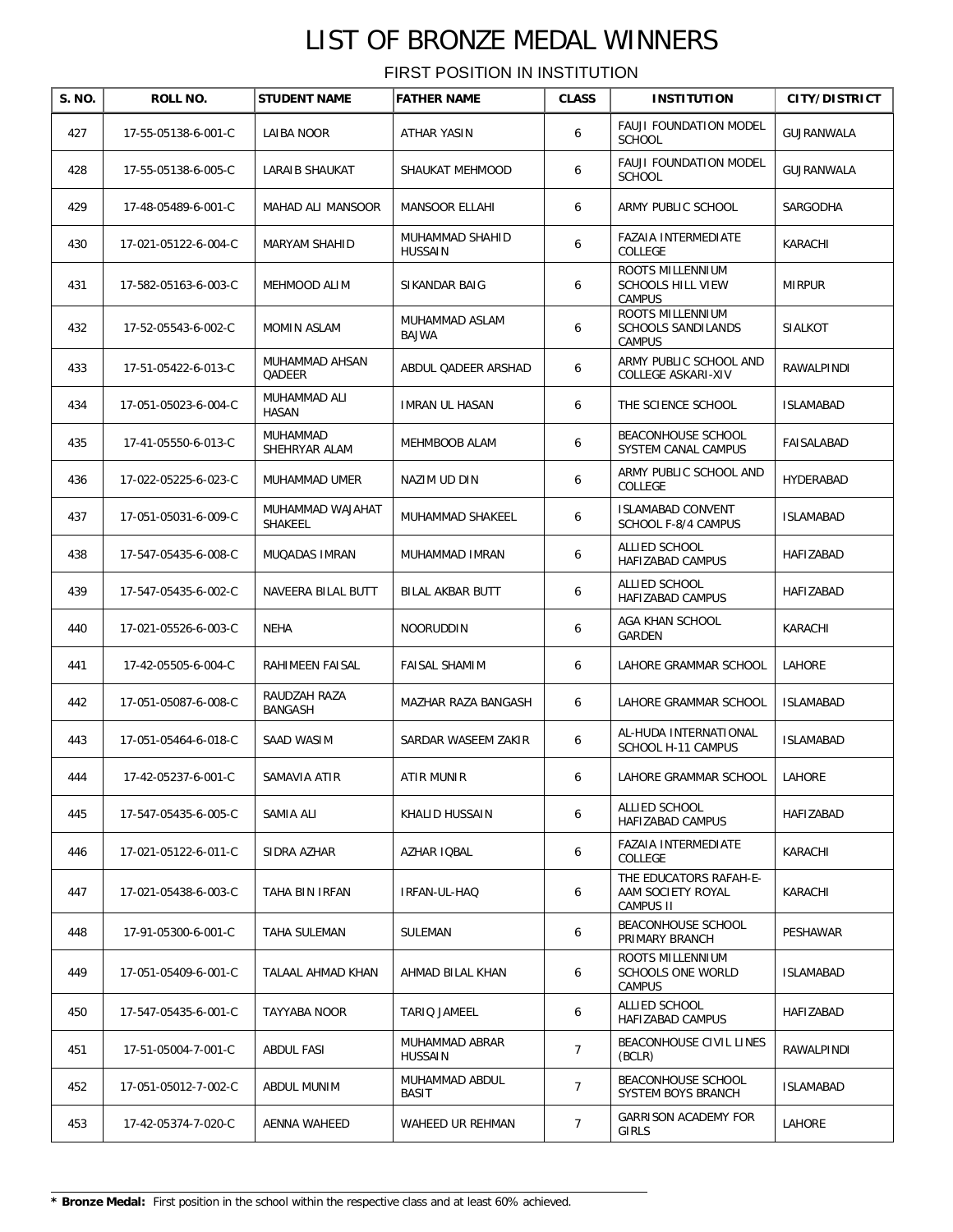| S. NO. | ROLL NO.             | <b>STUDENT NAME</b>               | <b>FATHER NAME</b>                 | <b>CLASS</b>   | <b>INSTITUTION</b>                                         | <b>CITY/DISTRICT</b> |
|--------|----------------------|-----------------------------------|------------------------------------|----------------|------------------------------------------------------------|----------------------|
| 454    | 17-42-05054-7-002-C  | AHMAD HASSAN                      | MASOOD ALI                         | $\overline{7}$ | THE CITY SCHOOL<br>PARAGON CAMPUS                          | LAHORE               |
| 455    | 17-051-05079-7-001-C | AMMAAR RASHID                     | CHOUDHARY RASHID<br>SANA           | 7              | SHEIKH ZAYED<br>INTERNATIONAL ACADEMY                      | <b>ISLAMABAD</b>     |
| 456    | 17-55-05453-7-011-C  | AMNA AZAM<br><b>CHOUDHARY</b>     | MUHAMMAD AZAM CH.                  | $\overline{7}$ | FEDERAL SCIENCE COLLEGE                                    | GUJRANWALA           |
| 457    | 17-51-05422-7-003-C  | ARHAM ALAM HIDAYAT<br>ULLAH       | <b>HIDAYAT ULLAH</b>               | $\overline{7}$ | ARMY PUBLIC SCHOOL AND<br>COLLEGE ASKARI-XIV               | RAWALPINDI           |
| 458    | 17-051-05057-7-005-C | CHAUDHRY AHMED ALI<br><b>KHAN</b> | ALI IMRAN KHAN                     | $\overline{7}$ | ROOTS SCHOOL SYSTEM<br>DHA-I FLAGSHIP CAMPUS<br>SR. SCHOOL | <b>ISLAMABAD</b>     |
| 459    | 17-42-05237-7-007-C  | CYBIL AYAZ                        | AYAZ MALIK                         | $\overline{7}$ | LAHORE GRAMMAR SCHOOL                                      | LAHORE               |
| 460    | 17-024-05544-7-007-C | HAMZA KHALID                      | MOHAMMAD KHALID                    | $\overline{7}$ | CADET COLLEGE PETARO                                       | JAMSHORO             |
| 461    | 17-42-05486-7-008-C  | HASHIR ISMAIL                     | MUHAMMAD ISMAIL                    | $\overline{7}$ | ADABISTAN-E-SOOPHIA<br><b>SCHOOL</b>                       | LAHORE               |
| 462    | 17-62-05400-7-009-C  | HASSAN MANSOOR                    | HAFIZ MANSOOR UL<br><b>HASSAN</b>  | $\overline{7}$ | SADIQ PUBLIC SCHOOL                                        | BAHAWALPUR           |
| 463    | 17-42-05356-7-005-C  | LAIBA ZAHID                       | ZAHID PASHA                        | $\overline{7}$ | LAHORE GRAMMAR SCHOOL                                      | LAHORE               |
| 464    | 17-53-05381-7-006-C  | MALAIKA YOUSAF                    | MUHAMMAD YOUSAF                    | $\overline{7}$ | THE EDUCATORS BARA<br><b>DARI CAMPUS</b>                   | <b>GUJRAT</b>        |
| 465    | 17-051-05393-7-007-C | MARYAM NUMAN                      | MUHAMMAD NUMAN-UL-<br><b>HAQUE</b> | $\overline{7}$ | ROOTS MILLENNIUM<br><b>SCHOOL</b>                          | <b>ISLAMABAD</b>     |
| 466    | 17-021-05451-7-010-C | MISMAH ARIF                       | MUHAMMAD ARIF                      | $\overline{7}$ | H.B. MALIK PUBLIC SCHOOL                                   | KARACHI              |
| 467    | 17-55-05453-7-014-C  | MUBASHARA TARIQ                   | TARIQ AZIZ                         | $\overline{7}$ | FEDERAL SCIENCE COLLEGE                                    | GUJRANWALA           |
| 468    | 17-41-05466-7-002-C  | MUHAMMAD<br>ABDULLAH SHOAIB       | MOHAMMAD SHOAIB                    | $\overline{7}$ | LAHORE GRAMMAR SCHOOL                                      | FAISALABAD           |
| 469    | 17-051-05023-7-014-C | MUHAMMAD ALI                      | MUHAMMAD NAVEED                    | $\overline{7}$ | THE SCIENCE SCHOOL                                         | <b>ISLAMABAD</b>     |
| 470    | 17-021-05349-7-002-C | MUHAMMAD ASHAR<br>AHMED           | RANA NADEEM AHMED                  | 7              | ARMY PUBLIC SCHOOL<br><b>NORTH CAMPUS</b>                  | KARACHI              |
| 471    | 17-021-05131-7-001-C | MUHAMMAD HAMZA<br>NAWAZ           | MUHAMMAD NAWAZ                     | $\overline{7}$ | ARMY PUBLIC SCHOOL -<br>COD                                | KARACHI              |
| 472    | 17-42-05394-7-001-C  | MUHAMMAD SHUJA<br>JAMAL           | MUHAMMAD JAMAL<br>KHALID           | $\overline{7}$ | <b>GARRISON ACADEMY FOR</b><br><b>BOYS</b>                 | LAHORE               |
| 473    | 17-42-05091-7-001-C  | MUHAMMAD YAHYA                    | LIAQAT ALI                         | 7              | LAHORE GRAMMAR SCHOOL                                      | LAHORE               |
| 474    | 17-582-05105-7-003-C | MYSHA SALMAN                      | SALMAN TANVEER                     | 7              | BEACONHOUSE SCHOOL<br>SYSTEM                               | <b>MIRPUR</b>        |
| 475    | 17-021-05116-7-011-C | <b>OMAIR OMER</b>                 | OMER                               | $\overline{7}$ | <b>FAZAIA DEGREE COLLEGE</b><br><b>FAISAL</b>              | KARACHI              |
| 476    | 17-42-05103-7-003-C  | RANIA USMAN LATIF                 | MIAN USMAN LATIF                   | $\overline{7}$ | BEACONHOUSE LIBERTY<br>CAMPUS MIDDLE SCHOOL                | LAHORE               |
| 477    | 17-992-05514-7-004-C | RUMAIL NAUMAN                     | NAUMAN KASHIF                      | 7              | THE CITY SCHOOL<br>ABBOTTABAD CAMPUS                       | ABBOTTABAD           |
| 478    | 17-42-05237-7-005-C  | SHEHRZAD ASLAM                    | MUHAMMAD ASLAM<br>AWAN             | $\overline{7}$ | LAHORE GRAMMAR SCHOOL                                      | LAHORE               |
| 479    | 17-024-05544-7-001-C | SYED ABDULLAH SHAH                | SHAHID ALI SHAH                    | $\overline{7}$ | CADET COLLEGE PETARO                                       | <b>JAMSHORO</b>      |
| 480    | 17-62-05400-7-047-C  | <b>UMAIM TOUQEER</b>              | AA                                 | $\overline{7}$ | SADIQ PUBLIC SCHOOL                                        | BAHAWALPUR           |
| 481    | 17-55-05453-7-020-C  | ZAHRA NOOR                        | <b>SYED AHMED</b>                  | $\overline{7}$ | FEDERAL SCIENCE COLLEGE                                    | GUJRANWALA           |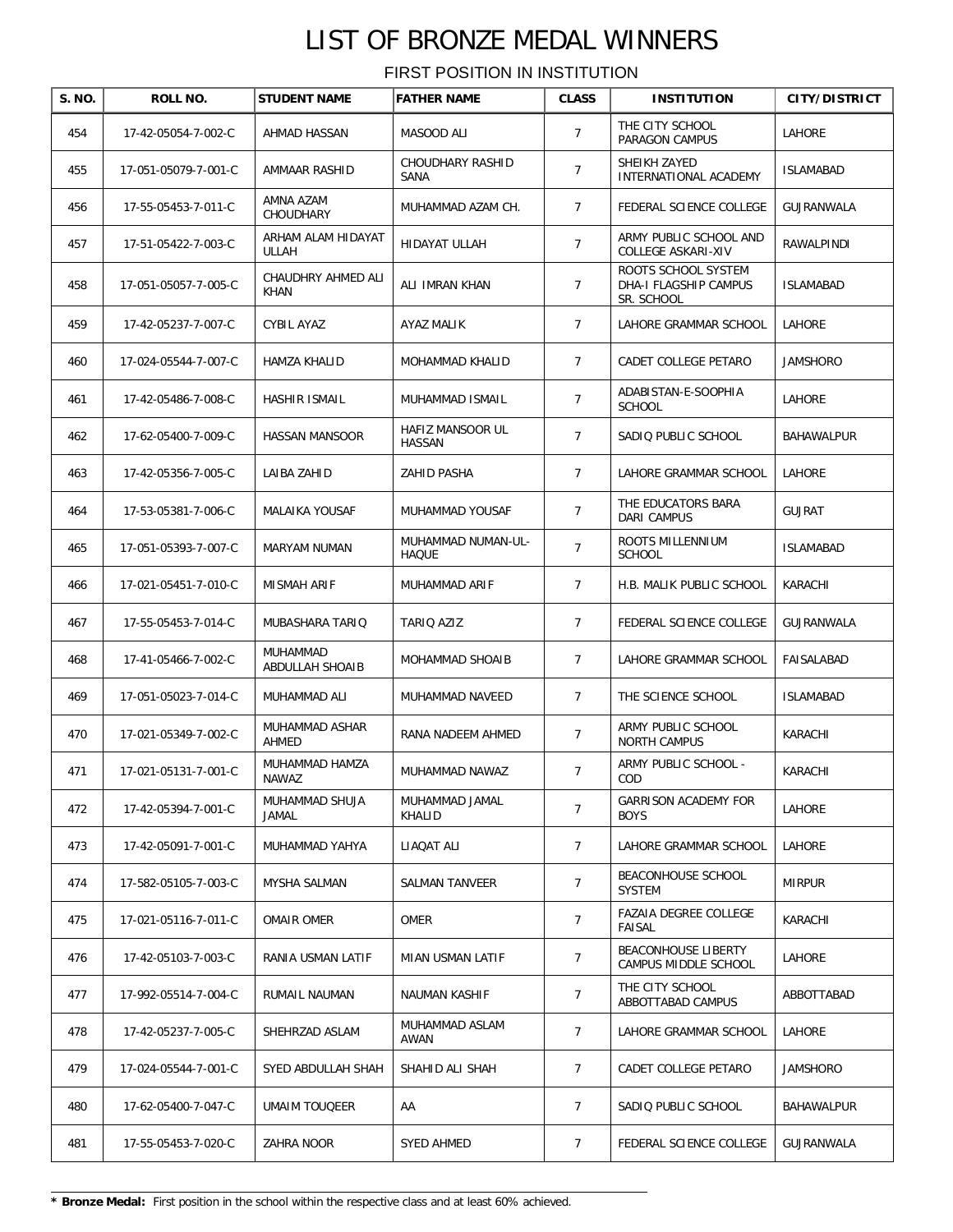| S. NO. | ROLL NO.             | <b>STUDENT NAME</b>          | <b>FATHER NAME</b>              | <b>CLASS</b>   | <b>INSTITUTION</b>                                                         | <b>CITY/DISTRICT</b> |
|--------|----------------------|------------------------------|---------------------------------|----------------|----------------------------------------------------------------------------|----------------------|
| 482    | 17-51-05020-7-005-C  | ZAID BIN HAROON              | MUHAMMAD HAROON<br>RAFIQUE      | $\overline{7}$ | THE SCIENCE SCHOOL                                                         | RAWALPINDI           |
| 483    | 17-051-05464-7-013-C | ZAINAB WASEEM                | WASEEM UD DIN                   | $\overline{7}$ | AL-HUDA INTERNATIONAL<br>SCHOOL H-11 CAMPUS                                | <b>ISLAMABAD</b>     |
| 484    | 17-021-05026-7-021-C | ZOHA                         | AAMIR                           | $\overline{7}$ | <b>GUARDS PUBLIC HIGHER</b><br>SECONDARY SCHOOL - I                        | KARACHI              |
| 485    | 17-42-05356-8-001-C  | ABDULLAH IHSAN               | IHSAN UL HAQ                    | 8              | LAHORE GRAMMAR SCHOOL                                                      | LAHORE               |
| 486    | 17-42-05517-8-002-C  | ABSAR AHMED                  | WAQAS LATIF                     | 8              | <b>BEACONHOUSE SCHOOL</b><br>SYSTEM JOHAR TOWN                             | LAHORE               |
| 487    | 17-021-05536-8-002-C | ALISHBA KHAN                 | NAVEED AHMED KHAN               | 8              | ASF PUBLIC SCHOOL                                                          | KARACHI              |
| 488    | 17-42-05469-8-002-C  | <b>ALWAZ AHMED</b>           | MUHAMMAD MUSHTAQ                | 8              | BEACONHOUSE SCHOOL<br>SYSTEM CANAL SIDE BOYS<br>CAMPUS (MIDDLE<br>SECTION) | LAHORE               |
| 489    | 17-42-05428-8-003-C  | AROUSH AWAN                  | <b>TANVEER MASOOD</b>           | 8              | <b>GARRISON ACADEMY FOR</b><br><b>CAMBRIDGE STUDIES</b>                    | LAHORE               |
| 490    | 17-024-05544-8-064-C | BISHAR UL ASAD               | ASADULLAH QURESHI               | 8              | CADET COLLEGE PETARO                                                       | <b>JAMSHORO</b>      |
| 491    | 17-992-05157-8-001-C | <b>BUSHRA MALAIKA</b>        | <b>FAWAD SHAH</b>               | 8              | ROOTS MILLENNIUM<br><b>SCHOOLS PINE CAMPUS</b>                             | ABBOTTABAD           |
| 492    | 17-91-05115-8-014-C  | ESSA INAM                    | <b>INAM ULLAH</b>               | 8              | ROOTS MILLENNIUM<br><b>SCHOOLS KHYBER CAMPUS</b>                           | PESHAWAR             |
| 493    | 17-051-05226-8-001-C | HANIA ASHFAQ                 | ASHFAQ AHMAD MINHAS             | 8              | BEACONHOUSE SCHOOL<br>SYSTEM GIRLS BRANCH<br>MARGALLA CAMPUS               | <b>ISLAMABAD</b>     |
| 494    | 17-42-05091-8-004-C  | HUAIFA ALTAMASH<br>ABUBAKAR  | DR. ABUBAKAR<br><b>SADDIQUE</b> | 8              | LAHORE GRAMMAR SCHOOL                                                      | LAHORE               |
| 495    | 17-051-05208-8-003-C | <b>IBRAHIM KHAN</b>          | HAMID ULLAH KHAN                | 8              | BEACON HOUSE SCHOOL<br>SYSTEM MARGALLA<br>CAMPUS BOYS BRANCH               | <b>ISLAMABAD</b>     |
| 496    | 17-024-05544-8-008-C | <b>INTKHAB ALAM</b><br>SAMOO | MUHAMMAD SAMOO                  | 8              | CADET COLLEGE PETARO                                                       | <b>JAMSHORO</b>      |
| 497    | 17-021-05526-8-004-C | KAMAL KAMRAN                 | KAMRAN                          | 8              | AGA KHAN SCHOOL<br>GARDEN                                                  | KARACHI              |
| 498    | 17-55-05453-8-024-C  | MARYAM ARSHAD ALI            | ARSHAD ALI CHAUDHARY            | 8              | FEDERAL SCIENCE COLLEGE                                                    | GUJRANWALA           |
| 499    | 17-91-05115-8-021-C  | MARYAM IMRAN                 | <b>IMRAN BAJWA</b>              | 8              | ROOTS MILLENNIUM<br>SCHOOLS KHYBER CAMPUS                                  | PESHAWAR             |
| 500    | 17-51-05020-8-004-C  | MIAN MUNEEB UR<br>REHMAN     | MIAN MUHAMMAD AFZAL             | 8              | THE SCIENCE SCHOOL                                                         | RAWALPINDI           |
| 501    | 17-024-05544-8-067-C | MOHAMMAD BASIL               | MOHAMMAD NADEEM                 | 8              | CADET COLLEGE PETARO                                                       | <b>JAMSHORO</b>      |
| 502    | 17-47-05372-8-018-C  | MUHAMMAD BILAL<br>UMER       | MUHAMMAD UMER DRAZ              | 8              | CHENAB COLLEGE                                                             | JHANG                |
| 503    | 17-582-05105-8-001-C | MUHAMMAD BIN<br>AHMED        | AHMED NAWAZ                     | 8              | BEACONHOUSE SCHOOL<br><b>SYSTEM</b>                                        | <b>MIRPUR</b>        |
| 504    | 17-024-05544-8-045-C | MUHAMMAD HARIS               | RABNAWAZ                        | 8              | CADET COLLEGE PETARO                                                       | <b>JAMSHORO</b>      |
| 505    | 17-051-05023-8-013-C | MUHAMMAD SALMAN<br>TARAR     | MUHAMMAD AKHTAR                 | 8              | THE SCIENCE SCHOOL                                                         | <b>ISLAMABAD</b>     |
| 506    | 17-051-05079-8-001-C | MUHAMMAD SOHAIB<br>SOHAIL    | MUHAMMAD SOHAIL                 | 8              | SHEIKH ZAYED<br>INTERNATIONAL ACADEMY                                      | ISLAMABAD            |
| 507    | 17-024-05544-8-058-C | MUHAMMAD UMER<br><b>EJAZ</b> | MALIK EJAZ                      | 8              | CADET COLLEGE PETARO                                                       | <b>JAMSHORO</b>      |
| 508    | 17-021-05421-8-007-C | MUHAMMAD YOUSUF              | MUHAMMAD ABDUL<br>MANNAN        | 8              | THE CRESCENT ACADEMY                                                       | KARACHI              |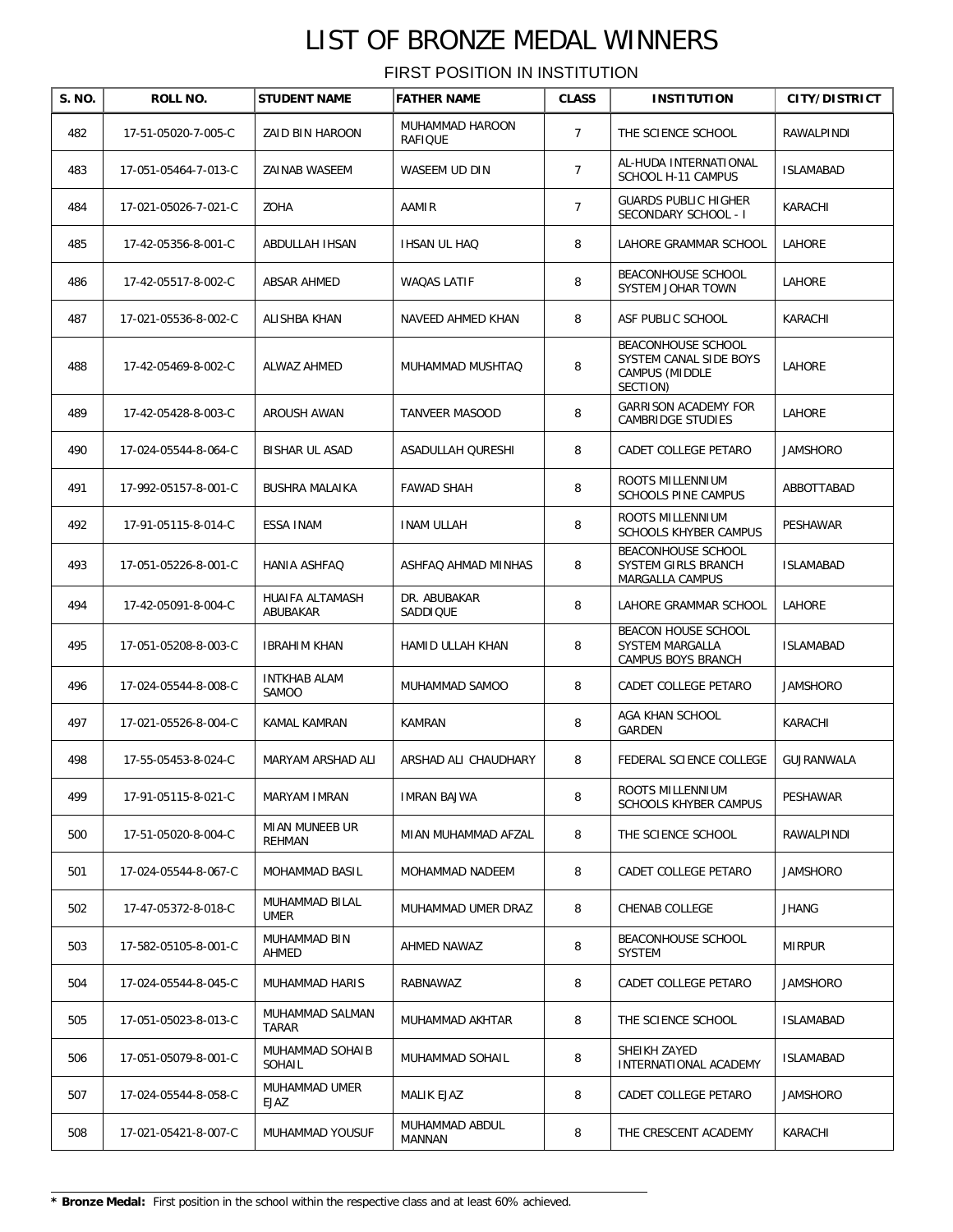| S. NO. | ROLL NO.             | <b>STUDENT NAME</b>              | <b>FATHER NAME</b>        | <b>CLASS</b> | <b>INSTITUTION</b>                                                      | <b>CITY/DISTRICT</b> |
|--------|----------------------|----------------------------------|---------------------------|--------------|-------------------------------------------------------------------------|----------------------|
| 509    | 17-42-05352-8-008-C  | MURTAZA RAZA                     | <b>MANSOOR RAZA</b>       | 8            | <b>GARRISON BOYS HIGH</b><br><b>SCHOOL AND INTER</b><br>MEDIATE COLLEGE | LAHORE               |
| 510    | 17-51-05472-8-005-C  | NAUMAN SAJJAD                    | SAJJAD ALI                | 8            | <b>FAUJI FOUNDATION</b><br>HIGHER SECONDARY<br>SCHOOL DAULATALA         | RAWALPINDI           |
| 511    | 17-022-05524-8-003-C | NOFIL SABHI                      | WASEEM AKHTAR             | 8            | THE CITY SCHOOL LIAQUAT<br><b>CAMPUS</b>                                | HYDERABAD            |
| 512    | 17-42-05374-8-005-C  | <b>NOOR FATIMA</b>               | <b>IMRAN WASTI</b>        | 8            | <b>GARRISON ACADEMY FOR</b><br><b>GIRLS</b>                             | LAHORE               |
| 513    | 17-42-05380-8-004-C  | RAHIM AMMAD BUTT                 | AMMAD AZAM BUTT           | 8            | SISA SCHOOL OF<br><b>INTERNATIONAL STUDIES</b><br>IN SCIENCE AND ARTS   | LAHORE               |
| 514    | 17-051-05081-8-003-C | RAYYAN AFZAL                     | AFZAL MAAN                | 8            | BAHRIA COLLEGE                                                          | <b>ISLAMABAD</b>     |
| 515    | 17-582-05163-8-001-C | SAAD TARIQ                       | MUHAMMAD TARIQ<br>QURESHI | 8            | ROOTS MILLENNIUM<br>SCHOOLS HILL VIEW<br>CAMPUS                         | <b>MIRPUR</b>        |
| 516    | 17-91-05115-8-017-C  | SANAN SHER KHAN                  | SHER BAHADUR KHAN         | 8            | ROOTS MILLENNIUM<br><b>SCHOOLS KHYBER CAMPUS</b>                        | PESHAWAR             |
| 517    | 17-024-05544-8-062-C | SHAHBAZ ABDULLAH<br><b>MAGSI</b> | SUHAIL AHMED MAGSI        | 8            | CADET COLLEGE PETARO                                                    | <b>JAMSHORO</b>      |
| 518    | 17-021-05026-8-024-C | <b>SHIV</b>                      | <b>KUMAR</b>              | 8            | <b>GUARDS PUBLIC HIGHER</b><br>SECONDARY SCHOOL - I                     | KARACHI              |
| 519    | 17-021-05026-8-011-C | <b>SUDAIS</b>                    | ARSHAD                    | 8            | <b>GUARDS PUBLIC HIGHER</b><br>SECONDARY SCHOOL - I                     | KARACHI              |
| 520    | 17-55-05234-8-004-C  | <b>TAEEUN LEE</b>                | JAEHWAN LEE               | 8            | BEACONHOUSE SCHOOL<br>SYSTEM CITI HOUSING<br><b>CAMPUS</b>              | GUJRANWALA           |
| 521    | 17-91-05529-8-011-C  | TALHA AFRIDI                     | MUHAMMAD IMRAN            | 8            | EDWARDS COLLEGE<br><b>SCHOOL</b>                                        | PESHAWAR             |
| 522    | 17-42-05411-8-004-C  | WARDA SAJJAD                     | SAJJAD AKBAR              | 8            | BEACONHOUSE SCHOOL<br>SYSTEM CANAL SIDE GIRLS<br><b>CAMPUS</b>          | LAHORE               |
| 523    | 17-47-05372-8-032-C  | WASAY AHMAD                      | DR. MUHAMMAD SALEEM       | 8            | CHENAB COLLEGE                                                          | <b>JHANG</b>         |
| 524    | 17-91-05115-8-016-C  | YASIR KHAN                       | HABIB ULLAH               | 8            | ROOTS MILLENNIUM<br><b>SCHOOLS KHYBER CAMPUS</b>                        | PESHAWAR             |
| 525    | 17-52-05480-8-001-C  | ZAINAB SHAHID                    | SHAHID MEHMOOD            | 8            | THE CITY SCHOOL GIRLS<br><b>CAMPUS</b>                                  | <b>SIALKOT</b>       |
| 526    | 17-51-05130-8-001-C  | ZAKRIA SHAHEEN                   | ABDUL SHAHEEN             | 8            | <b>FAZAIA INTER COLLEGE</b><br>JINNAH CAMP                              | RAWALPINDI           |
| 527    | 17-42-05440-8-004-C  | <b>ZAMIN ABBAS</b>               | MURTAZA                   | 8            | <b>GARRISON ACADEMY</b><br>SENIOR TUFAIL SHAHEED<br>CAMPUS              | <b>LAHORE</b>        |
| 528    | 17-051-05081-9-002-C | AHMED HAROON                     | MOHAMMAD IFTIKHAR<br>KHAN | 9            | BAHRIA COLLEGE                                                          | <b>ISLAMABAD</b>     |
| 529    | 17-943-05449-9-004-C | ALI SHER                         | MUHAMMAD FARAZ KHAN       | 9            | AGA KHAN HIGHER<br>SECONDARY SCHOOL                                     | CHITRAL              |
| 530    | 17-051-05023-9-001-C | FATMA YUMNA                      | MUHAMMAD SAQLAIN          | 9            | THE SCIENCE SCHOOL                                                      | <b>ISLAMABAD</b>     |
| 531    | 17-021-05487-9-011-C | MUHAMMAD<br>ABDULLAH             | MUHAMMAD ADIL             | 9            | HAMDARD PUBLIC SCHOOL                                                   | KARACHI              |
| 532    | 17-53-05515-9-001-C  | MUHAMMAD FARJAD<br>ALAM          | IRFAN RAFI                | 9            | MILITARY COLLEGE                                                        | <b>GUJRAT</b>        |
| 533    | 17-021-05398-9-002-C | SYED MUHAMMAD<br>OMER            | SYED MUHAMMAD ASIM        | 9            | ARMY PUBLIC SCHOOL &<br><b>COLLEGE SYSTEMS</b>                          | KARACHI              |
| 534    | 17-051-05079-9-001-C | TAHA TALHA                       | TALHA GHAFOOR             | 9            | SHEIKH ZAYED<br>INTERNATIONAL ACADEMY                                   | <b>ISLAMABAD</b>     |
| 535    | 17-51-05473-9-001-C  | TALHA MUSHTAQ                    | MUHAMMAD MUSHTAQ          | 9            | ARMY PUBLIC SCHOOL<br>(SCO)                                             | RAWALPINDI           |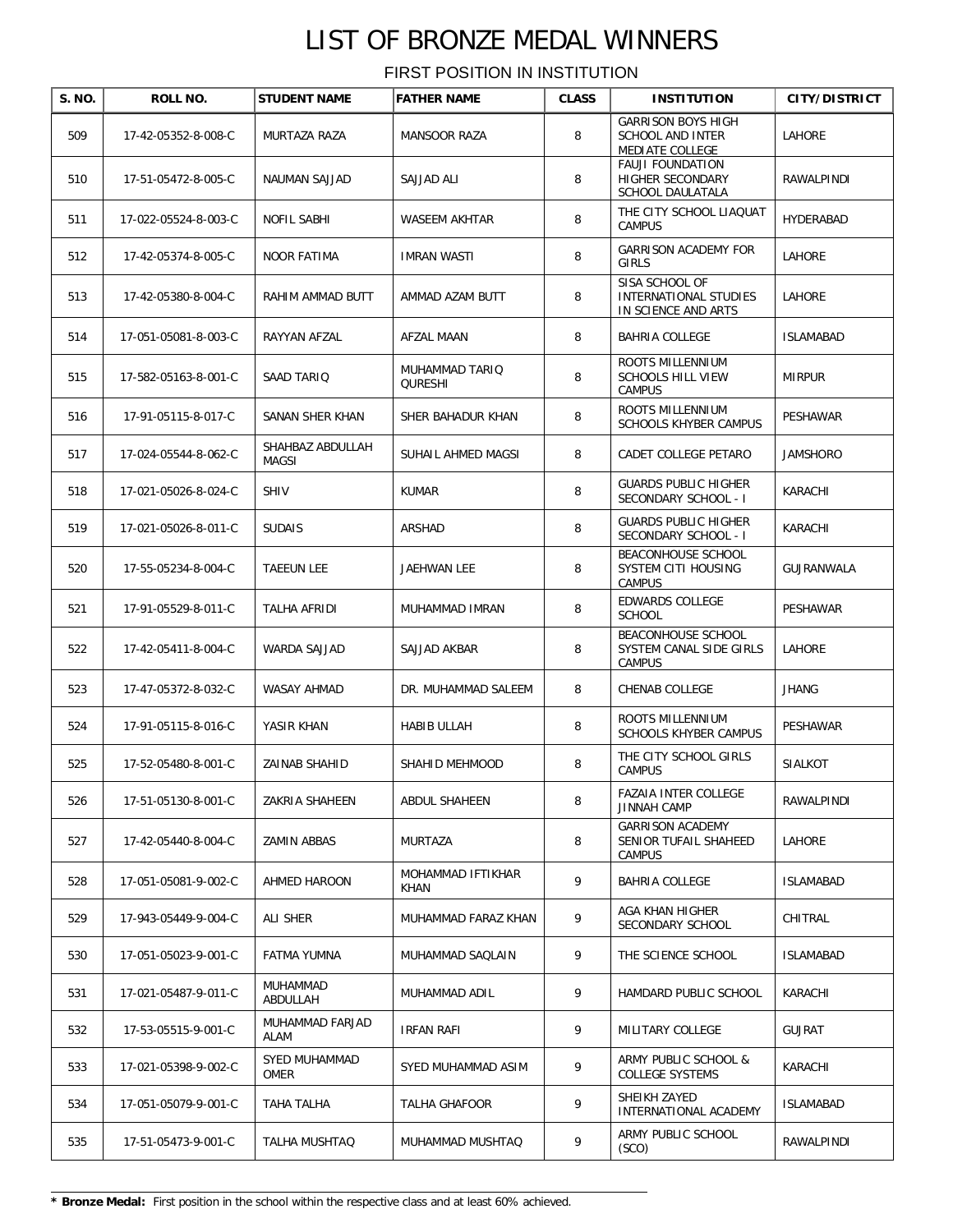| S. NO. | ROLL NO.              | <b>STUDENT NAME</b>              | <b>FATHER NAME</b>              | <b>CLASS</b> | <b>INSTITUTION</b>                                              | <b>CITY/DISTRICT</b> |
|--------|-----------------------|----------------------------------|---------------------------------|--------------|-----------------------------------------------------------------|----------------------|
| 536    | 17-051-05123-9-001-C  | TAYYAB AZHAR SHAH                | AZHAR NAVEED SHAH               | 9            | <b>ISLAMABAD CONVENT</b><br>SCHOOL H-8/4 CAMPUS                 | <b>ISLAMABAD</b>     |
| 537    | 17-021-05398-10-002-C | ABDUL RAFAY                      | ABDUL GHAFAR                    | 10           | ARMY PUBLIC SCHOOL &<br><b>COLLEGE SYSTEMS</b>                  | KARACHI              |
| 538    | 17-923-05082-10-002-C | ABDULLAH BIN KHALID              | KHALID ZAMIR NASIR              | 10           | ROOTS MILLENNIUM<br><b>SCHOOL RIVER TREE</b><br><b>CAMPUS</b>   | NOWSHERA             |
| 539    | 17-051-05502-10-001-C | ADIL HASAN                       | OMAR HASAN                      | 10           | HEADSTART SCHOOL KURI<br><b>CAMPUS</b>                          | <b>ISLAMABAD</b>     |
| 540    | 17-42-05169-10-010-C  | AHMAD HASEEB<br>WARRAICH         | MOHSIN AMIN<br>WARRAICH         | 10           | BEACONHOUSE SCHOOL<br>SYSTEM CANAL BOYS<br>CAMPUS               | LAHORE               |
| 541    | 17-53-05515-10-001-C  | AIZAZ                            | <b>MANZOOR HUSSAIN</b>          | 10           | MILITARY COLLEGE                                                | <b>GUJRAT</b>        |
| 542    | 17-051-05146-10-001-C | ATTA UL SABOOR                   | ATTA-UL-NOOR SAQUIB             | 10           | ROOTS MILLENNIUM<br><b>SCHOOLS</b>                              | <b>ISLAMABAD</b>     |
| 543    | 17-42-05169-10-011-C  | DAUD AHMED ANSARI                | EJAZ AHMED ANSARI               | 10           | BEACONHOUSE SCHOOL<br>SYSTEM CANAL BOYS<br><b>CAMPUS</b>        | LAHORE               |
| 544    | 17-051-05447-10-003-C | EMAN ZAFAR                       | ZAFAR IMTIAZ                    | 10           | <b>ISLAMABAD MODEL</b><br><b>COLLEGE FOR GIRLS</b>              | <b>ISLAMABAD</b>     |
| 545    | 17-992-05097-10-001-C | HAMID ZAMAN                      | ZAMAN KHAN                      | 10           | PAKISTAN INTERNATIONAL<br>PUBLIC SCHOOL & BOYS<br>COLLEGE       | ABBOTTABAD           |
| 546    | 17-021-05421-10-001-C | LAIBA SHAHID                     | SHAHID AZIZ                     | 10           | THE CRESCENT ACADEMY                                            | KARACHI              |
| 547    | 17-051-05153-10-001-C | MOHAMMAD SAAIM<br><b>QURESHI</b> | MOHAMMAD ARIF<br><b>QURESHI</b> | 10           | ACE INTERNATIONAL<br><b>ACADEMY</b>                             | <b>ISLAMABAD</b>     |
| 548    | 17-42-05169-10-009-C  | MUHAMMAD AHMAD<br>KHALID         | DOCTOR KHALID<br><b>MEHMOOD</b> | 10           | BEACONHOUSE SCHOOL<br>SYSTEM CANAL BOYS<br>CAMPUS               | LAHORE               |
| 549    | 17-051-05485-10-005-C | MUHAMMAD INAM UL<br><b>HAQ</b>   | MUHAMMAD FARMAN                 | 10           | <b>ISLAMABAD MODEL</b><br>COLLEGE FOR BOYS                      | <b>ISLAMABAD</b>     |
| 550    | 17-021-05165-10-008-C | NIDA FAROOQ                      | <b>MAZHAR FAROOQ</b>            | 10           | ARMY PUBLIC SCHOOL &<br>COLLEGE                                 | KARACHI              |
| 551    | 17-051-05447-10-001-C | NOOR UL HUDA<br>NAEEM            | NAEEM ULLAH SAIF                | 10           | <b>ISLAMABAD MODEL</b><br><b>COLLEGE FOR GIRLS</b>              | <b>ISLAMABAD</b>     |
| 552    | 17-923-05082-10-001-C | SAFIULLAH KHAN<br><b>SUDAIS</b>  | ZAHID ULLAH                     | 10           | ROOTS MILLENNIUM<br><b>SCHOOL RIVER TREE</b><br><b>CAMPUS</b>   | <b>NOWSHERA</b>      |
| 553    | 17-021-05398-10-001-C | SHEHZAD QURESHI                  | INAMULLAH                       | 10           | ARMY PUBLIC SCHOOL &<br>COLLEGE SYSTEMS                         | KARACHI              |
| 554    | 17-42-05169-10-007-C  | SHEIKH HAMZA IMRAN               | SHEIKH IMRAN SALEEM             | 10           | BEACONHOUSE SCHOOL<br><b>SYSTEM CANAL BOYS</b><br><b>CAMPUS</b> | LAHORE               |
| 555    | 17-992-05097-10-004-C | USMAN AYUB                       | ZAHEERUDDIN BABAR               | 10           | PAKISTAN INTERNATIONAL<br>PUBLIC SCHOOL & BOYS<br>COLLEGE       | ABBOTTABAD           |
| 556    | 17-56-05377-10-001-C  | WAQAR SALEEM                     | MUHAMMAD SALEEM<br>MAJOKA       | 10           | BEACONHOUSE SCHOOL<br><b>SYSTEM</b>                             | SHEIKHUPURA          |
| 557    | 17-42-05314-11-053-C  | AIMEN ANWAR PANNU                | ANWAR UL HAQ                    | 11           | PUNJAB COLLEGE OF<br><b>SCIENCE</b>                             | LAHORE               |
| 558    | 17-051-05057-11-001-C | ALI AMAAN                        | HAROON RASHID<br>CHAUDHRY       | 11           | ROOTS SCHOOL SYSTEM<br>DHA-I FLAGSHIP CAMPUS<br>SR. SCHOOL      | ISLAMABAD            |
| 559    | 17-51-05490-11-003-C  | ALI ZAIN                         | WAQAR HUSSAIN JAFRI             | 11           | ROOTS IVY<br>INTERNATIONAL SCHOOL<br>RIVER VIEW CAMPUS          | RAWALPINDI           |
| 560    | 17-051-05485-11-007-C | ANSAR IQBAL                      | ALLAH DITTA                     | 11           | <b>ISLAMABAD MODEL</b><br>COLLEGE FOR BOYS                      | <b>ISLAMABAD</b>     |
| 561    | 17-051-05338-11-004-C | HAMZA MUHAMMAD<br>SOHAIL         | SOHAIL MUHAMMAD                 | 11           | ROOTS INTERNATIONAL<br><b>SCHOOL</b>                            | <b>ISLAMABAD</b>     |